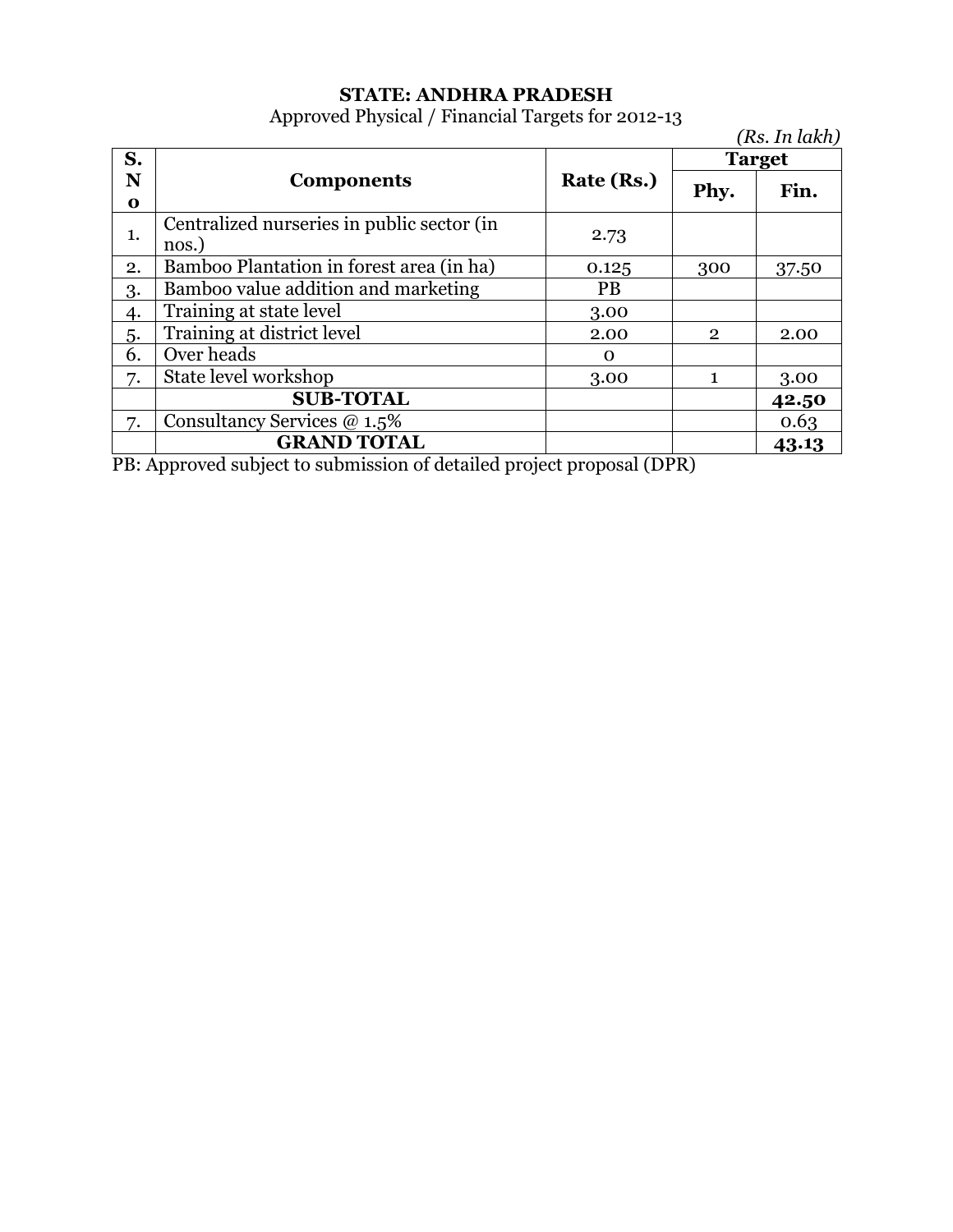## **STATE: ARUNACHAL PRADESH**

Approved Physical / Financial Targets for 2012-13

*(Rs. in lakh)*

| S.N         |                                                                                                                                                               | Rate (Rs.)                   | <b>Target</b>    |        |
|-------------|---------------------------------------------------------------------------------------------------------------------------------------------------------------|------------------------------|------------------|--------|
| $\mathbf 0$ | <b>Components</b>                                                                                                                                             |                              | Phy.             | Fin.   |
| 1.          | Centralized nurseries in public sector (in nos)                                                                                                               | 2.73                         |                  |        |
| 2.          | Centralized nurseries in Private sector (in nos)                                                                                                              | 0.68                         |                  |        |
| 3.          | Kisan Nurseries in public sector (0.10 ha)                                                                                                                    | 0.065                        |                  |        |
| 4.          | Kisan Nurseries in private sector (0.10 ha)                                                                                                                   | 0.065                        |                  |        |
| 5.          | Mahila Nurseries in public sector (0.10 ha)                                                                                                                   | 0.065                        |                  |        |
| 6.          | Mahila Nurseries in private sector (0.10 ha)                                                                                                                  | 0.065                        |                  |        |
| 7.          | Maintenance of plantation in forest areas during 2011-12 (ha)                                                                                                 | 0.125                        | 908              | 113.50 |
| 8.          | Maintenance of plantation in non-forest areas during 2011-12<br>(ha)                                                                                          | 0.04                         | 1589             | 63.56  |
| 9.          | Plantation in forest area (in ha) (50%)                                                                                                                       | 0.125                        | 1744             | 218.00 |
| 10.         | Plantation in non-forest area (in ha.) (50%)                                                                                                                  | 0.04                         | 2000             | 80.00  |
| 11.         | Improvement of existing stock (in ha.)                                                                                                                        | 0.08                         | 500              | 40.00  |
| 12.         | Demonstration plantation technology                                                                                                                           | 0.05                         | 10               | 0.50   |
| 13.         | Training of farmers within state (in nos.)                                                                                                                    | 0.0152                       | 50               | 0.76   |
| 14.         | Training of farmers outside state (in nos.)                                                                                                                   | 0.025                        | 50               | 1.25   |
| 15.         | Training of field functionaries (in nos.)                                                                                                                     | 0.08                         | 50               | 4.00   |
| 16.         | Workshop/Seminars at: State Level (in nos.)                                                                                                                   | 3.00                         | $\mathbf{1}$     | 3.00   |
| 17.         | Workshop/Seminars at: District Level (in nos.)                                                                                                                | 1.00                         | 5                | 5.00   |
| 18.         | Pest and Disease Management (in ha.)                                                                                                                          | 0.002                        |                  |        |
| 19.         | Micro irrigation (in ha)                                                                                                                                      | 0.20                         | 50               | 10.00  |
| 20.         | Post Harvest Storage & Treatment Facilities (in nos.)                                                                                                         | 20.00                        | $\mathbf{1}$     | 20.00  |
| 21.         | Participation in International Trade Fairs (in nos.)                                                                                                          | PB<br>PB                     |                  |        |
| 22.         | Participation in Domestic Trade Fairs (in nos.)                                                                                                               | 3.75                         | $\mathbf{1}$     | 3.75   |
|             | Innovative interventions<br>(i) Moso Innovative Project Balance work for 2011-12                                                                              | <b>PB</b>                    |                  |        |
| 23.         | (ii) Creation and Expansion of Moso Plantation<br>(iii) Innovative Bamboo Museum<br>(iv) Capacity Building Project on Bamboo Processing for<br>Value Addition | <b>PB</b><br><b>PB</b>       |                  |        |
|             | (v) Demonstration plot of economically important<br>species of Arunachal Pradesh                                                                              | <b>PB</b>                    | 2 plot x<br>20ha | 12.00  |
|             |                                                                                                                                                               | PB                           |                  |        |
| 24.         | Bamboo Wholesale and Retail Markets near village                                                                                                              | 5.33                         | 1                | 5.33   |
| 25.         | <b>Bamboo Bazaars</b>                                                                                                                                         | 9.00                         | $\mathbf{1}$     | 9.00   |
| 26.         | Retail outlet (show room) in nos.                                                                                                                             | 10.00 for Gen<br>& 13.33 T.A | $\mathbf{1}$     | 13.33  |
| 27.         | Coloured brochures, leaflets & diaries                                                                                                                        |                              |                  | 2.00   |
| 28.         | Publicity campaign through newspaper/T.V. Radio on<br>bamboo                                                                                                  | PB                           |                  | 4.00   |
| 29.         | Procurement of Books, Journals an periodicals                                                                                                                 | PB                           |                  |        |
| 30.         | Bamboo database generation & management                                                                                                                       | $\overline{PB}$              |                  |        |
| 31.         | <b>Evaluation and Monitoring</b>                                                                                                                              | PB                           |                  | 3.00   |
|             | <b>SUB-TOTAL</b>                                                                                                                                              |                              |                  | 611.98 |
| 32.         | Consultancy Services @ 1.5%                                                                                                                                   |                              |                  | 9.17   |
|             | <b>TOTAL</b>                                                                                                                                                  |                              |                  | 621.15 |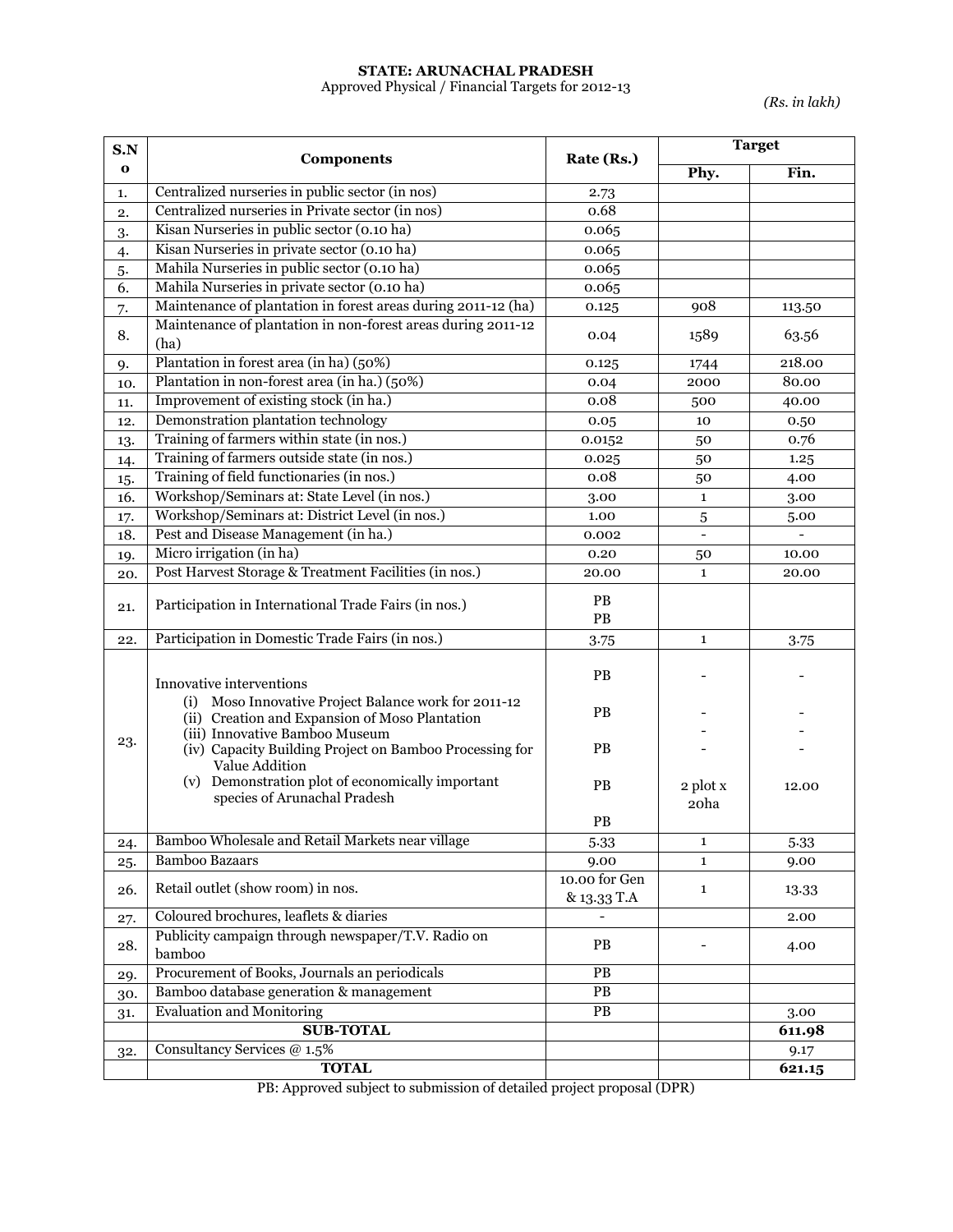|                |                                                                                                                                                                                                  |                  |                                       | (Rs. In lakh)            |
|----------------|--------------------------------------------------------------------------------------------------------------------------------------------------------------------------------------------------|------------------|---------------------------------------|--------------------------|
| S.No           | <b>Components</b>                                                                                                                                                                                | Rate (Rs.)       |                                       | <b>Target</b>            |
|                |                                                                                                                                                                                                  |                  | Phy.                                  | Fin.                     |
| 1              | Centralized nurseries in public sector (in nos.)                                                                                                                                                 | 2.73             | $\overline{4}$                        | 10.92                    |
| $\overline{2}$ | Centralized nurseries in private sector (in nos.)                                                                                                                                                | 0.68             | $\overline{\phantom{0}}$              |                          |
| 3              | Kisan nurseries in public sector (in nos.)                                                                                                                                                       | 0.065            | 5                                     | 0.32                     |
| 4              | Kisan nurseries in private sector (in nos.)                                                                                                                                                      | 0.065            | $\qquad \qquad -$                     | $\overline{\phantom{a}}$ |
| 5              | Mahila nurseries in public sector (in nos.)                                                                                                                                                      | 0.065            | 8                                     | 0.52                     |
| 6              | Mahila nurseries in private sector (in nos.)                                                                                                                                                     | 0.065            | $\overline{\phantom{0}}$              | $\overline{\phantom{a}}$ |
| 7              | Tissue culture units in public sector (in nos.)                                                                                                                                                  | 21.00            | $\overline{a}$                        | $\blacksquare$           |
| 8              | Tissue culture units in private sector (in nos.)                                                                                                                                                 | 10.50            | $\overline{a}$                        | $\overline{a}$           |
| 9              | Certification of planting material (in nos.)                                                                                                                                                     | $\overline{PB}$  | PB                                    | 5.00                     |
| 10             | Maintenance of plantation in forest areas during 2010-11 (in ha.)                                                                                                                                |                  | 694                                   | 86.75                    |
| 11             | Plantation in forest area (in ha) (50%)                                                                                                                                                          | 0.125            | 4840                                  | 605.00                   |
| 12             | Plantation in non-forest area (in ha.) (50%)                                                                                                                                                     | 0.04             | 1000                                  | 40.00                    |
| 13             | Plantation in non-forest area in Govt land (in ha.)                                                                                                                                              |                  | 500                                   | 40.00                    |
| 14             | Improvement of existing stock in non-forest areas (in ha.)                                                                                                                                       | 0.08             |                                       |                          |
| 15             | Demonstration of Technology (in nos.)                                                                                                                                                            | 0.10             |                                       |                          |
| 16             | Training of farmers within state (in nos.)                                                                                                                                                       | 0.0152           | 500                                   | 7.60                     |
| 17             | Training of farmers outside state (in nos.)                                                                                                                                                      | 0.025            | 200                                   | 5.00                     |
| 18             | Training of field functionaries (in nos.)                                                                                                                                                        | 0.08             | 100                                   | 8.00                     |
| 19             | Workshop/Seminars at: State Level (in nos.)                                                                                                                                                      | 3.00             | $\mathbf{1}$                          | 3.00                     |
| 20             | Workshop/Seminars at: District Level (in nos.)                                                                                                                                                   | 1.00             | 10                                    | 10.00                    |
| 21             | Pest and Disease Management (in ha.)                                                                                                                                                             | 0.002            | 1000                                  | 2.00                     |
| 22             | Micro-irrigation (in ha.)                                                                                                                                                                        | 0.20             | 100                                   | 20.00                    |
| 23             | Innovative Intervention if any (nos.)<br>Furnishing and upkeep of bamboo Museums at Guwahati &<br>(i)<br>Nagaon - enrichment<br>(ii) Training on designs and distribution of tool kits to bamboo | PB<br>0.10       | <b>PB</b><br>50                       | 3.00<br>5.0<br>0         |
|                | artisans                                                                                                                                                                                         | 0.05             |                                       |                          |
|                | (iii) Entrepreneurs Training<br>(iv) Bamboo training institutes                                                                                                                                  | PB               | 50                                    | 2.50                     |
|                | (v) Demonstration plots of 20ha. each for intensive<br>management of bamboo for higher productivity<br>(vi) Invitro mass production of bamboo                                                    | PB<br>PB         | $\mathbf{1}$<br>100 (20ha x<br>5plot) | 20.00<br>30.00<br>20.00  |
| 24             | Post Harvest Storage & Treatment Facilities (in nos.)                                                                                                                                            | 20.00            | $\mathbf{1}$                          | 20.00                    |
| 25             | <b>Bamboo Wholesale and Retail Markets</b>                                                                                                                                                       | 5.33             | $\overline{2}$                        | 10.66                    |
| 26             | Bamboo Bazaars (in nos.)                                                                                                                                                                         | 9.00             | $\overline{2}$                        | 18.00                    |
| 27             | Retail Outlets (showroom) in ten metros (in nos.)                                                                                                                                                | 13.33            | $\mathbf{1}$                          | 13.33                    |
| 28             | Participation in Domestic Trade Fairs (in nos.)                                                                                                                                                  | 3.75             | $\overline{\mathbf{c}}$               | 7.50                     |
| 29             | Participation in Intern'l Trade Fairs (in nos.)                                                                                                                                                  | PB               | $\overline{\phantom{0}}$              |                          |
| 30             | <b>Conducting of Market Surveys</b>                                                                                                                                                              |                  | $\overline{\phantom{a}}$              |                          |
| 31             | <b>Evaluation and Monitoring</b>                                                                                                                                                                 |                  | PB                                    | 3.00                     |
| 32.            | Coloured brochures, leaflets & diaries                                                                                                                                                           |                  | <b>PB</b>                             | 3.00                     |
| 33             | Publicity campaign through newspaper/calendar on bamboo                                                                                                                                          | PB               | <b>PB</b>                             | 5.00                     |
| 34             | Procurement of books, journals and periodicals                                                                                                                                                   | ${\bf P}{\bf B}$ |                                       |                          |
|                | Sub-Total                                                                                                                                                                                        |                  |                                       | 1005.10                  |
| 35             | Consultancy Services @ 1.5%                                                                                                                                                                      |                  |                                       | 15.08                    |
|                | <b>Total</b>                                                                                                                                                                                     |                  |                                       | 1020.18                  |
|                |                                                                                                                                                                                                  |                  |                                       |                          |

#### **STATE: ASSAM** Approved Physical / Financial Targets for 2012-13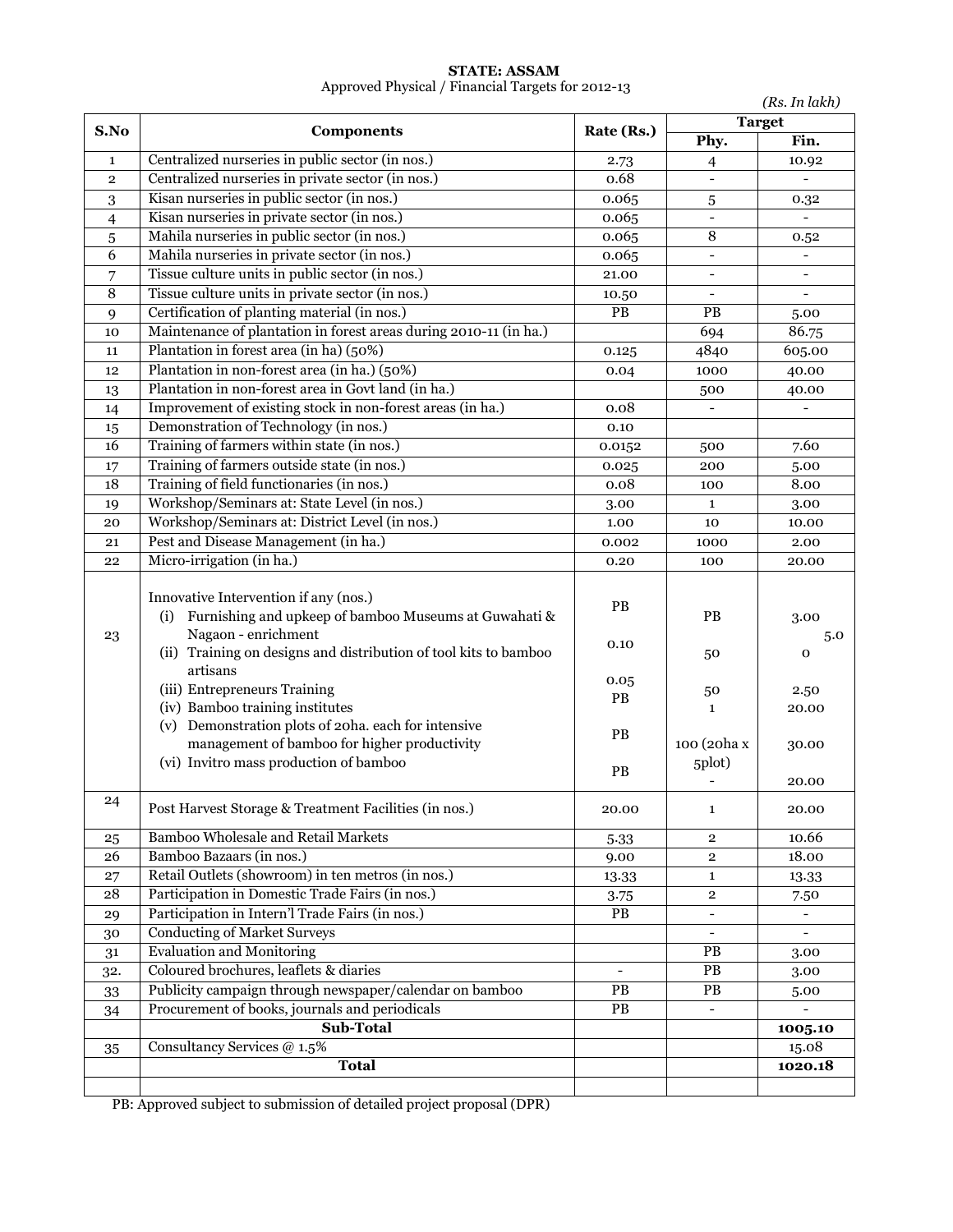#### **STATE: BIHAR**

Approved Physical / Financial Targets for 2012-13

|              | $\Delta$ pproved I hysical / Financial Targets for 2012-13         |                   |                | (Rs. In lakh) |
|--------------|--------------------------------------------------------------------|-------------------|----------------|---------------|
| S.N          |                                                                    |                   |                | <b>Target</b> |
| $\mathbf{o}$ | <b>Components</b>                                                  | Rate (Rs.)        | Phy.           | Fin.          |
| 1.           | Centralized nurseries in private sector (in nos)                   | 0.68              | $\overline{4}$ | 2.73          |
| 2.           | Kisan nurseries in public sector (in nos.)                         | 0.065             |                |               |
| 3.           | Kisan nurseries in private sector (in nos.)                        | 0.065             | 10             | 0.65          |
| 4.           | Mahila nurseries in public sector (in nos.)                        | 0.065             |                |               |
| 5.           | Mahila nurseries in private sector (in nos.)                       | 0.065             |                |               |
| 6.           | Certification of planting material (in nos.)                       | PB                |                | 3.00          |
| 7.           | Maintenance of plantation during 2010-11 in forest area            | 0.125             |                |               |
| 8.           | Maintenance of plantation during 2011-12 in forest area            | 0.125             | 100            | 12.50         |
| 9.           | Maintenance of plantation during 2010-11 in non-forest area        | 0.08              |                |               |
| 10.          | Maintenance of plantation during 2011-12 in non-forest area        | 0.08              | 150            | 6.00          |
| 11.          | Plantation in forest area (in ha) (50%)                            | 0.125             |                |               |
| 12.          | Plantation in non-forest area (in ha.) (50%)                       | 0.04              | 1500           | 60.00         |
| 13.          | Improvement of existing stock in non-forest areas (in ha.)         | 0.08              | 200            | 16.00         |
| 14.          | Demonstration of Technology                                        | 0.10              | 10             | 0.50          |
| 15.          | Training of farmers within state (in nos.)                         | 0.0152            | 1000           | 15.20         |
| 16.          | Training of farmers outside state (in nos.)                        | 0.025             | 100            | 2.50          |
| 17.          | Training of field functionaries (in nos.)                          | 0.08              | 25             | 2.00          |
| 18.          | Workshop/Seminars at: State Level (in nos.)                        | 3.00              | 1              | 3.00          |
| 19.          | Workshop/Seminars at: District Level (in nos.)                     | 1.00              | 10             | 10.00         |
| 20.          | Pest and Disease Management (in ha.)                               | 0.002             |                |               |
| 21.          | Post Harvest Storage & Treatment Facilities (in nos.)              | 20.00             | 3              | 60.00         |
| 22.          | Participation in Domestic Trade Fairs (in nos.)                    | 3.75              | $\mathbf{1}$   | 3.75          |
|              | <b>Innovative Interventions:</b>                                   |                   |                |               |
|              | 1) Project Report of Bamboo plantation as a profitable enterprises |                   |                | 25.71         |
|              | in Kishanganj district of Bihar                                    |                   |                |               |
| 23.          | 2) Training of 500 Artisans and distribution of tool kits          | $PB*$             | PB             |               |
|              | 3) Training of value added Bamboo Product                          |                   |                | 10.00         |
|              | 4) Seminar, Conferences, Workshop, Exhibition, Kishan Mela,        |                   |                |               |
|              | Horticulture/Bamboo shows                                          |                   |                | 20.00         |
| 24.          | Coloured brochures, leaflets & bamboo calendar                     | $PB*$             |                | 3.00          |
| 25.          | Evaluation and Monitoring                                          | $PB*$             |                | 3.00          |
| 26.          | Bamboo wholesale and retail market near village (25%)              | $*_{5.33}$ & 4.00 | $\overline{4}$ | 16.00         |
| 27.          | <b>Baseline Data Generation</b>                                    |                   |                |               |
|              | <b>SUB-TOTAL</b>                                                   |                   |                | 275.54        |
| 28.          | Consultancy Services@ 1.5%                                         | $\overline{a}$    |                | 4.13          |
|              | <b>TOTAL</b>                                                       |                   |                | 279.67        |

\*PB- Approved subject to submission of DPR.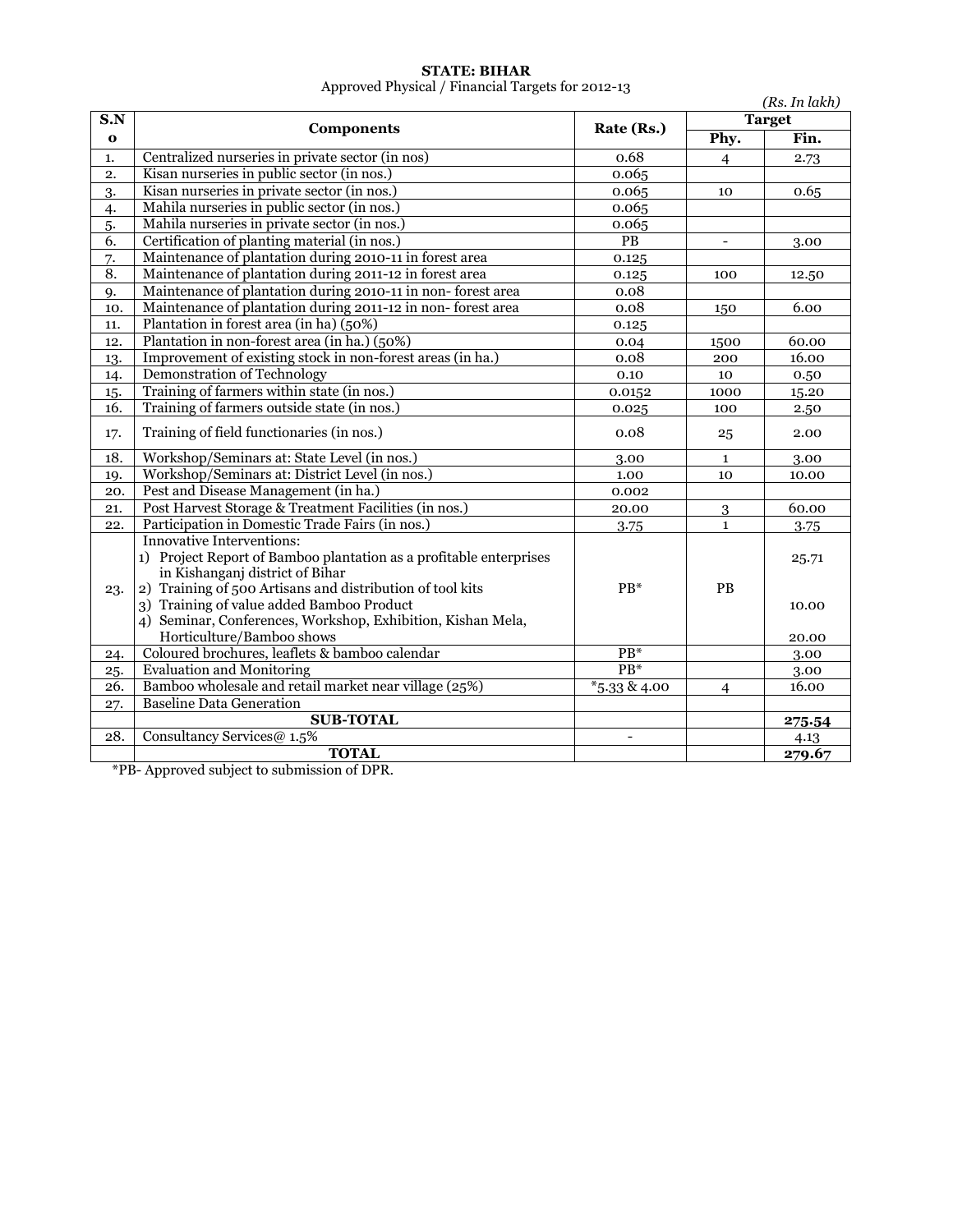#### **STATE: CHHATTISGARH**

Approved Physical / Financial Targets for 2012-13

|                     |                                                                          |                                  |                | (Rs. In lakh)<br><b>Target</b> |  |
|---------------------|--------------------------------------------------------------------------|----------------------------------|----------------|--------------------------------|--|
| S.N<br>$\mathbf{o}$ | <b>Components</b>                                                        | Rate (Rs.)                       | Phy.           | Fin.                           |  |
| 1.                  | Centralized nurseries in public sector (in nos.)                         | 2.73                             |                |                                |  |
| 2.                  | Centralized nurseries in private sector (in nos.)                        | 0.68                             |                |                                |  |
| 3.                  | Kisan nurseries in public sector (in nos.)                               | 0.065                            |                |                                |  |
| 4.                  | Kisan nurseries in private sector (in nos.)                              | 0.065                            |                |                                |  |
| 5.                  | Mahila nurseries in public sector (in nos.)                              | 0.065                            |                |                                |  |
| $\overline{6}$ .    | Mahila nurseries in private sector (in nos.)                             | 0.065                            |                |                                |  |
| 7.                  | Tissue culture units in public sector (in nos.)                          | 21.00                            |                |                                |  |
| 8.                  | Tissue culture units in private sector (in nos.)                         | 10.50                            |                |                                |  |
| 9.                  | Certification of planting material (in nos.)                             |                                  |                |                                |  |
| 10.                 | Maintenance of plantation in forest area during 2011-12<br>(50%)         | 0.125                            | 1282           | 160.25                         |  |
| 11.                 | Maintenance of plantation in non-forest area during 2011-12<br>(50%)     | 0.08                             | 325            | 13.00                          |  |
| 12.                 | Plantation in forest area (in ha) (50%)                                  | 0.125                            | 1240           | 155.00                         |  |
| 13.                 | Plantation in non-forest area (in ha.) (50%)                             | 0.04                             | 100            | 4.00                           |  |
| 14.                 | Plantation in Govt. Land                                                 |                                  |                |                                |  |
| 15.                 | Improvement of existing stock in non-forest areas (in ha.)               | 0.08                             | 422            | 33.75                          |  |
| 16.                 | Demonstration plantation                                                 | 0.25                             |                |                                |  |
| 17.                 | Training of farmers within state (in nos.)                               | 0.0152                           |                |                                |  |
| 18.                 | Training of farmers outside state (in nos.)                              | 0.025                            | 50             | 1.25                           |  |
| 19.                 | Training of field functionaries (in nos.)                                | 0.08                             | 50             | 4.00                           |  |
| 20.                 | Participation of International trade fair*                               | 7.50                             | $\overline{2}$ | 15.00                          |  |
| 21.                 | <b>Training of Artisans</b>                                              | $\overline{PB}$                  | 50             | 2.50                           |  |
| 22.                 | Workshop/Seminars at: State Level (in nos.)                              | 3.00                             |                |                                |  |
| 23.                 | Workshop/Seminars at: District Level (in nos.)                           | 1.00                             | $\overline{6}$ | 6.00                           |  |
| 24.                 | Pest and Disease Management (in ha.)                                     | 0.002                            |                |                                |  |
| 25.                 | Post Harvest Storage & Treatment Facilities (in nos.)                    | PB                               |                |                                |  |
| 26.                 | Micro irrigation (ha)                                                    | 0.20                             |                |                                |  |
| 27.                 | Participation in Domestic Trade Fairs (in nos.)                          | 3.75                             | $\mathbf{1}$   | 3.75                           |  |
| 28.                 | Innovation Intervention Establishment of Bambusetum (in<br>nos.)         | PB                               |                |                                |  |
| 29.                 | Bamboo Wholesale and Retail Markets near village<br>(i) For General area | 4.00                             |                |                                |  |
|                     | (ii) For Tribal area                                                     |                                  |                |                                |  |
|                     |                                                                          | 5.33<br>$6.75$ for Gen &         |                |                                |  |
| 30.                 | <b>Bamboo Bazaars</b>                                                    | 9.00 for T.A                     |                |                                |  |
| 31.                 | Retail Outlets (Showroom)                                                | 10.00 for Gen &<br>13.33 for T.A |                |                                |  |
| 32.                 | Market surveys                                                           |                                  |                |                                |  |
| 33.                 | <b>Evaluation and Monitoring</b>                                         |                                  |                |                                |  |
| 34.                 | <b>SUB-TOTAL</b>                                                         |                                  |                | 398.50                         |  |
| $35-$               | Consultancy Services @ 1.5%                                              |                                  |                | 5.97                           |  |
| 36.                 | <b>GRAND-TOTAL</b>                                                       |                                  |                | 404.47                         |  |

\* Before actual participation, the SMD may take approval of DAC.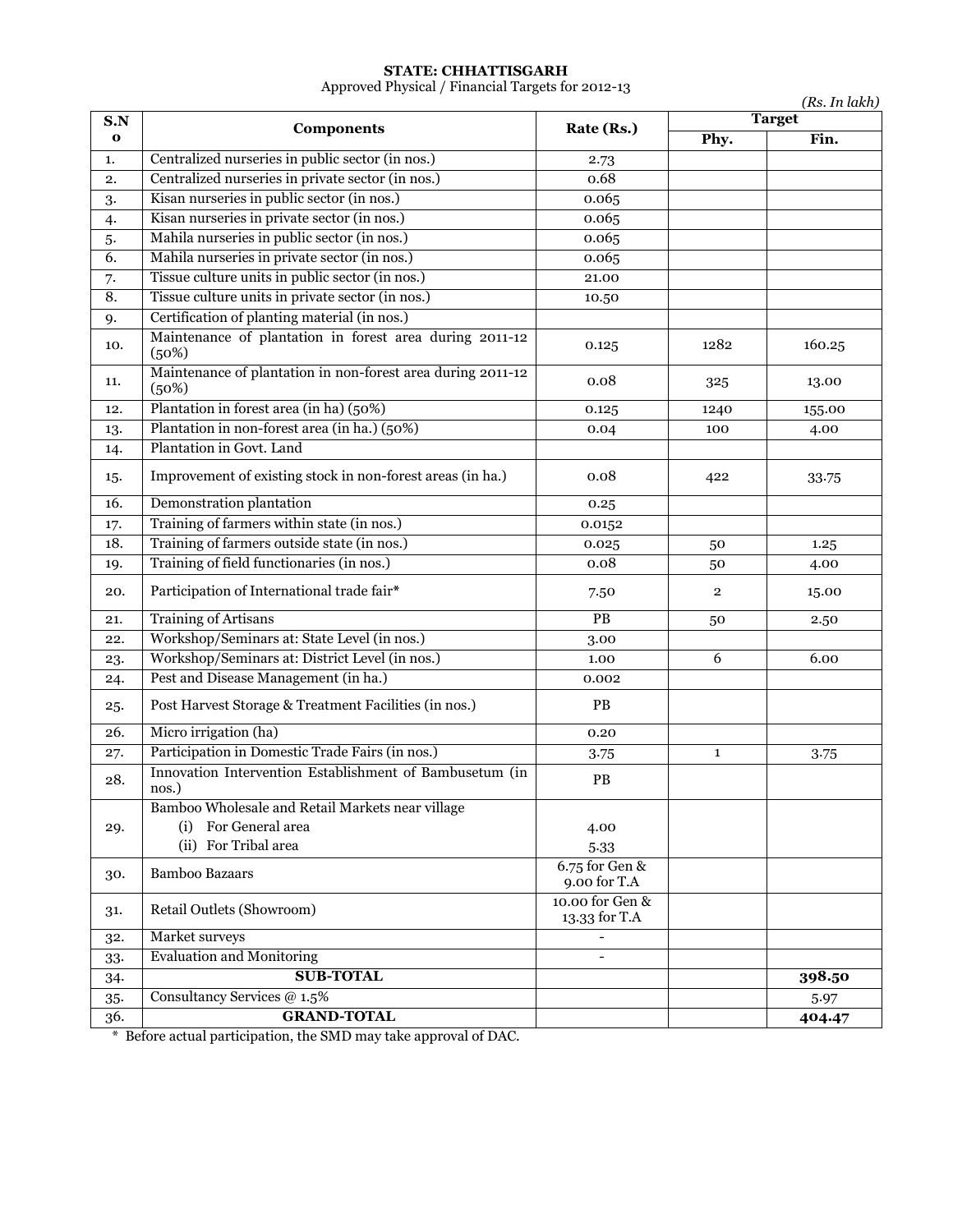|                    |                                                                                         |                                           |              | (Rs. In lakh)         |
|--------------------|-----------------------------------------------------------------------------------------|-------------------------------------------|--------------|-----------------------|
| S.N<br>$\mathbf o$ | <b>Components</b>                                                                       | Rate (Rs.)                                | Phy.         | <b>Target</b><br>Fin. |
| $\mathbf{1}$       | Centralized nurseries in public sector (in nos.)                                        | 2.73                                      | $\mathbf{1}$ | 2.30                  |
| $\mathbf 2$        | Centralized nurseries in private sector (in nos.)                                       | 0.68                                      |              |                       |
| $\mathbf{3}$       | Kisan nurseries in public sector (in nos.)                                              | 0.065                                     |              |                       |
| $\overline{4}$     | Kisan nurseries in private sector (in nos.)                                             | 0.065                                     |              |                       |
| $\sqrt{5}$         | Mahila nurseries in public sector (in nos.)                                             | 0.065                                     |              |                       |
| 6                  | Mahila nurseries in private sector (in nos.)                                            | 0.065                                     |              |                       |
| 7                  | Tissue culture units in public sector (in nos.)                                         | 21.00                                     |              |                       |
| $\overline{8}$     | Tissue culture units in private sector (in nos.)                                        | 10.50                                     |              |                       |
| 9                  | Certification of planting material (in nos.)                                            | PB                                        |              |                       |
| 10                 | Maintenance of plantation in Forest area during 2010-11 (50%)                           | 0.125                                     |              |                       |
| 11                 | Maintenance of plantation in Non-Forest area during 2010-11<br>(50%)                    | 0.125                                     |              |                       |
| 12                 | Plantation in forest area (in ha) (50%)                                                 | 0.125                                     | 50           | 12.50                 |
| 13                 | Plantation in non-forest area (in ha.) (50%)                                            | 0.04                                      |              |                       |
| 14                 | Plantation in non-forest on Government land                                             | 0.08                                      |              |                       |
| 15                 | Improvement of existing stock in non-forest areas (in ha.)                              | 0.08                                      | 25           | 2.00                  |
| 16                 | Demonstration of Technology (in nos.)                                                   | 0.05                                      |              |                       |
| 17                 | Training of farmers within state (in nos.)                                              | 0.0152                                    |              |                       |
| 18                 | Training of farmers outside state (in nos.)                                             | 0.025                                     |              |                       |
| 19                 | Training of field functionaries (in nos.)                                               | 0.08                                      | $\mathbf{1}$ | 0.08                  |
| 20                 | Workshop/Seminars at: State Level (in nos.)                                             | 3.00                                      |              |                       |
| 21                 | Workshop/Seminars at: District Level (in nos.)                                          | 1.00                                      |              |                       |
| 22                 | Workshop/Seminars at: National Level (in nos.)                                          | 5.00                                      |              |                       |
| 23                 | Pest and Disease Management (in ha.)                                                    | 0.002                                     |              |                       |
| 24                 | Micro-irrigation (in ha.)                                                               | 0.20                                      |              |                       |
| 25                 | <b>Innovative interventions</b>                                                         | $\mathbf{PB}$                             |              |                       |
|                    | Establishment of Bamboo Development Centre<br>$\vert$ 1)                                | $\overline{PB}$                           |              |                       |
|                    | Setting up Bamboo Common Facility Centre at Panaji- Goa<br>$\mathbf{2}$                 | $\overline{PB}$                           | PB           | 10.00                 |
|                    | Improving quality of bamboo/ handicrafts<br>3)                                          | $\overline{PB}$                           | PB           | 5.00                  |
|                    | Construction of bamboo cottage in Eco-Tourism Complex in<br>4)<br>protected area of Goa | PB                                        | $\mathbf{1}$ | 10.00                 |
| 26                 | Post Harvest Storage & Treatment Facilities (in nos.)                                   | 20.00                                     |              |                       |
| 27                 | Bamboo Wholesale and Retail Markets                                                     | 4.00 for Gen &<br>5.33 for Tribal<br>area |              |                       |
| 28                 | Bamboo Bazaars (in nos.)                                                                | 6.75 for Gen &<br>9.00 T.A                |              |                       |
| 29                 | Retail Outlets (showroom) in ten metros (in nos.)                                       | 10.00 for Gen<br>& 13.33 T.A              |              |                       |
| 30                 | Participation in Domestic Trade Fairs (in nos.)                                         | 3.75                                      |              |                       |
| 31                 | Participation in Intern'l Trade Fairs (in nos.)                                         | PB                                        |              |                       |
| 32.                | <b>Conducting of Market Surveys</b>                                                     |                                           |              |                       |
| 33                 | <b>Evaluation and Monitoring</b>                                                        | <b>PB</b>                                 |              |                       |
| 34                 | Coloured brochures, leaflets & diaries                                                  | PB                                        |              |                       |
| 35                 | Publicity campaign through newspaper                                                    | PB                                        |              | 1.00                  |
| 36                 | <b>Baseline data Generation</b>                                                         | PB                                        |              |                       |
|                    | Sub-Total                                                                               |                                           |              | 42.88                 |
| 37                 | Consultancy Services @ 1.5%                                                             |                                           |              | 0.64                  |
|                    | <b>Total</b>                                                                            |                                           |              | 43.52                 |

### **STATE: GOA** Approved Physical / Financial Targets for 2012-13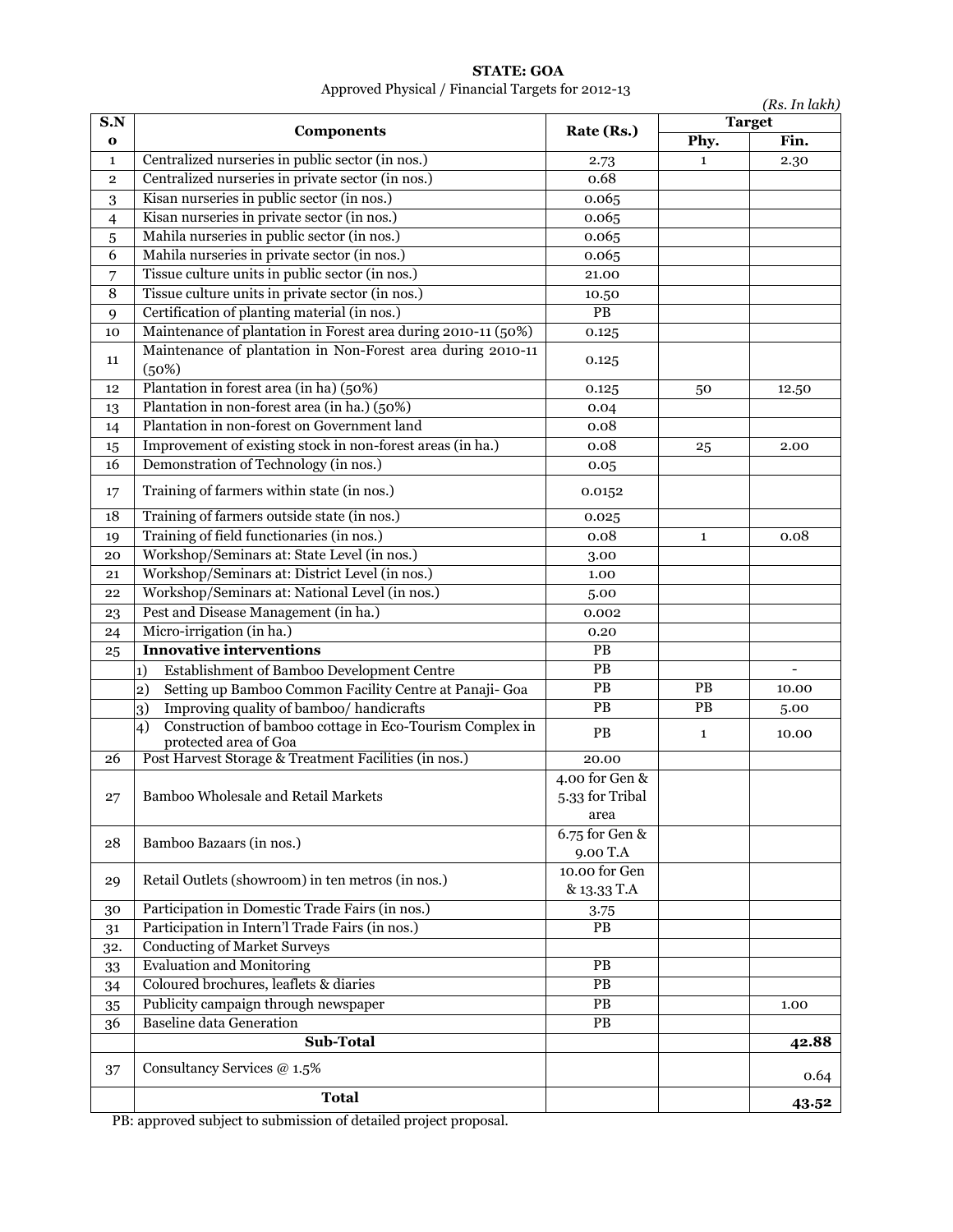#### **STATE: GUJARAT**

Approved Physical / Financial Targets for 2012-13

|                 |                                                                                                                                                |                                   |                | (Rs. In lakh)         |
|-----------------|------------------------------------------------------------------------------------------------------------------------------------------------|-----------------------------------|----------------|-----------------------|
| S.No            | <b>Components</b>                                                                                                                              | Rate (Rs.)                        | Phy.           | <b>Target</b><br>Fin. |
| 1               | Centralized nurseries in public sector (in nos)                                                                                                | 2.73                              |                |                       |
| $\overline{2}$  | Centralized nurseries in private sector(in nos)                                                                                                | 0.68                              |                |                       |
| 3               | Kisan nurseries in public sector (in nos.)                                                                                                     | 0.065                             |                |                       |
| 4               | Kisan nurseries in private sector (in nos.)                                                                                                    | 0.065                             |                |                       |
| 5               | Mahila nurseries in public sector (in nos.)                                                                                                    | 0.065                             |                |                       |
| 6               | Mahila nurseries in private sector (in nos.)                                                                                                   | 0.065                             |                |                       |
| 7               | Certification of planting material (in nos.)                                                                                                   | $\overline{PB}$                   |                |                       |
| 8               | Maintenance of plantation in forest areas during 2011-12 (ha)                                                                                  | 0.125                             | 560            | 70.00                 |
| 9               | Maintenance of plantation in non-forest areas during 2009-10<br>(ha)                                                                           | 0.04                              | 300            | 12.00                 |
| 10              | Plantation in forest area (in ha) (50%)                                                                                                        | 0.125                             | 500            | 62.50                 |
| 11              | Plantation in non-forest area (in ha.) (50%)                                                                                                   | 0.04                              | 481            | 19.24                 |
| 12              | Improvement of existing stock in non-forest areas (in ha.)                                                                                     | 0.08                              | 200            | 16.00                 |
| 13              | Training of farmers within state (in nos.)                                                                                                     | 0.0152                            | 50             | 0.76                  |
| 14              | Training of farmers outside state (in nos.)                                                                                                    | 0.025                             |                |                       |
| 15              | Training of field functionaries (in nos.)                                                                                                      | 0.08                              |                |                       |
| $\overline{16}$ | Demonstration of Technology (nos.)                                                                                                             | 0.05                              |                |                       |
| 17              | Micro-Irrigation (in ha.)                                                                                                                      | 0.20                              |                |                       |
| 18              | Workshop/Seminars at: State Level (in nos.)                                                                                                    | 3.00                              | $\mathbf{1}$   | 3.00                  |
| 19              | Workshop/Seminars at: District Level (in nos.)                                                                                                 | 1.00                              | $\overline{2}$ | 2.00                  |
| 20              | Pest and Disease Management (in ha.)                                                                                                           | 0.002                             |                |                       |
| 21              | Post Harvest Storage & Treatment Facilities (in nos.)                                                                                          | 20.00                             |                |                       |
| 22              | Participation in Domestic Trade Fairs (in nos.)                                                                                                | 3.75                              | $\mathbf{1}$   | 3.75                  |
| 23              | Hitech bamboo nursery for improved yielding varieties of<br>bamboos                                                                            | 0.00025                           |                |                       |
| 24              | Innovative interventions<br>Bamboo based skill training programme to enhance<br>opportunity for sustainable Livelihood of Kotvalia communities | PB                                |                |                       |
| 25              | Bamboo Wholesale and Retail Markets near village                                                                                               | 4.00 for Gen &<br>5.33 for Tribal |                |                       |
| 26              | <b>Bamboo Bazaars</b>                                                                                                                          | 6.75 for Gen &<br>9.00 for T.A    | $\mathbf{1}$   | 6.75                  |
| 27              | Retail Outlets (Showroom)                                                                                                                      | 10.00 for Gen<br>& 13.33 for T.A  | $\mathbf{1}$   | 5.00                  |
| 28              | Coloured brochures and leaflets                                                                                                                | $\overline{PB}$                   |                |                       |
| 29              | <b>Evaluation and Monitoring</b>                                                                                                               | $\mathbf{PB}$                     | PB             | 3.00                  |
| 30              | Promotional campaign through electronic/print media                                                                                            | $\overline{PB}$                   |                |                       |
| 31              | Data generation & management                                                                                                                   | PB                                |                |                       |
|                 | <b>SUB-TOTAL</b>                                                                                                                               |                                   |                | 204.00                |
| 32              | Consultancy Services @ 1.5%                                                                                                                    |                                   |                | 3.06                  |
|                 | <b>GRAND-TOTAL</b>                                                                                                                             |                                   |                | 207.06                |

PB: Approval subject to submission of DPR.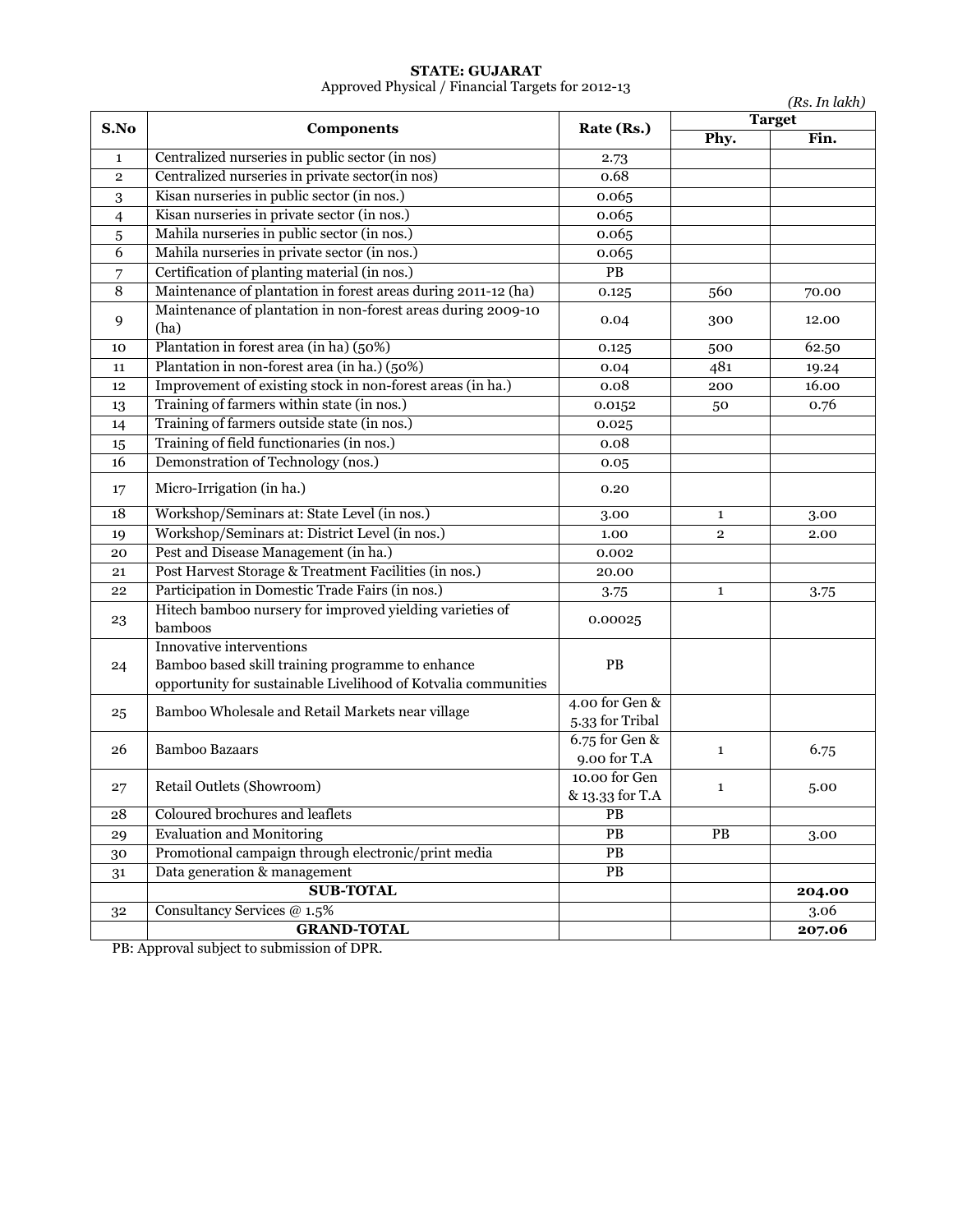### **STATE: HIMACHAL PRADESH**

Approved Physical / Financial Targets for 2012-13

|      |                                                             |            |              | (Rs. In lakh) |
|------|-------------------------------------------------------------|------------|--------------|---------------|
| S.No | <b>Components</b>                                           | Rate (Rs.) |              | <b>Target</b> |
|      |                                                             |            | Phy.         | Fin.          |
| 1.   | Centralized nurseries in $5$ circles ( $@$ 1 per circle)    | 2.73       | $\mathbf{2}$ | 5.46          |
| 2.   | Plantation in forest areas $-$ new (in ha)                  | 0.125      | 500          | 62.50         |
| 3.   | Plantation in non-forest areas (in ha) ( $@$ balance 50% of | 0.04       | 78           | 3.12          |
|      | norm against AAP for 2011-12)                               |            |              |               |
| 4.   | Plantation in non-forest areas (in ha)                      | 0.04       | 100          | 4.00          |
| 5.   | Maintenance of Plantation raised in forest areas (in ha)    | 0.125      | 285          | 35.62         |
|      | during 2011-12                                              |            |              |               |
| 6.   | Improvement of existing stock (in ha)                       | 0.08       | 300          | 24.00         |
| 7.   | Training of farmers/entrepreneurs (in nos)                  | 0.0152     | 20           | 0.30          |
| 8.   | Training of field functionaries (in nos)                    | 0.08       | 20           | 1.60          |
| 9.   | Workshop/Seminars at State level (in nos)                   | 3.00       | 1            | 3.00          |
| 10.  | Workshop/Seminars at District level (in nos)                | 1.00       | 7            | 7.00          |
|      | <b>SUB-TOTAL</b>                                            |            |              | 146.60        |
| 11.  | Contingencies & Consultancy Services $\omega$ 2.5%          |            |              | 2.19          |
|      | <b>GRAND-TOTAL</b>                                          |            |              | 148.79        |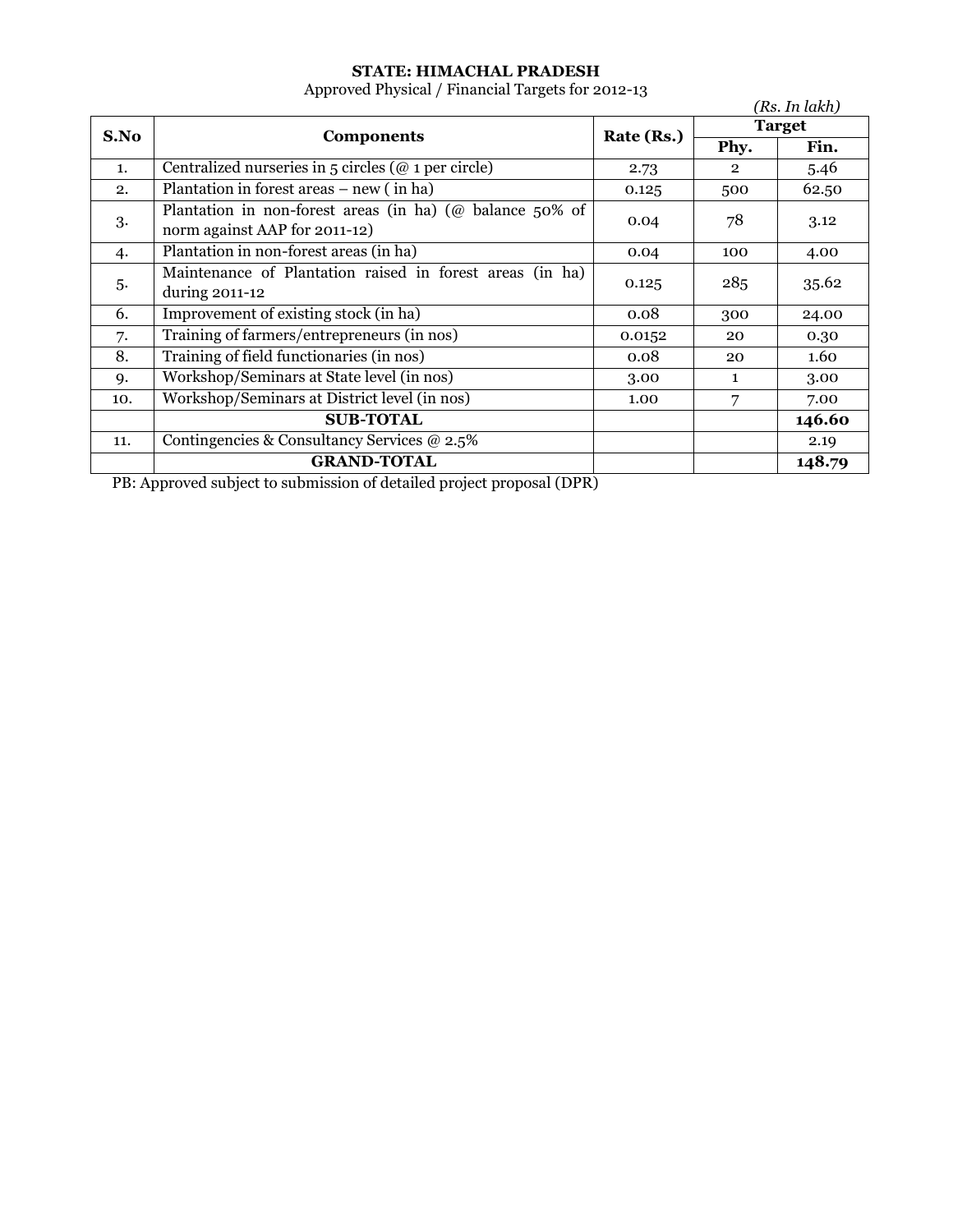#### **STATE: JAMMU & KASHMIR**

Approved Physical / Financial Targets for 2012-13

|                | Approved Physical / Phiancial Targets for 2012-13           |            |                | (Rs. in lakh) |
|----------------|-------------------------------------------------------------|------------|----------------|---------------|
| S.N            | <b>Components</b>                                           | Rate (Rs.) |                | <b>Target</b> |
| $\bf{o}$       |                                                             |            | Phy.           | Fin.          |
| $\mathbf{1}$   | Centralized nurseries in public sector (in nos.)            | 2.73       |                |               |
| $\overline{2}$ | Centralized nurseries in private sector (in nos.)           | 0.68       |                |               |
| 3              | Kisan nurseries in public sector (in nos.)                  | 0.065      |                |               |
| 4              | Kisan nurseries in private sector (in nos.)                 | 0.065      |                |               |
| 5              | Mahila nurseries in public sector (in nos.)                 | 0.065      |                |               |
| 6              | Mahila nurseries in private sector (in nos.)                | 0.065      |                |               |
| 7              | Tissue culture units in public sector (in nos.)             | 21.00      |                |               |
| $\overline{8}$ | Tissue culture units in private sector (in nos.)            | 10.50      |                |               |
| 9              | Certification of planting material (in nos.)                | PB         |                |               |
| 10             | Maintenance of plantation in non forest area during         | 0.04       |                |               |
| 11             | Plantation in forest area (in ha) (50%)                     | 0.125      | 340            | 42.50         |
|                | Maintenance of Plantation in non-forest area (in ha.) (50%) |            |                |               |
| 12             | $(2009-10)$                                                 | 0.04       | 85             | 3.40          |
| 13             | Plantation in non-forest on Government land                 | 0.08       |                |               |
| 14             | Improvement of existing stock in non-forest areas (in ha.)  | 0.08       | 400            | 32.00         |
| 15             | Demonstration of Technology(in nos.)                        | 0.05       |                |               |
| 16             | Training of farmers within state (in nos.)                  | 0.0152     | 60             | 0.91          |
| 17             | Training of farmers outside state (in nos.)                 | 0.025      |                |               |
| 18             | Training of field functionaries (in nos.)                   | 0.08       | 30             | 2.40          |
| 19             | Workshop/Seminars at: State Level (in nos.)                 | 3.00       |                |               |
| 20             | Workshop/Seminars at: District Level (in nos.)              | 1.00       | $\overline{2}$ | 2.00          |
| 21             | Workshop/Seminars at: National Level (in nos.)              | 5.00       |                |               |
| 22             | Pest and Disease Management (in ha.)                        | 0.002      |                |               |
| 23             | Micro-irrigation (in ha.)                                   | 0.20       |                |               |
| 24             | <b>Innovative Intervention:</b>                             | $PB*$      |                |               |
| 25             | <b>Baseline data Generation</b>                             | PB         |                |               |
| 26             | State bamboo cell                                           | $-$        |                |               |
|                | Sub-Total                                                   |            |                | 83.21         |
| 27             | Consultancy Services @ 1.5%                                 |            |                | 1.25          |
|                | <b>Total</b>                                                |            |                | 84.46         |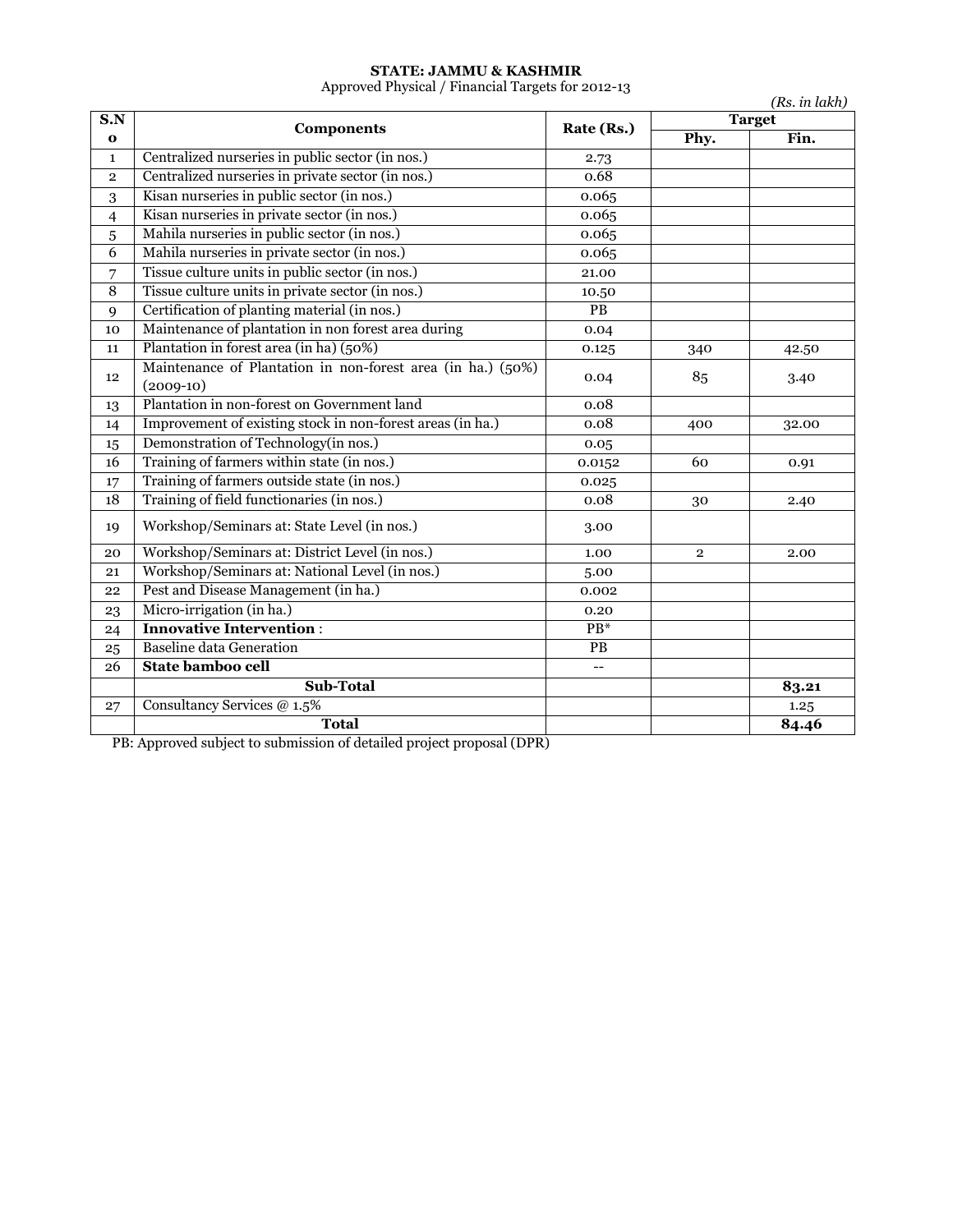#### **STATE: JHARKHAND**

Revised Physical / Financial Targets for 2012-13

|      |                                                                                                                       |                             | (Rs. in lakh)<br><b>Target</b> |        |
|------|-----------------------------------------------------------------------------------------------------------------------|-----------------------------|--------------------------------|--------|
| S.No | <b>Components</b>                                                                                                     | Rate (Rs.)                  | Phy.                           | Fin.   |
| 1.   | Centralized nursery in public sector                                                                                  | 2.73                        |                                |        |
| 2.   | Maintenance of plantation during 2009-10 in forest area (Second<br>Maintenance)                                       | 0.125                       |                                |        |
| 3.   | Maintenance of plantation during 2010-11 in forest area (50%) (in<br>ha.) (1st maintenance)                           | 0.125                       | 1500                           | 55.00  |
| 4.   | Maintenance of plantation during 2011-12 in forest area (50%) (in<br>ha.) (completion)                                | 0.125                       | 460                            | 36.80  |
| 5.   | Plantation in forest areas (in ha.)                                                                                   | 0.125                       | 320                            | 40.00  |
| 6.   | Plantation in non-forest areas (in ha.)                                                                               | 0.04                        | 99                             | 3.96   |
| 7.   | Plantation in Government of India land/canal bunds/river banks                                                        | 0.08                        | 48                             | 7.68   |
| 8.   | Improvement of existing stock in forest area (in ha.)                                                                 | 0.08                        |                                |        |
| 9.   | Improvement of existing stock in non-forest area (in ha.)                                                             | 0.08                        | 20                             | 1.60   |
| 10.  | Training of farmers within state (in nos)                                                                             | 0.0152                      | 60                             | 0.91   |
| 11.  | Training of farmers outside state (in nos)                                                                            | 0.025                       | 30                             | 0.75   |
| 12.  | Training of field functionaries (in nos)                                                                              | 0.08                        | 20                             | 1.60   |
| 13.  | Workshop/Seminars at State Level (in nos) - 2 days                                                                    | 3.00                        | $\mathbf{1}$                   | 3.00   |
| 14.  | Workshop/Seminars at District Level (in nos)                                                                          | 1.00                        | $\overline{2}$                 | 2.00   |
| 15.  | <b>Bamboo Bazaars</b>                                                                                                 | 6.75 for GEN<br>& 9.00 T.A. | $\mathbf{1}$                   | 6.75   |
| 16.  | Innovative Interventions, (in nos)                                                                                    |                             |                                |        |
|      | Bamboo museum @ Rs. 50 lakh<br>a)                                                                                     |                             |                                |        |
|      | Common facility centre @ 30 lakh/unit<br>b)                                                                           |                             | $\overline{2}$                 | 40.00  |
|      | c) 75 days training of 10 artisans dependent on bamboo Rs.<br>0.40 lakhs/artisan                                      | PB                          | 80 nos.                        | 4.00   |
|      | Agarbatti/basket/gabion manufacturing unit Rs. 15<br>d)<br>lakh/unit<br>Bicycle making unit Rs. 4.00 lakhs/unit<br>e) |                             | 1                              | 15.00  |
|      | Bamboo shoot pickle Rs. 5 lakh/unit<br>f)                                                                             |                             |                                |        |
| 17.  | Colour brochures / booklets / manuals                                                                                 | PB                          |                                | 2.00   |
| 18.  | Post harvest and treatment facility                                                                                   | PB                          |                                | 20.00  |
| 19.  | Participation in Domestic Trade Fair                                                                                  | 3.75                        | $\mathbf{1}$                   | 3.75   |
| 20.  | Publicity campaign (Newspaper / hoardings)                                                                            | <b>PB</b>                   | <b>PB</b>                      | 0.75   |
| 21.  | Making of Video films                                                                                                 | PB                          |                                |        |
| 22.  | <b>Evaluation and Monitoring</b>                                                                                      | <b>PB</b>                   |                                | 3.00   |
|      | <b>Sub Total</b>                                                                                                      |                             |                                | 256.95 |
| 23.  | <b>Consultancy Service</b>                                                                                            |                             |                                | 3.72   |
|      | <b>GRAND-TOTAL</b>                                                                                                    |                             |                                | 252.27 |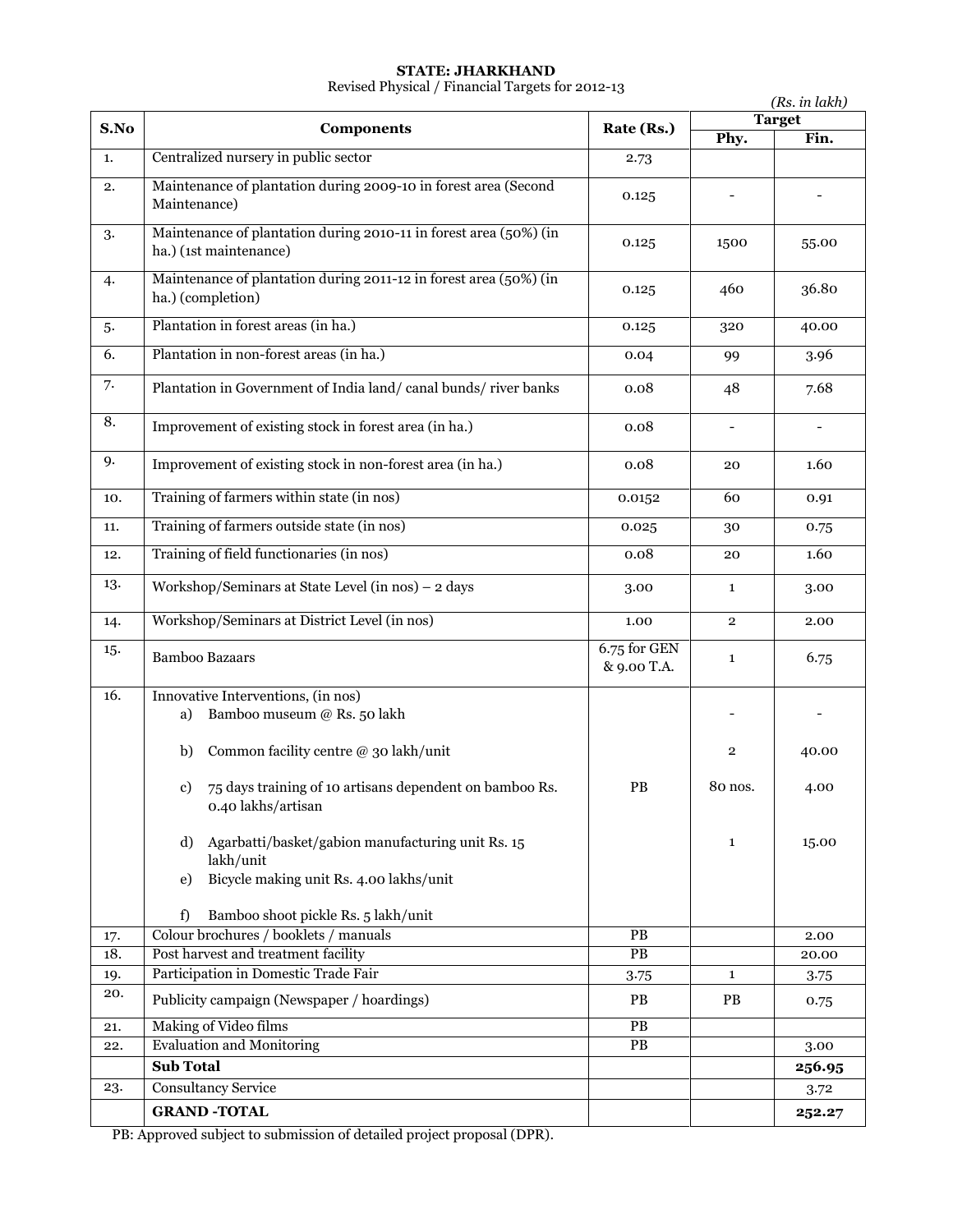## **STATE: KARNATAKA**

Revise Approved Physical / Financial Targets for 2012-13

|                      | (Rs. In lakh)                                                                         |                 |                |                                 |
|----------------------|---------------------------------------------------------------------------------------|-----------------|----------------|---------------------------------|
| S.<br>N <sub>o</sub> | <b>Components</b>                                                                     | Rate<br>(Rs.)   |                | <b>Target</b>                   |
|                      |                                                                                       |                 | Phy.           | Fin.                            |
| 1.                   | Release of Balance amount for 2011-12                                                 |                 |                | 75.00                           |
| 2.                   | Centralised Nursery in public sector (in nos.)                                        | 2.73            | 3              | 8.91                            |
| 3.                   | <b>Bamboo Plantations in forest</b>                                                   | 0.125           |                |                                 |
| 4.                   | Maintenance of Bamboo Plantations raised during 2010-11<br>(50%)                      | 0.125           | 853            | 46.91                           |
| 5.                   | Maintenance of Bamboo Plantations during 2010-11                                      | 0.125           |                | <b>Already Given</b><br>2010-11 |
| 6.                   | Maintenance of Bamboo Plantations during 2009-10                                      | 0.125           |                | <b>Already Given</b><br>2009-10 |
| 7.                   | Maintenance of Bamboo Plantations of non forest area during<br>2010-11                | 0.04            | 200            | 8.00                            |
| 8.                   | Plantations in forest area during 2012-13                                             | 0.125           | 3405           | 425.63                          |
| 9.                   | Plantation in non forest area during 2012-13                                          | 0.04            | 500            | 20.00                           |
| 10.                  | Improvement of existing stock in forest areas                                         | 0.08            |                |                                 |
| 11.                  | Improvement of existing stock in non forest areas                                     | 0.08            | 250            | 20.00                           |
| 12.                  | Raising Bamboo beds in forest areas, Govt. lands for production<br>of QPM for 2013-14 | PB              |                |                                 |
| 13.                  | Purchase of Bambusa balcova/Burma Bamboo from authorized<br>agency 200 Ha.            | PB              |                |                                 |
| 14.                  | Training of farmers within the state                                                  | 0.0152          | 30             | 0.45                            |
| 15.                  | Training of field functionaries                                                       | 0.08            | 30             | 2.40                            |
| 16.                  | <b>Innovative interventions</b>                                                       |                 |                |                                 |
| a.                   | Skills training for Bamboo Artisans including supply of tool kits                     | $\overline{PB}$ | 30             | 1.50                            |
| 17.                  | Exposure visits to farmers and field functionaries within state<br>also outside state | 0.025           | 30             | 0.75                            |
| 18.                  | Participation in Domestic Trade Fairs<br>Participation in Intn'l Trade Fairs          | 3.75<br>PB      | $\mathbf{1}$   | 3.75                            |
| 19.                  | Workshops at district level                                                           | 1.00            | $\overline{2}$ | 2.00                            |
| 20.                  | Workshops at state level                                                              | 3.00            | $\mathbf{1}$   | 3.00                            |
| 21.                  | <b>Awareness Creation activities</b>                                                  |                 |                | 3.00                            |
|                      | <b>SUB-TOTAL</b>                                                                      |                 |                | 621.30                          |
| 22.                  | Overhead charges/consultancy @ 1.5%                                                   |                 |                | 9.32                            |
|                      | <b>GRAND TOTAL</b>                                                                    |                 |                | 630.62                          |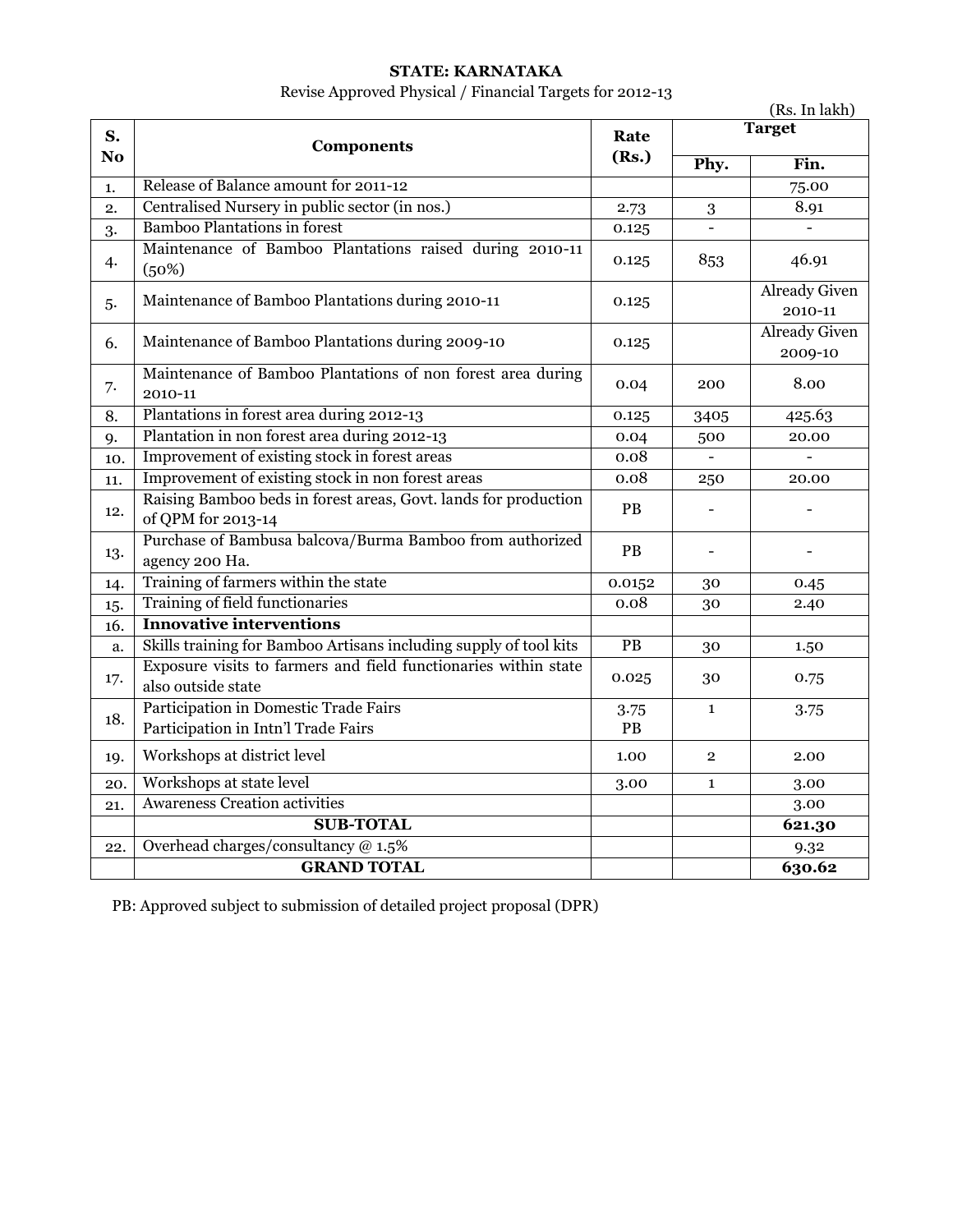## **STATE: KERALA**

# Approved Physical / Financial Targets for 2012-13

| S.N         |                                                                               | Rate (Rs.)<br>0.125<br>0.04               |                              | (Rs. In lakh)<br><b>Target</b> |
|-------------|-------------------------------------------------------------------------------|-------------------------------------------|------------------------------|--------------------------------|
| $\mathbf o$ | <b>Components</b>                                                             |                                           | Phy.                         | Fin.                           |
| 1.          | Maintenance of plantation during 2010-11 in forest area<br>$(50%)$ (in ha.)   |                                           |                              |                                |
| 2.          | Maintenance of plantation during 2010-11 in Non-forest<br>area (50%) (in ha.) |                                           |                              |                                |
| 3.          | Plantation in forest area (in ha) (50%)                                       | 0.125                                     | $\overline{\phantom{0}}$     |                                |
| 4.          | Plantation in non-forest area (in ha.) (50%)                                  | 0.04                                      | $\overline{\phantom{a}}$     |                                |
| 5.          | Plantation in non-forest on Government land                                   | 0.08                                      | $\qquad \qquad -$            |                                |
| 6.          | Improvement of existing stock in non-forest areas (in ha.)                    | 0.08                                      | $\qquad \qquad -$            |                                |
| 7.          | Bamboo and livelihood (R&D)                                                   | $\mathbf{PB}$                             | $\overline{\phantom{0}}$     |                                |
| 8.          | Workshop/Seminars at: State Level (in nos.)                                   | 3.00                                      | $\mathbf{1}$                 | 3.00                           |
| 9.          | Workshop/Seminars at: District Level (in nos.)                                | 1.00                                      | 3                            | 3.00                           |
| 10.         | Workshop/Seminars at: National Level (in nos.)                                | 5.00                                      | $\mathbf{1}$                 | 5.00                           |
| 11.         | Pest and Disease Management (in ha.)                                          | 0.002                                     | $\overline{\phantom{0}}$     |                                |
| 12.         | Micro-irrigation (in ha.)                                                     | $0.20\,$                                  | $\overline{\phantom{0}}$     |                                |
| 13.         | <b>Innovative Intervention</b>                                                | PB                                        | $\qquad \qquad \blacksquare$ |                                |
| 14.         | Post Harvest Storage & Treatment Facilities (in nos.)                         | 20.00                                     | $\qquad \qquad -$            |                                |
| 15.         | <b>Bamboo Wholesale and Retail Markets</b>                                    | 4.00 for Gen<br>& 5.33 for<br>Tribal area |                              |                                |
| 16.         | Bamboo Bazaars (in nos.)                                                      | 6.75 for Gen<br>& 9.00 T.A                |                              |                                |
| 17.         | Retail Outlets (showroom) in ten metros (in nos.)                             | 10.00 for Gen<br>& 13.33 T.A              |                              |                                |
| 18.         | Participation in Domestic Trade Fairs (in nos.)                               | 3.75                                      | $\mathbf{1}$                 | 3.75                           |
| 19.         | Participation in Intern'l Trade Fairs (in nos.)                               | $\overline{PB}$                           | $\qquad \qquad -$            |                                |
| 20.         | <b>Conducting of Market Surveys</b>                                           | PB                                        | $\overline{\phantom{0}}$     |                                |
| 21.         | <b>Evaluation and Monitoring</b>                                              | $\mathbf{PB}$                             | $\blacksquare$               |                                |
| 22.         | Coloured brochures, leaflets & diaries                                        | $\mathbf{PB}$                             | PB                           | 2.00                           |
| 23.         | Publicity campaign through newspaper                                          | ${\bf P}{\bf B}$                          | PB                           | 2.00                           |
| 24.         | <b>Baseline data Generation</b>                                               | $\mathbf{PB}$                             | $\overline{\phantom{a}}$     |                                |
| 25.         | Procurement of Books, Journals and Periodicals                                |                                           | $\blacksquare$               |                                |
|             | <b>Sub-Total</b>                                                              |                                           |                              | 18.75                          |
| 26.         | Consultancy Services @ 1.5%                                                   |                                           |                              | 0.20                           |
|             | <b>Total</b>                                                                  |                                           |                              | 18.95                          |

\*PB- Approved subject to submission of DPR.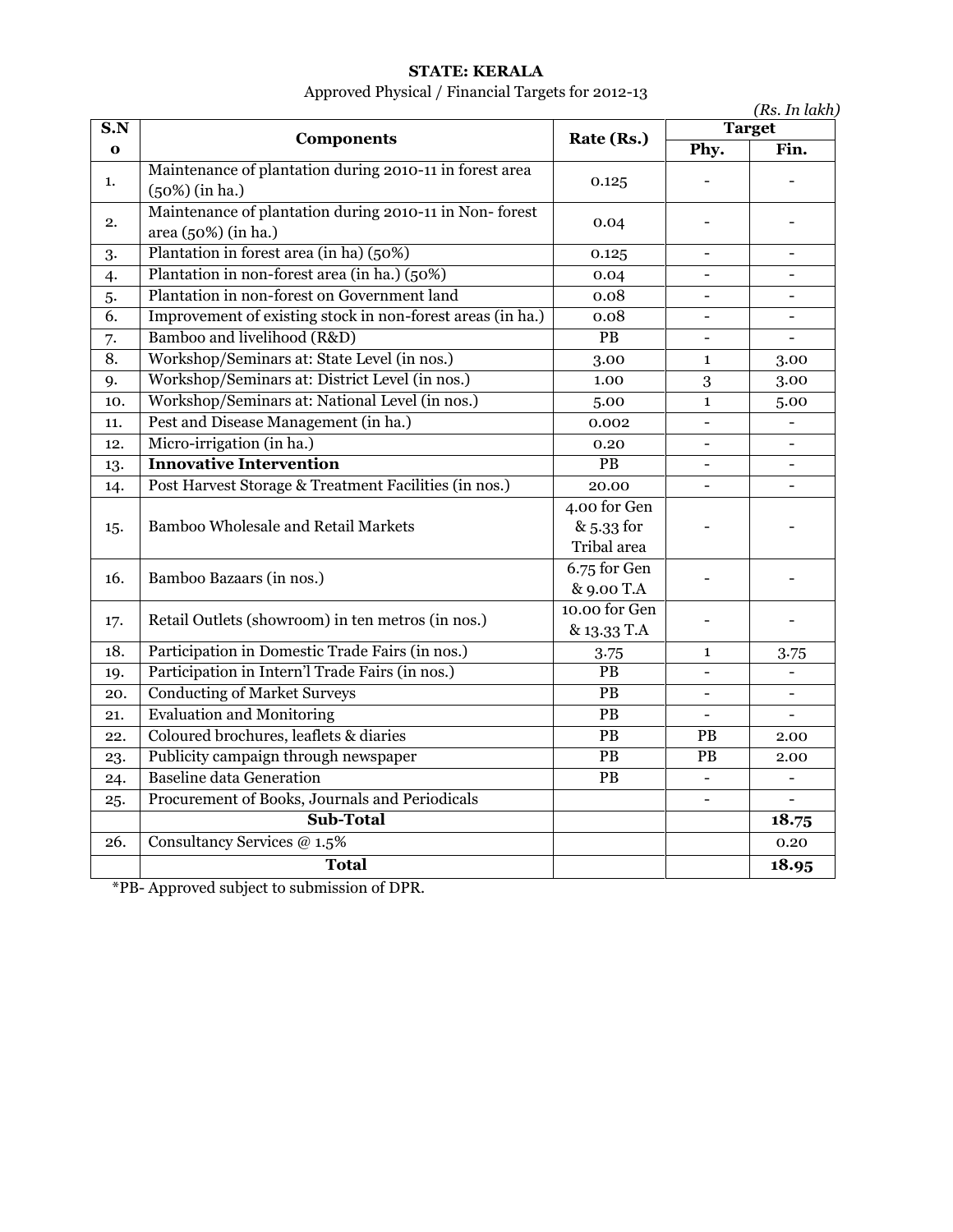## **STATE: MADHYA PRADESH**

Approved Revised Physical / Financial Targets for 2012-13

|      |                                                               |               |                | (Rs. In lakh) |
|------|---------------------------------------------------------------|---------------|----------------|---------------|
| S.No | <b>Components</b>                                             | Rate<br>(Rs.) |                | <b>Target</b> |
|      |                                                               |               | Phy            | Fin           |
| 1.   | Centralized nurseries in public sector (in nos)               | 2.73          | $\mathbf{1}$   | 2.73          |
| 2.   | Centralized nurseries in private sector(in nos)               | 0.68          | $\overline{2}$ | 1.36          |
| 3.   | Plantation in forest area (in ha) (50%)                       | 0.125         | 2000           | 250.00        |
| 4.   | Improvement of existing stock in non-forest areas<br>(in ha.) | 0.08          | 1001           | 80.08         |
| 5.   | Training of farmers within state (in nos.)                    | 0.0152        |                |               |
| 6.   | Training of farmers outside state (in nos.)                   | 0.025         |                |               |
| 7.   | Training of JFMC Members/farmers/artisans (in<br>nos.)        | 0.025         | 60             | 1.50          |
| 8.   | Training of field functionaries (in nos.)                     | 0.08          | 50             | 4.00          |
| 9.   | Maintenance of ongoing works                                  |               |                |               |
| 10.  | <b>Establishment of Rhizome Banks</b>                         |               |                |               |
| 11.  | Establishment of tissue culture lab                           |               |                |               |
| 12.  | Workshop/Seminars/Training                                    |               |                |               |
|      | <b>Sub Total</b>                                              |               |                | 339.67        |
| 13.  | Consultancy Charges 1.5%                                      |               |                | 5.10          |
|      | <b>GRAND TOTAL</b>                                            |               |                | 344.77        |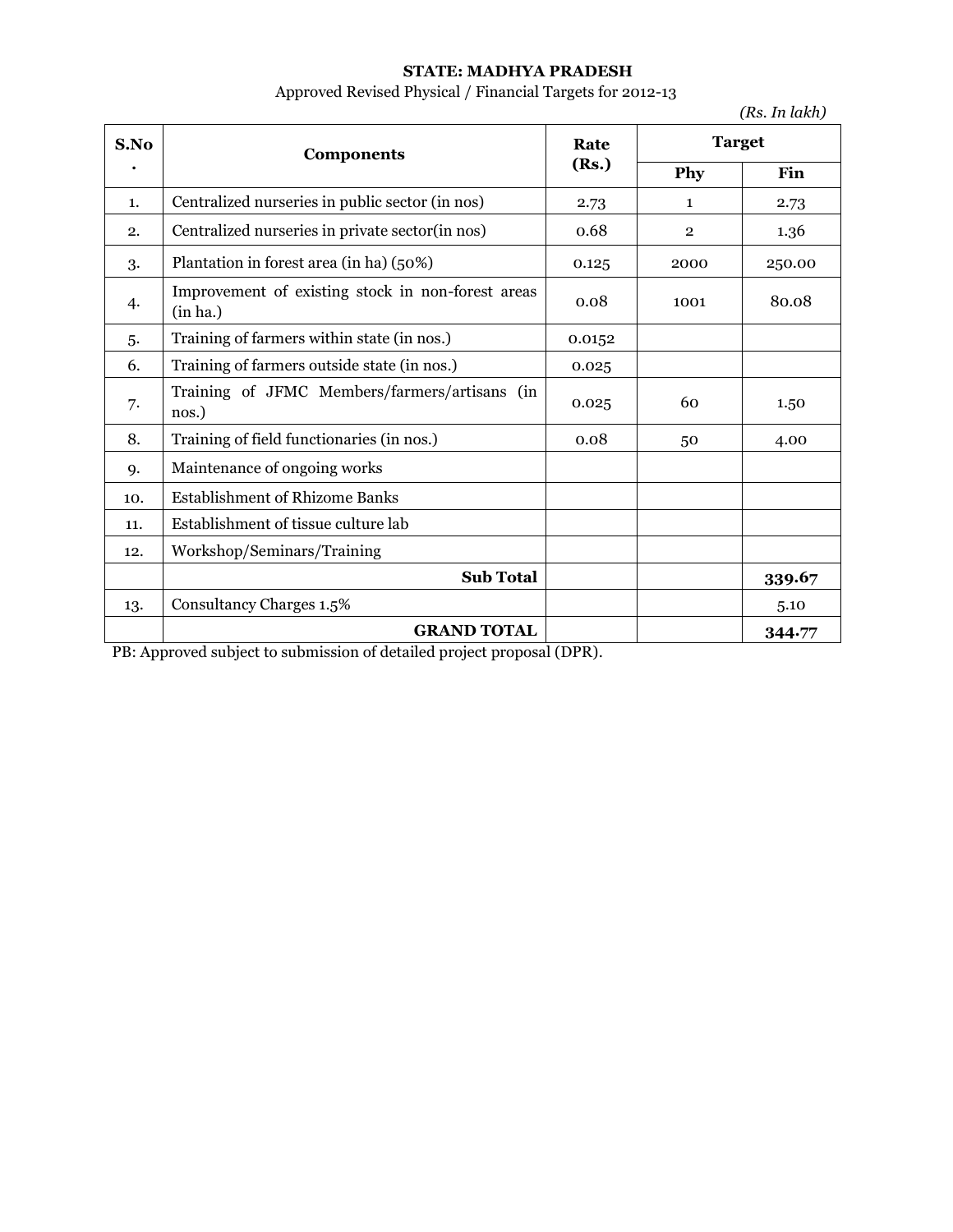# **STATE: MAHARASHTRA**

# Approved Physical / Financial Targets for 2012-13

| <b>Target</b><br>S.<br>Rate<br><b>Components</b><br>Fin.<br>No<br>(Rs.)<br>Phy.<br>Centralized nurseries in public sector (in nos.)<br>1.<br>2.73<br>$\mathbf{1}$<br>2.73<br>Centralized nurseries in private sector (in nos.)<br>0.68<br>2.<br>$\overline{\phantom{0}}$<br>-<br>Kisan nurseries in public sector (in nos.)<br>0.065<br>3.<br>$\blacksquare$<br>$\overline{\phantom{a}}$<br>Kisan nurseries in private sector (in nos.)<br>0.065<br>4.<br>$\blacksquare$<br>Mahila nurseries in public sector (in nos.)<br>5.<br>0.065<br>Mahila nurseries in private sector (in nos.)<br>6.<br>0.065<br>Tissue culture units in public sector (in nos.)<br>7.<br>21.00<br>$\blacksquare$<br>$\overline{\phantom{0}}$<br>Tissue culture units in private sector (in nos.)<br>8.<br>10.50<br>Certification of planting material (in nos.)<br>PB<br>9.<br>Maintenance of Plantation in forest areas<br>10.<br>0.125<br>200<br>25.00<br>Physical target : Year 2009-10 200 Ha.<br>Maintenance of plantation during 2010-11 in non-forest area<br>11.<br>0.04<br>301<br>12.04<br>$(50%)$ (in ha.)<br>Plantation in forest area (in ha) (50%)<br>980<br>12.<br>122.50<br>0.125 |
|---------------------------------------------------------------------------------------------------------------------------------------------------------------------------------------------------------------------------------------------------------------------------------------------------------------------------------------------------------------------------------------------------------------------------------------------------------------------------------------------------------------------------------------------------------------------------------------------------------------------------------------------------------------------------------------------------------------------------------------------------------------------------------------------------------------------------------------------------------------------------------------------------------------------------------------------------------------------------------------------------------------------------------------------------------------------------------------------------------------------------------------------------------------------------|
|                                                                                                                                                                                                                                                                                                                                                                                                                                                                                                                                                                                                                                                                                                                                                                                                                                                                                                                                                                                                                                                                                                                                                                           |
|                                                                                                                                                                                                                                                                                                                                                                                                                                                                                                                                                                                                                                                                                                                                                                                                                                                                                                                                                                                                                                                                                                                                                                           |
|                                                                                                                                                                                                                                                                                                                                                                                                                                                                                                                                                                                                                                                                                                                                                                                                                                                                                                                                                                                                                                                                                                                                                                           |
|                                                                                                                                                                                                                                                                                                                                                                                                                                                                                                                                                                                                                                                                                                                                                                                                                                                                                                                                                                                                                                                                                                                                                                           |
|                                                                                                                                                                                                                                                                                                                                                                                                                                                                                                                                                                                                                                                                                                                                                                                                                                                                                                                                                                                                                                                                                                                                                                           |
|                                                                                                                                                                                                                                                                                                                                                                                                                                                                                                                                                                                                                                                                                                                                                                                                                                                                                                                                                                                                                                                                                                                                                                           |
|                                                                                                                                                                                                                                                                                                                                                                                                                                                                                                                                                                                                                                                                                                                                                                                                                                                                                                                                                                                                                                                                                                                                                                           |
|                                                                                                                                                                                                                                                                                                                                                                                                                                                                                                                                                                                                                                                                                                                                                                                                                                                                                                                                                                                                                                                                                                                                                                           |
|                                                                                                                                                                                                                                                                                                                                                                                                                                                                                                                                                                                                                                                                                                                                                                                                                                                                                                                                                                                                                                                                                                                                                                           |
|                                                                                                                                                                                                                                                                                                                                                                                                                                                                                                                                                                                                                                                                                                                                                                                                                                                                                                                                                                                                                                                                                                                                                                           |
|                                                                                                                                                                                                                                                                                                                                                                                                                                                                                                                                                                                                                                                                                                                                                                                                                                                                                                                                                                                                                                                                                                                                                                           |
|                                                                                                                                                                                                                                                                                                                                                                                                                                                                                                                                                                                                                                                                                                                                                                                                                                                                                                                                                                                                                                                                                                                                                                           |
|                                                                                                                                                                                                                                                                                                                                                                                                                                                                                                                                                                                                                                                                                                                                                                                                                                                                                                                                                                                                                                                                                                                                                                           |
|                                                                                                                                                                                                                                                                                                                                                                                                                                                                                                                                                                                                                                                                                                                                                                                                                                                                                                                                                                                                                                                                                                                                                                           |
|                                                                                                                                                                                                                                                                                                                                                                                                                                                                                                                                                                                                                                                                                                                                                                                                                                                                                                                                                                                                                                                                                                                                                                           |
|                                                                                                                                                                                                                                                                                                                                                                                                                                                                                                                                                                                                                                                                                                                                                                                                                                                                                                                                                                                                                                                                                                                                                                           |
| Plantation in non-forest area (in ha.) (50%)<br>13.<br>0.04<br>531<br>21.24                                                                                                                                                                                                                                                                                                                                                                                                                                                                                                                                                                                                                                                                                                                                                                                                                                                                                                                                                                                                                                                                                               |
| Plantation in non-forest on Government land<br>0.08<br>16.72<br>14.<br>209                                                                                                                                                                                                                                                                                                                                                                                                                                                                                                                                                                                                                                                                                                                                                                                                                                                                                                                                                                                                                                                                                                |
| Improvement of existing stock in non-forest areas (in ha.)<br>1.60<br>0.08<br>20<br>15.                                                                                                                                                                                                                                                                                                                                                                                                                                                                                                                                                                                                                                                                                                                                                                                                                                                                                                                                                                                                                                                                                   |
| Demonstration of Technology(in nos.)<br>16.<br>0.05<br>$\sqrt{5}$<br>0.25                                                                                                                                                                                                                                                                                                                                                                                                                                                                                                                                                                                                                                                                                                                                                                                                                                                                                                                                                                                                                                                                                                 |
| Training of farmers within state (in nos.)<br>0.0152<br>100<br>17.<br>1.52                                                                                                                                                                                                                                                                                                                                                                                                                                                                                                                                                                                                                                                                                                                                                                                                                                                                                                                                                                                                                                                                                                |
| Training of farmers outside state (in nos.)<br>18.<br>0.025<br>50<br>1.25                                                                                                                                                                                                                                                                                                                                                                                                                                                                                                                                                                                                                                                                                                                                                                                                                                                                                                                                                                                                                                                                                                 |
| Training of field functionaries (in nos.)<br>0.08<br>0.80<br>19.<br>10                                                                                                                                                                                                                                                                                                                                                                                                                                                                                                                                                                                                                                                                                                                                                                                                                                                                                                                                                                                                                                                                                                    |
| Workshop/Seminars at: State Level (in nos.)<br>20.<br>3.00<br>3.00<br>$\mathbf{1}$                                                                                                                                                                                                                                                                                                                                                                                                                                                                                                                                                                                                                                                                                                                                                                                                                                                                                                                                                                                                                                                                                        |
| Workshop/Seminars at: District Level (in nos.)<br>21.<br>1.00<br>$\overline{2}$<br>2.00                                                                                                                                                                                                                                                                                                                                                                                                                                                                                                                                                                                                                                                                                                                                                                                                                                                                                                                                                                                                                                                                                   |
| Workshop/Seminars at: National Level (in nos.)<br>22.<br>5.00                                                                                                                                                                                                                                                                                                                                                                                                                                                                                                                                                                                                                                                                                                                                                                                                                                                                                                                                                                                                                                                                                                             |
| Pest and Disease Management (in ha.)<br>23.<br>0.002<br>250<br>0.50                                                                                                                                                                                                                                                                                                                                                                                                                                                                                                                                                                                                                                                                                                                                                                                                                                                                                                                                                                                                                                                                                                       |
| Micro-irrigation (in ha.)<br>0.20<br>7.00<br>24.<br>35                                                                                                                                                                                                                                                                                                                                                                                                                                                                                                                                                                                                                                                                                                                                                                                                                                                                                                                                                                                                                                                                                                                    |
| <b>Innovation Interventions</b>                                                                                                                                                                                                                                                                                                                                                                                                                                                                                                                                                                                                                                                                                                                                                                                                                                                                                                                                                                                                                                                                                                                                           |
| 1. Bamboo Information Center<br>PB<br>3.00                                                                                                                                                                                                                                                                                                                                                                                                                                                                                                                                                                                                                                                                                                                                                                                                                                                                                                                                                                                                                                                                                                                                |
| 2. Bamboo Multiplication / Plantation Development                                                                                                                                                                                                                                                                                                                                                                                                                                                                                                                                                                                                                                                                                                                                                                                                                                                                                                                                                                                                                                                                                                                         |
| 3. To develop & design some head products/ winning products                                                                                                                                                                                                                                                                                                                                                                                                                                                                                                                                                                                                                                                                                                                                                                                                                                                                                                                                                                                                                                                                                                               |
| of bamboo                                                                                                                                                                                                                                                                                                                                                                                                                                                                                                                                                                                                                                                                                                                                                                                                                                                                                                                                                                                                                                                                                                                                                                 |
| 4. To develop & design packing cases<br>PB<br>25.                                                                                                                                                                                                                                                                                                                                                                                                                                                                                                                                                                                                                                                                                                                                                                                                                                                                                                                                                                                                                                                                                                                         |
| 5. To arrange training cum hands on workshop for erection of                                                                                                                                                                                                                                                                                                                                                                                                                                                                                                                                                                                                                                                                                                                                                                                                                                                                                                                                                                                                                                                                                                              |
| bamboo poly house                                                                                                                                                                                                                                                                                                                                                                                                                                                                                                                                                                                                                                                                                                                                                                                                                                                                                                                                                                                                                                                                                                                                                         |
| 6. Erection of Charcoal kiln / pulverizing unit.                                                                                                                                                                                                                                                                                                                                                                                                                                                                                                                                                                                                                                                                                                                                                                                                                                                                                                                                                                                                                                                                                                                          |
| 7. Special furniture training at KONBAC                                                                                                                                                                                                                                                                                                                                                                                                                                                                                                                                                                                                                                                                                                                                                                                                                                                                                                                                                                                                                                                                                                                                   |
| PB<br>2.50                                                                                                                                                                                                                                                                                                                                                                                                                                                                                                                                                                                                                                                                                                                                                                                                                                                                                                                                                                                                                                                                                                                                                                |
| Post Harvest Storage & Treatment Facilities (in nos.)<br>26.<br>20.00                                                                                                                                                                                                                                                                                                                                                                                                                                                                                                                                                                                                                                                                                                                                                                                                                                                                                                                                                                                                                                                                                                     |
| 4.00 for                                                                                                                                                                                                                                                                                                                                                                                                                                                                                                                                                                                                                                                                                                                                                                                                                                                                                                                                                                                                                                                                                                                                                                  |
| Gen &                                                                                                                                                                                                                                                                                                                                                                                                                                                                                                                                                                                                                                                                                                                                                                                                                                                                                                                                                                                                                                                                                                                                                                     |
| Bamboo Wholesale and Retail Markets<br>5.33 for<br>27.<br>$\overline{\mathbf{2}}$<br>9.33                                                                                                                                                                                                                                                                                                                                                                                                                                                                                                                                                                                                                                                                                                                                                                                                                                                                                                                                                                                                                                                                                 |
| Tribal                                                                                                                                                                                                                                                                                                                                                                                                                                                                                                                                                                                                                                                                                                                                                                                                                                                                                                                                                                                                                                                                                                                                                                    |
| area<br>6.75 for                                                                                                                                                                                                                                                                                                                                                                                                                                                                                                                                                                                                                                                                                                                                                                                                                                                                                                                                                                                                                                                                                                                                                          |
| Bamboo Bazaars (in nos.)<br>Gen &<br>28.                                                                                                                                                                                                                                                                                                                                                                                                                                                                                                                                                                                                                                                                                                                                                                                                                                                                                                                                                                                                                                                                                                                                  |
| 9.00 T.A                                                                                                                                                                                                                                                                                                                                                                                                                                                                                                                                                                                                                                                                                                                                                                                                                                                                                                                                                                                                                                                                                                                                                                  |
| 10.00 for                                                                                                                                                                                                                                                                                                                                                                                                                                                                                                                                                                                                                                                                                                                                                                                                                                                                                                                                                                                                                                                                                                                                                                 |
| Retail Outlets (showroom) in ten metros (in nos.)<br>29.<br>Gen &                                                                                                                                                                                                                                                                                                                                                                                                                                                                                                                                                                                                                                                                                                                                                                                                                                                                                                                                                                                                                                                                                                         |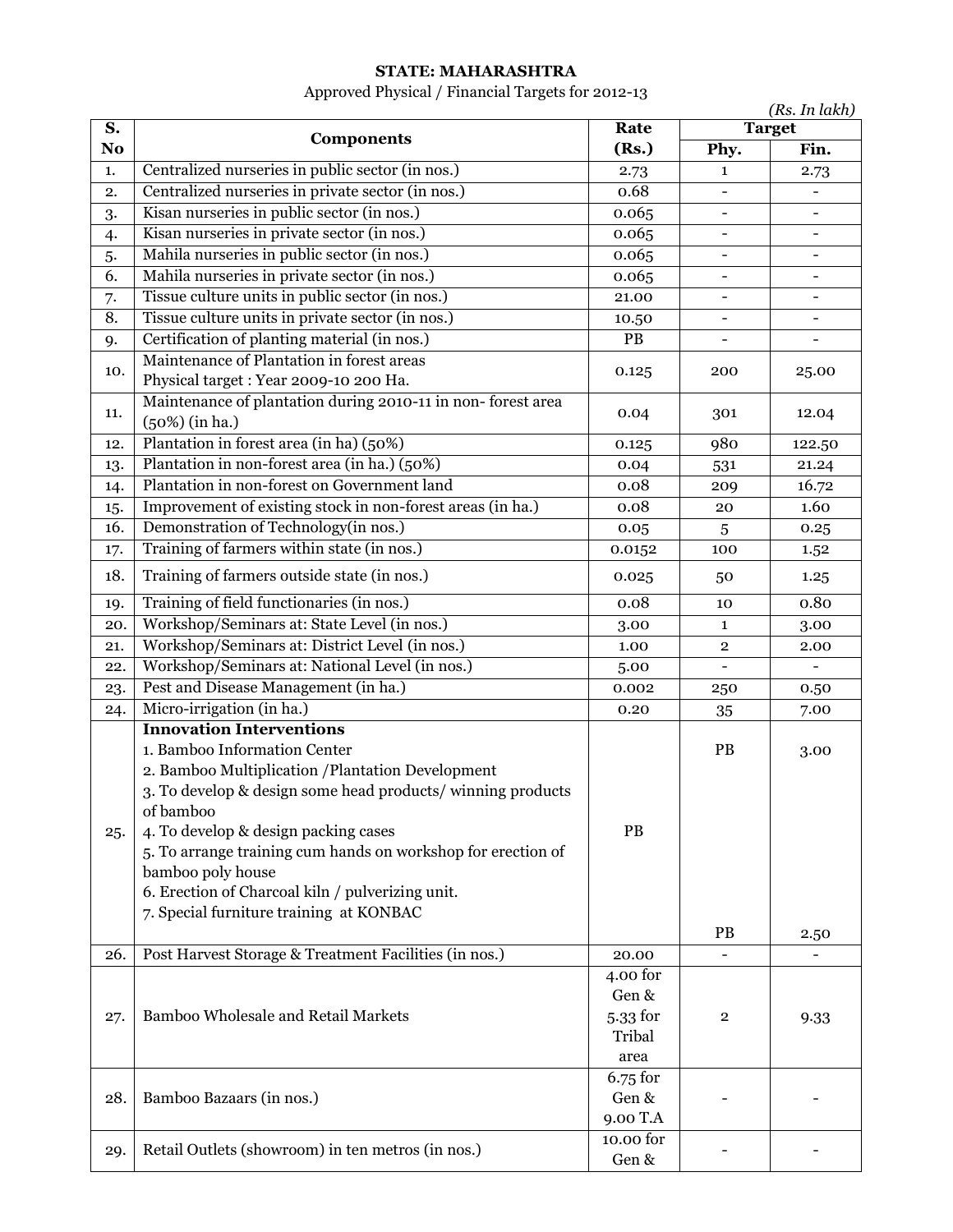|     |                                                      | 13.33 T.A |           |        |
|-----|------------------------------------------------------|-----------|-----------|--------|
| 30. | Participation in Domestic Trade Fairs (in nos.)      | 3.75      |           | 3.75   |
| 31. | Participation in Intern'l Trade Fairs (in nos.)      | <b>PB</b> |           |        |
| 32. | <b>Conducting of Market Surveys</b>                  |           |           |        |
| 33. | <b>Evaluation and Monitoring</b>                     | <b>PB</b> |           | 1.66   |
| 34. | Coloured brochures, leaflets & diaries               | <b>PB</b> | <b>PB</b> | 2.00   |
| 35. | Publicity campaign through newspaper                 | <b>PB</b> |           |        |
| 36. | <b>Baseline data Generation</b>                      | <b>PB</b> |           |        |
| 37. | Market Surveys (Publicity and Propaganda activities) | <b>PB</b> |           |        |
| 38. | State implementing bodies including computerization  | PB.       |           |        |
| 39. | Study tour to North-East States                      |           |           |        |
|     | Sub-Total                                            |           |           | 240.38 |
| 40. | Consultancy Services @ 1.5%                          |           |           | 3.60   |
|     | <b>Total</b>                                         |           |           | 243.98 |

PB- Approved subject to submission of DPR.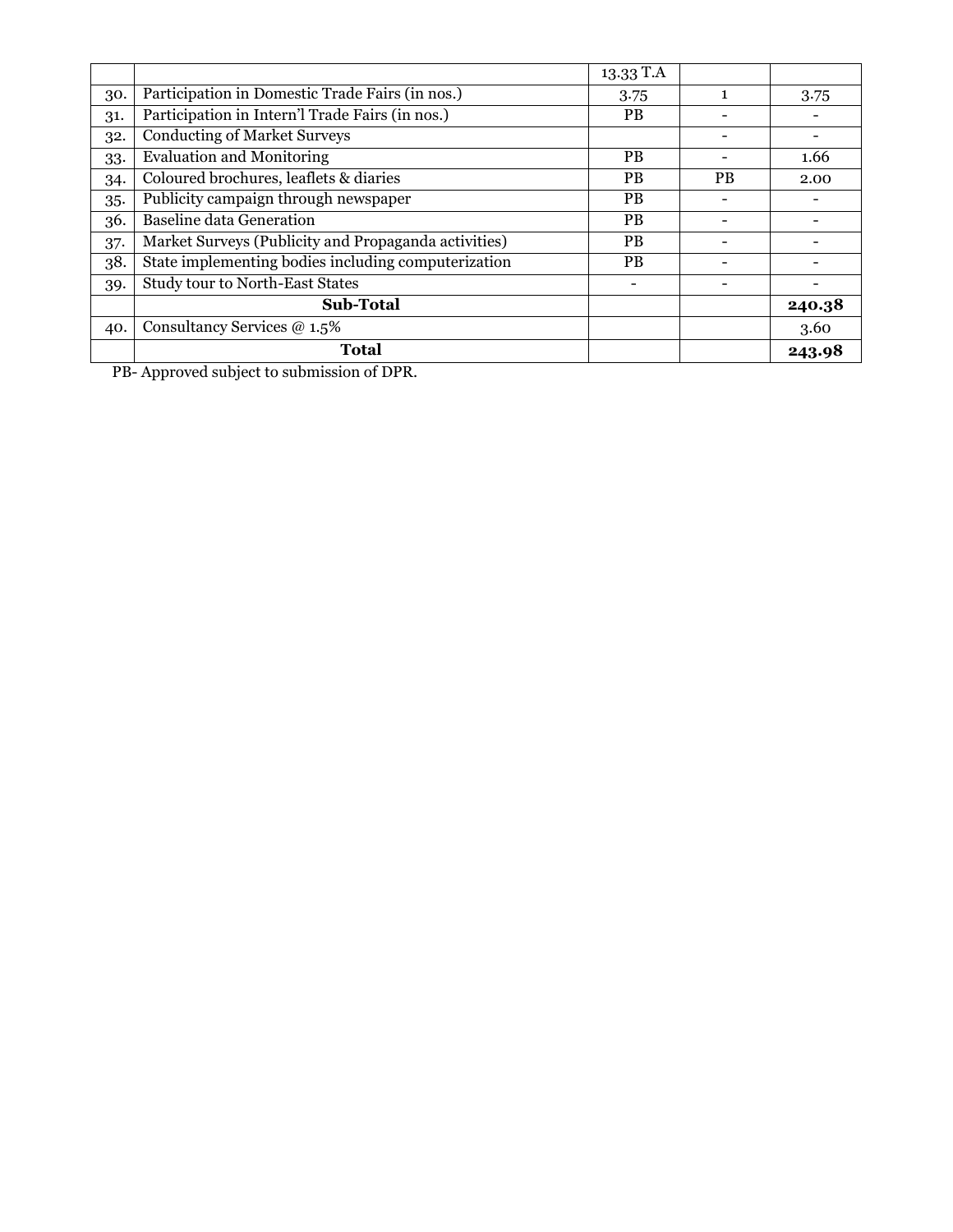#### **STATE: MANIPUR**

Approved Physical / Financial Targets for 2012-13

|          | (Rs. In lakh)                                                                                                                                                                                                            |                       |                             |               |
|----------|--------------------------------------------------------------------------------------------------------------------------------------------------------------------------------------------------------------------------|-----------------------|-----------------------------|---------------|
| S.No     | <b>Components</b>                                                                                                                                                                                                        | Rate (Rs.)            |                             | <b>Target</b> |
| 1.       | Centralized nurseries in public sector (in nos)                                                                                                                                                                          | 2.73                  | Phy.                        | Fin.          |
| 2.       | Centralized nurseries in private sector(in nos)                                                                                                                                                                          | 0.68                  |                             |               |
|          | Kisan nurseries in public sector (in nos.)                                                                                                                                                                               | 0.065                 |                             |               |
| 3.       | Kisan nurseries in private sector (in nos.)                                                                                                                                                                              | 0.065                 |                             |               |
| 4.<br>5. | Mahila nurseries in public sector (in nos.)                                                                                                                                                                              | 0.065                 |                             |               |
| 6.       | Mahila nurseries in private sector (in nos.)                                                                                                                                                                             | 0.065                 |                             |               |
| 7.       | Certification of plantation in forest area                                                                                                                                                                               | $\overline{PB}$       |                             |               |
| 8.       | Maintenance of plantation in Forest area during 2011-12 (50%)                                                                                                                                                            | 0.125                 | 516                         | 64.50         |
|          | Maintenance of plantation in Non-Forest area during 2011-12                                                                                                                                                              |                       |                             |               |
| 9.       | (50%)                                                                                                                                                                                                                    | 0.04                  | 500                         | 20.00         |
| 10.      | Plantation in forest area (in ha) (50%)                                                                                                                                                                                  | 0.125                 | 3500                        | 437.50        |
| 11.      | Plantation in non-forest area (in ha.) (50%)                                                                                                                                                                             | 0.04                  | 2000                        | 80.00         |
| 12.      | Improvement of existing stock (in ha.)                                                                                                                                                                                   | 0.08                  | 1838                        | 147.04        |
| 13.      | Training of farmers within state (in nos.)                                                                                                                                                                               | 0.0152                | 500                         | 7.60          |
| 14.      | Training of field functionaries (in nos.)                                                                                                                                                                                | 0.08                  | 20                          | 1.60          |
| 15.      | Workshop/Seminars at: State Level (in nos.)                                                                                                                                                                              | 3.00                  | 1                           | 3.00          |
| 16.      | Workshop/Seminars at: District Level (in nos.)                                                                                                                                                                           | 1.00                  | 5                           | 5.00          |
|          | Innovation interventions:<br>i. Setting up of 3 cluster community based bamboo shoot<br>packaging unit @ Rs. 15 lakhs/unit.<br>ii. Setting up of bamboo agarbati stick cluster $@$ Rs. 10<br>lakhs/cluster.              | <b>PB</b>             | <b>PB</b>                   | 45.00         |
| 17.      | iii. Crash programme for skill up gradation on bamboo<br>artisans and modernization of existing bamboo<br>processing industries in Manipur<br>iv. World bamboo day celebration 18th September, 2012<br>for Manipur state | PB<br><b>PB</b><br>PB | <b>PB</b><br>$\overline{a}$ | 20.00         |
|          | Bamboo Bazaars @ Rs. 30 Lakhs/unit (In nos.                                                                                                                                                                              |                       |                             |               |
| 18.      | Participation in Domestic                                                                                                                                                                                                | 9.00<br>3.75          | 9.00                        | 18.00         |
| 19.      | international Trade Fairs (in nos.)                                                                                                                                                                                      | PB                    | $\mathbf{1}$                | 3.75          |
| 20.      | <b>Evaluation and Monitoring</b>                                                                                                                                                                                         | PB                    | PB                          | 3.00          |
|          | <b>SUB-TOTAL</b>                                                                                                                                                                                                         |                       |                             | 855.99        |
| 21.      | Consultancy Services @ 1.5%                                                                                                                                                                                              |                       |                             | 12.96         |
|          | FEEDS/KVK-Sylvan Project                                                                                                                                                                                                 |                       |                             | 868.95        |
| 22.      | Maintenance of captive plantation in non-forest area during 2010-<br>11 (in ha.)                                                                                                                                         | 0.04                  | 11769                       | 470.76        |
| 23.      | Captive plantation in non-forest area (in ha.) (50%)                                                                                                                                                                     | 0.04                  | 2238                        | 89.52         |
| 24.      | Micro-irrigation in non-forest area                                                                                                                                                                                      | 0.20                  | 155                         | 31.00         |
| 25.      | Training of farmers outside state (in nos.)                                                                                                                                                                              | 0.025                 |                             |               |
| 26.      | Demonstration                                                                                                                                                                                                            | 0.05                  |                             |               |
|          | <b>SUB TOTAL</b>                                                                                                                                                                                                         |                       |                             | 591.28        |
| 27.      | Consultancy Services @ 1.5%                                                                                                                                                                                              |                       |                             | 8.72          |
|          | <b>TOTAL</b>                                                                                                                                                                                                             |                       |                             | 600.00        |
|          | <b>GRAND TOTAL</b>                                                                                                                                                                                                       |                       |                             | 1468.95       |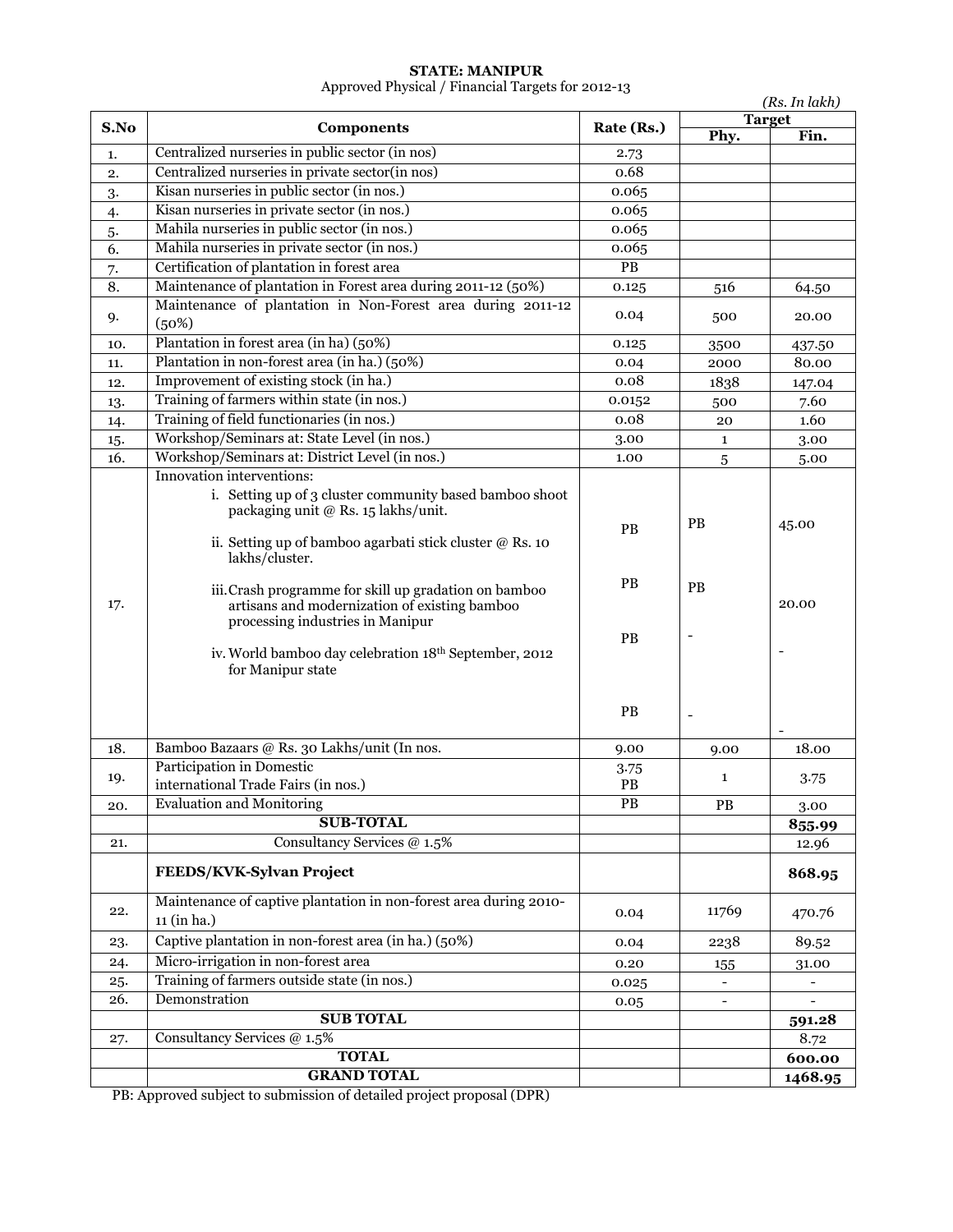### **STATE: MEGHALAYA**

# Approved Physical / Financial Targets for 2012-13

|                |                                                               |                                   |                | (Rs. In lakh) |
|----------------|---------------------------------------------------------------|-----------------------------------|----------------|---------------|
| S.             | <b>Components</b>                                             | Rate (Rs.)                        |                | <b>Target</b> |
| N <sub>o</sub> |                                                               |                                   | Phy.           | Fin.          |
| 1.             | Plantation in forest area (in ha) (50%)                       | 0.125                             | 1550           | 193.75        |
| 2.             | Plantation in non-forest area (in ha.) (50%)                  | 0.04                              | 350            | 14.00         |
| 3.             | <b>Centralized Nurseries</b>                                  | 2.73                              |                | 0.00          |
| 4.             | Improvement of existing stock in non-forest areas (in<br>ha.) | 0.08                              | 300            | 24.00         |
| 5.             | Training of farmers within state (in nos.)                    | 0.0152                            | 25             | 0.38          |
| 6.             | Training of farmers outside state (in nos.)                   | 0.025                             | 25             | 0.62          |
| 7.             | Training of field functionaries (in nos.)                     | 0.08                              | 30             | 2.40          |
| 8.             | Bamboo Wholesale and Retail Markets near village              | 4.00 for Gen &<br>5.33 for Tribal | 3              | 15.99         |
|                | (nos.)                                                        | area                              |                |               |
| 9.             | Bamboo Bazaar (in nos.)                                       | 6.75 for Gen &<br>9.00 T.A        | $\overline{2}$ | 18.00         |
| 10.            | Retail outlet (Showrooms)                                     | 13.33                             | $\mathbf{1}$   | 13.33         |
| 11.            | Participation in domestic trade fair                          | 3.75                              | $\mathbf{1}$   | 3.75          |
|                | <b>SUB-TOTAL</b>                                              |                                   |                | 286.22        |
| 12.            | Consultancy Services @ 1.5%                                   |                                   |                | 4.29          |
|                | <b>GRAND TOTAL</b>                                            |                                   |                | 290.51        |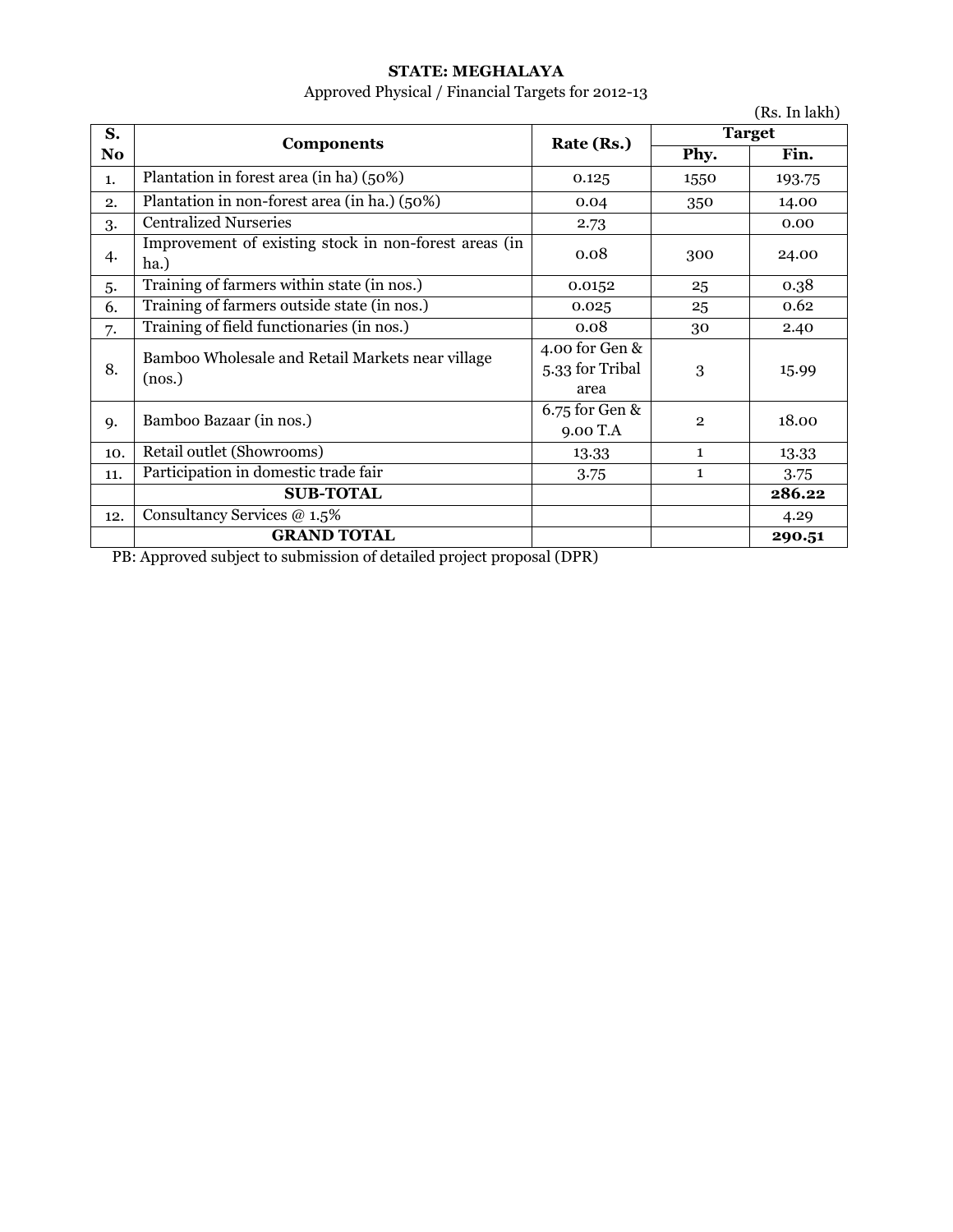### **STATE: MIZORAM**

### Revised Physical / Financial Targets for 2012-13

|      | (Rs. In lakh)                                                                        |               |                |               |
|------|--------------------------------------------------------------------------------------|---------------|----------------|---------------|
| S.No | <b>Components</b>                                                                    | Rate (Rs.)    |                | <b>Target</b> |
|      |                                                                                      |               | Phy.           | Fin.          |
|      | Centralised Nurseries (Forest Area)                                                  | 2.73          |                |               |
| 1.   | <b>Public Sector</b><br>a.                                                           | 0.68          |                |               |
|      | b.<br>Private Sector                                                                 |               |                |               |
|      | <b>Centralised Nurseries (NFA)</b>                                                   | 2.73          |                |               |
| 2.   | <b>Public Sector</b><br>a.                                                           | 0.065         |                |               |
|      | b.<br>Kisan Nursery<br>Maintenance of Plantation during 2010-11 in Forest Area (50%) |               |                |               |
| 3.   | Maintenance of Plantation during 2010-11 in non-Forest Area (50%)                    | 0.125         | 5150<br>1600   | 643.75        |
| 4.   | Plantation in forest area (in ha)                                                    | 0.04          |                | 64.00         |
| 5.   | Plantation in non-forest area (in ha)                                                | 0.125         | 5995           | 749.37        |
| 6.   |                                                                                      | 0.04          | 2850           | 114.00        |
| 7.   | Plantation in govt. land (in ha.)                                                    | 0.08          | 25             | 2.00          |
| 8.   | Improvement of existing stock in non-forest areas (in ha)                            | 0.08          | 1000           | 80.00         |
| 9.   | Training of farmers within state (in nos.)                                           | 0.0152        | 26             | 0.40          |
| 10.  | Training of farmers outside state (in nos.)                                          | 0.025         | 20             | 0.50          |
| 11.  | Training of field functionaries (in nos.)                                            | 0.08          | 20             | 1.60          |
| 12.  | Demonstration of Technology (in nos)                                                 | 0.05          | 10             | 0.50          |
| 13.  | Workshop/seminars at National Level (in nos.)                                        | 5.00          | $\mathbf{1}$   | 5.00          |
| 14.  | Workshop/seminars at State Level (in nos.)                                           | 3.00          | $\overline{2}$ | 6.00          |
| 15.  | Workshop/seminars at District Level (in nos.)                                        | 1.00          | 5              | 5.00          |
| 16.  | Pest and disease Management (in ha.)                                                 | 0.002         | 1000           | 2.00          |
|      | <b>Innovative intervention like</b>                                                  |               |                |               |
|      | Bamboo coffin<br>$\bullet$                                                           |               |                | 10.00         |
|      |                                                                                      |               |                |               |
|      | Bamboo charcoal briquetting plant<br>$\bullet$                                       |               |                |               |
|      | <b>Bamboo fibre extraction</b><br>$\bullet$                                          |               |                |               |
|      |                                                                                      |               |                |               |
|      | Innovative furniture making                                                          |               |                | 20.00         |
| 17.  |                                                                                      | PB            | <b>PB</b>      |               |
|      | Agarbatti stick project for jail inmates<br>٠                                        |               |                | 20.00         |
|      |                                                                                      |               |                | 20.00         |
|      | Bamboo matply industry Grace RTP<br>٠                                                |               |                |               |
|      | Low cost bamboo greenhouse, shadenets, raindrops, value                              |               |                | 36.50         |
|      | addition on bamboo products etc.                                                     |               |                |               |
|      |                                                                                      |               |                |               |
|      | Pending liability of last year                                                       |               |                |               |
| 18.  | Micro Irrigation (in ha)                                                             | 0.20          | 10             | 2.00          |
| 19.  | Bamboo wholesale and Retail Markets near villages                                    | 5.33          | $\mathbf{1}$   | 5.33          |
| 20.  | Bamboo Bazaars (in nos.)                                                             | 9.00          | $\overline{2}$ | 18.00         |
| 21.  | Retail outlets (show rooms)                                                          | 13.33         | $\mathbf{1}$   | 13.33         |
| 22.  | Post Harvest storage and treatments facilities (in nos.)                             | 20.00         | $\mathbf{1}$   | 20.00         |
| 23.  | Participation in Domestic Trade Fairs (in nos)                                       | 3.75          | $\mathbf{1}$   | 3.75          |
| 24.  | Participation in International Trade fair                                            | <b>PB</b>     |                | $\mathbf{O}$  |
| 25.  | <b>Market Survey</b>                                                                 | PB            |                | $\mathbf 0$   |
| 26.  | <b>Baseline Data Generation</b>                                                      | $\mathbf{PB}$ |                | $\mathbf 0$   |
| 27.  | <b>Evaluation and Monitoring</b>                                                     | PB            | PB             | 3.00          |
| 28.  | Coloured brochures and leaflets, documentary films etc                               | $\mathbf{PB}$ | PB             | 3.00          |
| 29.  | Promotional Campaign through printing/media etc.                                     | $\mathbf{PB}$ | $\mathbf{PB}$  | 5.00          |
| 30.  | Training of Entrepreneurs (in nos)                                                   | $\mathbf{PB}$ |                |               |
|      | <b>Sub Total</b>                                                                     |               |                | 1854.01       |
| 31.  | Consultancy Service 1.5%                                                             |               |                | 27.71         |
|      | <b>Grand Total</b>                                                                   |               |                | 1881.72       |
|      |                                                                                      |               |                |               |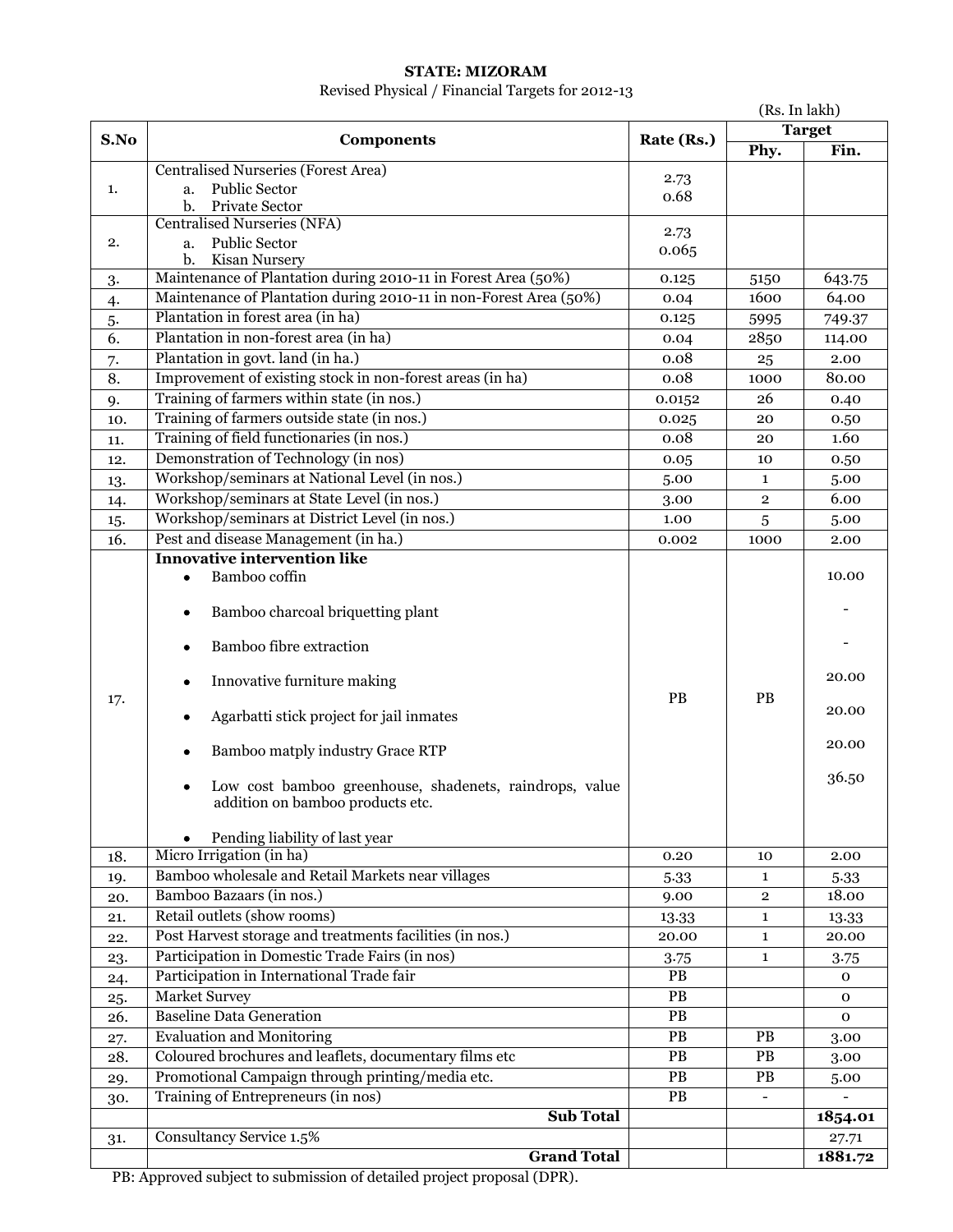### **STATE: NAGALAND**

# Revised Physical / Financial Targets for 2012-13

|      |                                                                                                                                                                                                         |                              |                          | (Rs. In lakh)            |
|------|---------------------------------------------------------------------------------------------------------------------------------------------------------------------------------------------------------|------------------------------|--------------------------|--------------------------|
| S.No | <b>Components</b>                                                                                                                                                                                       | Rate (Rs.)                   |                          | <b>Target</b>            |
|      |                                                                                                                                                                                                         |                              | Phy.                     | Fin.                     |
| 1.   | <b>Central Nurseries</b>                                                                                                                                                                                | 2.73                         |                          |                          |
| 2.   | <b>Kisan Nurseries</b>                                                                                                                                                                                  | 0.065                        |                          |                          |
| 3.   | Maintenance of plantation under forest areas. (50%<br>of 2011-12 allocation (in ha)                                                                                                                     | 0.125                        | 4524                     | 565.50                   |
| 4.   | Plantation under forest areas (2012-13) in ha                                                                                                                                                           | 0.125                        | 5932                     | 741.50                   |
| 5.   | Improvement of existing stock (in ha)                                                                                                                                                                   | 0.08                         | 1500                     | 120.00                   |
| 6.   | Pest and Disease Management                                                                                                                                                                             | 0.002                        | 1000                     | 2.00                     |
| 7.   | Training of field functionaries                                                                                                                                                                         | 0.08                         | 54                       | 4.32                     |
| 8.   | <b>Training Outside State</b>                                                                                                                                                                           | 0.025                        | $\blacksquare$           | $\blacksquare$           |
| 9.   | <b>Training within State</b>                                                                                                                                                                            | 0.0152                       | $\overline{\phantom{a}}$ | $\overline{\phantom{a}}$ |
| 10.  | Participation in International trade fairs                                                                                                                                                              | PB                           |                          | $\blacksquare$           |
| 11.  | Participation in Domestic trade fairs                                                                                                                                                                   | 3.75                         | $\mathbf{2}$             | 7.50                     |
| 12.  | Micro Irrigation (in ha)                                                                                                                                                                                | 0.20                         | 100                      | 20.00                    |
| 13.  | Workshops/seminars at State Level                                                                                                                                                                       | 3.00                         | $\mathbf{1}$             | 3.00                     |
| 14.  | <b>Bamboo Bazaars</b>                                                                                                                                                                                   | $6.75$ for Gen &<br>9.00 T.A | $\overline{2}$           | 18.00                    |
| 15.  | Bamboo Retail Out lets.                                                                                                                                                                                 | 10.00 for Gen<br>& 13.33 TA  | $\mathbf{1}$             | 13.33                    |
| 16.  | Post harvest and treatment facility                                                                                                                                                                     | 20.00                        | $\mathbf{1}$             | 20.00                    |
|      | Innovation intervention<br>i.<br>Promotion of cluster production of incense<br>sticks:<br>ii.<br>Promotion of cluster production of bamboo<br>charcoal<br>Technology intervention in handicraft<br>iii. |                              |                          | 20.00                    |
| 17.  | Furniture product design and developments<br>iv.                                                                                                                                                        | PB                           | $\mathbf{1}$             | 6.00                     |
|      | Bamboo shoot pickle processing and<br>v.<br>development                                                                                                                                                 |                              | $\mathbf{1}$             | 6.00                     |
|      | Construction of bamboo museum at NBRC.<br>vi.                                                                                                                                                           |                              |                          |                          |
|      | vii.<br>Research and development of bamboo<br>structures and construction materials                                                                                                                     |                              |                          |                          |
|      | viii.<br>Refrigerated van for transporting bamboo<br>shoots.                                                                                                                                            |                              |                          |                          |
| 18.  | Clearance of 2010-11 liability                                                                                                                                                                          | 256.76                       |                          | 256.76                   |
|      | <b>SUB TOTAL</b>                                                                                                                                                                                        |                              |                          | 1803.91                  |
| 19.  | Consultancy Services @ 1.5%                                                                                                                                                                             |                              |                          | 27.03                    |
|      | <b>GRAND TOTAL</b>                                                                                                                                                                                      |                              |                          | 1830.94                  |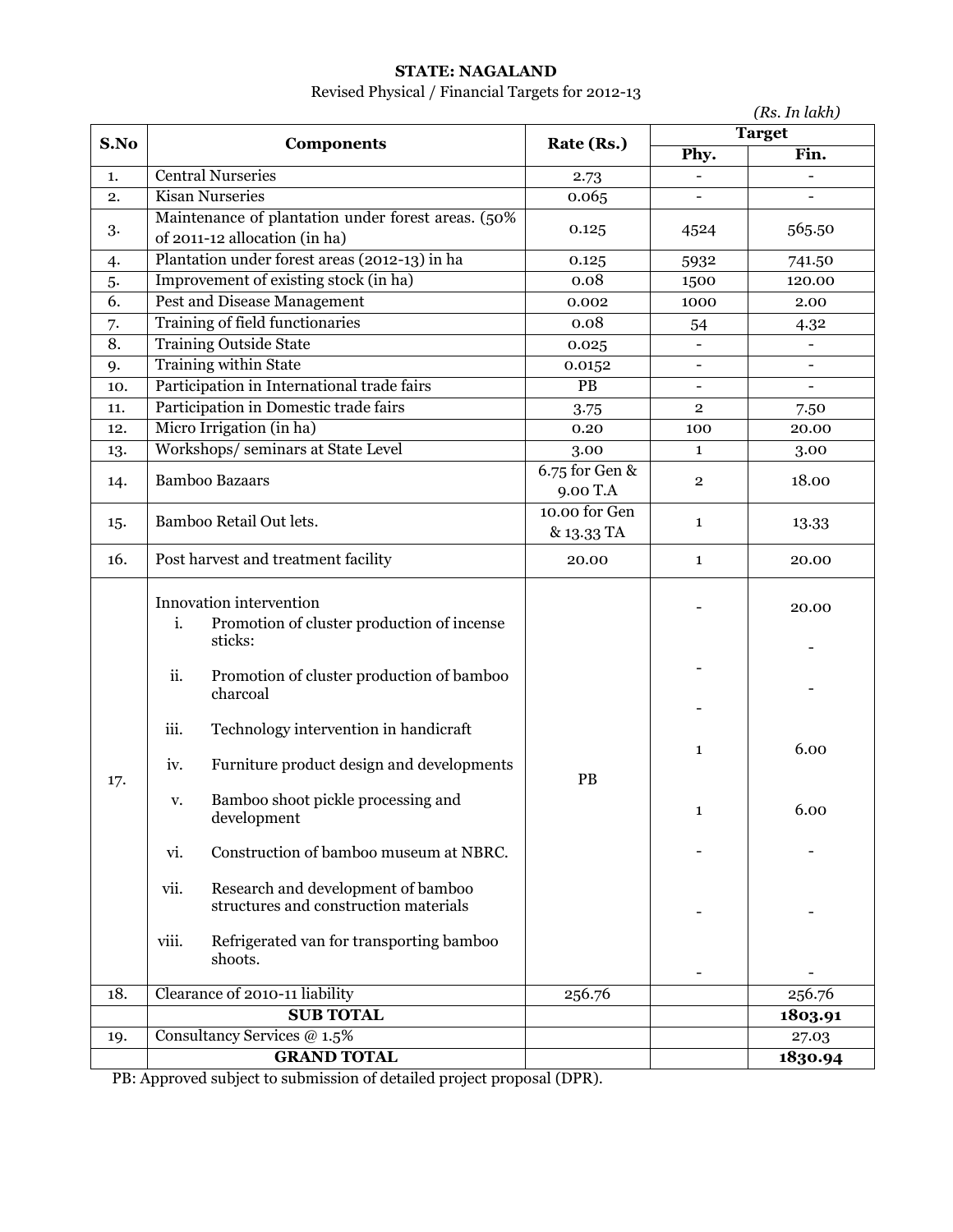#### **STATE: ORISSA** Approved Physical / Financial Targets for 2012-13

*(Rs. In lakh)*

| S.No | <b>Components</b>                                                                                                       | Rate (Rs.)                       | <b>Target</b> |        |
|------|-------------------------------------------------------------------------------------------------------------------------|----------------------------------|---------------|--------|
|      |                                                                                                                         |                                  | Phy.          | Fin.   |
| 1.   | Centralized nurseries in public sector (in nos)                                                                         | 2.73                             | 1             | 2.73   |
| 2.   | Centralized nurseries in private sector (in nos)                                                                        | 0.68                             |               |        |
| 3.   | Maintenance of plantation in forest areas during 2011-12<br>(ha)                                                        | 0.125                            | 2000          | 250.00 |
| 4.   | Maintenance of plantation in non-forest areas during 2010-<br>11(ha)                                                    | 0.04                             | 250           | 10.00  |
| 5.   | Maintenance of plantation in non-forest areas in Govt. land<br>during 2010-11 (ha)                                      | 0.08                             | 232           | 18.56  |
| 6.   | Plantation in forest area (in ha) (50%)                                                                                 | 0.125                            | 800           | 100.00 |
| 7.   | Plantation in non-forest area (in ha.) (50%) (Govt. Land)                                                               | 0.08                             | 250           | 20.00  |
| 8.   | Plantation in non-forest area (in ha.) (50%) (Private Land)                                                             | 0.04                             | 300           | 12.00  |
| 9.   | Improvement of existing stock in non-forest areas (in ha.)                                                              | 0.08                             | 495           | 39.60  |
| 10.  | Training of farmers within state (in nos.)                                                                              | 0.0152                           | 25            | 0.38   |
| 11.  | Training of farmer outside the state                                                                                    | 0.025                            | 25            | 0.625  |
| 12.  | Training of field functionaries                                                                                         | 0.008                            | 20            | 1.60   |
| 13.  | Workshop/Seminars at: District Level (in nos.)                                                                          | 1.00                             | 10            | 10.00  |
| 14.  | Micro-irrigation                                                                                                        | 0.20                             |               |        |
| 15.  | Pest and Disease Management (in ha.)                                                                                    | 0.002                            |               |        |
| 16.  | Post harvest storage and treatment facilities                                                                           | 20.00                            |               |        |
| 17.  | <b>Innovative Intervention</b><br>(i) Common Facility Centre<br>Skill Development Training for Bamboo Artisans.<br>(ii) | PB                               |               |        |
| 18.  | Participation in Domestic Trade Fairs (in nos.)                                                                         | 3.75                             | $\mathbf{1}$  | 3.75   |
| 19.  | Bamboo Wholesale and Retail Markets near village                                                                        | 4.00 for<br>Gen & 5.33<br>for TA | $\mathbf{2}$  | 8.00   |
| 20.  | <b>Bamboo Bazaars</b>                                                                                                   | 6.75 for<br>Gen & 9.00<br>T.A    | $\mathbf{2}$  | 13.50  |
|      | State Bamboo Cell (OBDA implementation)                                                                                 |                                  |               |        |
| 21.  | (a) Equipment, consumable, office expenses, Hire Purchase<br>of vehicles etc.                                           | PB                               |               |        |
| 22.  | Coloured brochures and leaflets                                                                                         | PB                               |               | 2.00   |
| 23.  | Database Generation and Management                                                                                      | $\mathbf{PB}$                    |               | 1.68   |
|      | <b>SUB-TOTAL</b>                                                                                                        |                                  |               | 494.42 |
| 24.  | Consultancy Services @ 1.5%                                                                                             |                                  |               | 7.41   |
|      | <b>GRAND TOTAL</b>                                                                                                      |                                  |               | 501.83 |

PB- Approved subject to submission of DPP.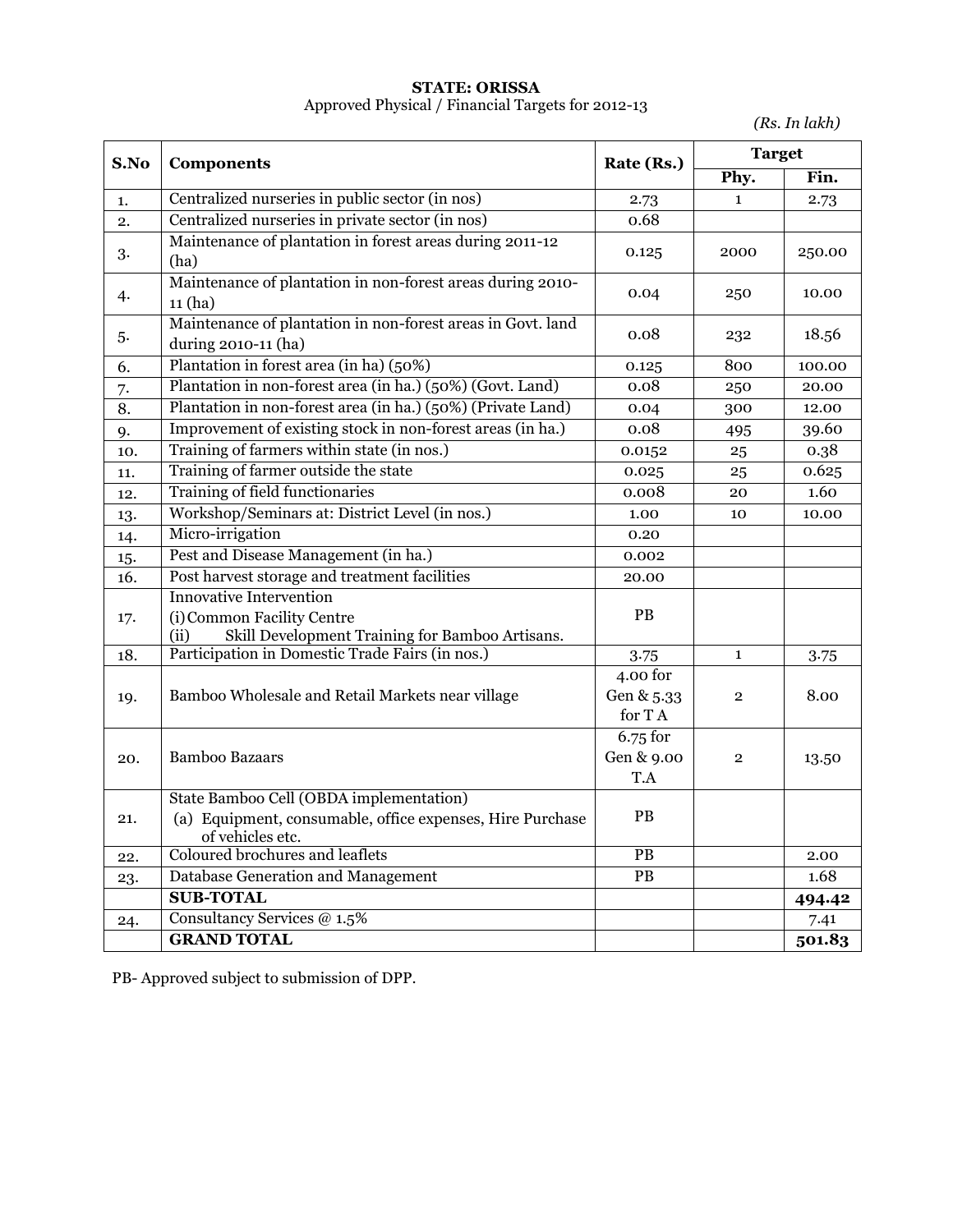## **STATE: PUNJAB**

# Approved Physical / Financial Targets for 2012-13

|     | $\mathcal{L}$                                                        |            |                 | (RS. in lakh) |
|-----|----------------------------------------------------------------------|------------|-----------------|---------------|
| S.  | <b>Components</b>                                                    | Rate (Rs.) | <b>Physical</b> | Financia      |
| No. |                                                                      |            | <b>Target</b>   | l Target      |
| 1.  | Maintenance of plantation during 2011-12 in Forest area<br>(50%)     | 0.125      | 120             | 4.80          |
| 2.  | Maintenance of plantation during 2011-12 in non-Forest<br>area (50%) | 0.04       | 135             | 5.40          |
| 3.  | Maintenance of plantation during 2010-11 in Forest area<br>(50%)     | 0.125      | 100             | 4.00          |
| 4.  | Maintenance of plantation during 2010-11 in non-Forest<br>area (50%) | 0.04       | 145             | 5.80          |
| 5.  | Plantation in forest area (in ha) (50%)                              | 0.125      | 270             | 33.75         |
| 6.  | Plantation in non-forest area (in ha.) (50%)                         | 0.04       | 160             | 6.40          |
| 7.  | Improvement of existing stock in non-forest area (in ha.)            | 0.08       | 100             | 8.00          |
| 8.  | Training of farmers within state (in nos.)                           | 0.0152     |                 |               |
| 9.  | Training of field functionaries (in nos.)                            | 0.08       | 20              | 1.60          |
| 10. | Demonstration of Technology (in nos.)                                | 0.05       |                 |               |
| 11. | Workshop/Seminars at: State Level (in nos.)                          | 3.00       | $\mathbf{1}$    | 2.00          |
| 12. | Workshop/Seminars at: District Level (in nos.)                       | 1.00       | $\overline{2}$  | 2.00          |
| 13. | Participation in Domestic Trade Fairs (in nos.)                      | 3.75       | $\mathbf{1}$    | 3.75          |
| 14. | Research: Development of New Bamboo Agro forestry<br>techniques      | $PB*$      |                 |               |
|     | <b>SUB-TOTAL</b>                                                     |            |                 | 77.50         |
| 15. | Consultancy Services @ 1.5%                                          |            |                 | 1.16          |
|     | <b>GRAND TOTAL</b>                                                   |            |                 | 78.66         |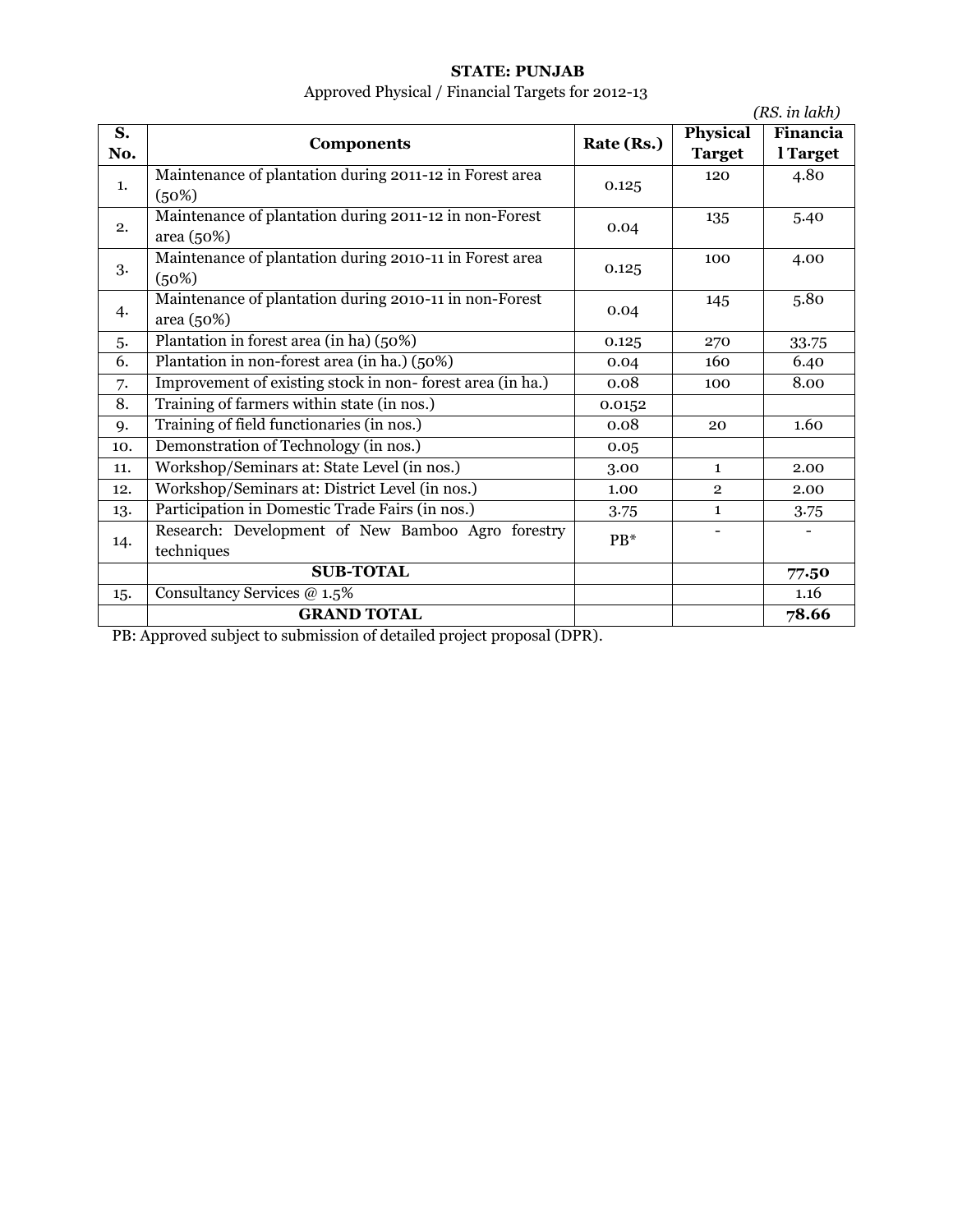### **STATE: RAJASTHAN**

# Approved Physical / Financial Targets for 2012-13

*(Rs. In lakh)*

| S.             | <b>Components</b>                                                       | Rate (Rs.)                        |                 | <b>Target</b> |
|----------------|-------------------------------------------------------------------------|-----------------------------------|-----------------|---------------|
| N <sub>o</sub> |                                                                         |                                   | Phy.            | Fin.          |
| 1.             | Centralized nurseries in public sector (in nos)                         | 2.73                              |                 |               |
| 2.             | Centralized nurseries in private sector(in nos)                         | 0.68                              |                 |               |
| 3.             | Mahila nurseries in public sector (in nos.)                             | 0.065                             |                 |               |
| 4.             | Mahila nurseries in private sector (in nos.)                            | 0.065                             |                 |               |
| 5.             | Maintenance of plantation in forest areas during 2011-12<br>(ha)        | 0.125                             | 546             | 68.25         |
| 6.             | Maintenance of plantation in non-forest areas during<br>2011-12 (ha)    | 0.04                              | 212             | 8.48          |
| 7.             | Maintenance of plantation in non forest area govt. land<br>2011-12 (ha) | 0.08                              | 24              | 1.92          |
| 8.             | Plantation in forest area (in ha) (50%)                                 | 0.125                             | 984             | 123.00        |
| 9.             | Plantation in non-forest area (in ha.) (50%)                            | 0.04                              | 600             | 24.00         |
| 9.             | Plantation in Government Land (outside forest Area)                     | 0.08                              | 24              | 1.92          |
| 10.            | Improvement of existing stock in forest areas (in ha.)                  | 0.08                              |                 |               |
| 11.            | Training of farmers within state (in nos.)                              | 0.0152                            | 100             | 1.52          |
| 12.            | Training of farmers outside state (in nos.)                             | 0.025                             | 51              | 1.28          |
| 13.            | Training of field functionaries (in nos.)                               | 0.08                              |                 |               |
| 14.            | <b>Training of Artisans</b>                                             | PB                                |                 |               |
| 15.            | Tour of tech staff for North East/Abroad                                | $\overline{PB}$                   |                 |               |
| 16.            | Workshop/Seminars at: State Level (in nos.)                             | 3.00                              |                 |               |
| 17.            | Workshop/Seminars at: District Level (in nos.)                          | 1.00                              | 10              | 10.00         |
| 18.            | Pest and Disease Management (in ha.)                                    | 0.002                             |                 |               |
| 19.            | Participation in Domestic Trade Fairs (in nos.)                         | 3.75                              |                 |               |
| 21.            | Bamboo Wholesale and Retail Markets near village                        | 4.00 for<br>Gen & 5.33<br>for T.A |                 |               |
| 22.            | Retail Outlets (Showroom)                                               | 13.33                             |                 |               |
| 23.            | Coloured brochures and leaflets                                         | $\overline{PB}$                   | $\overline{PB}$ | 3.00          |
| 24.            | Baseline data generation                                                |                                   |                 |               |
| 25.            | Promotional campaigns through electronic<br>aids/media/newspaper.       | PB                                | PB              | 5.00          |
|                | <b>SUB-TOTAL</b>                                                        |                                   |                 | 248.37        |
| 26.            | Consultancy Services @ 1.5%                                             |                                   |                 | 3.72          |
|                | <b>GRAND TOTAL</b>                                                      |                                   |                 | 252.09        |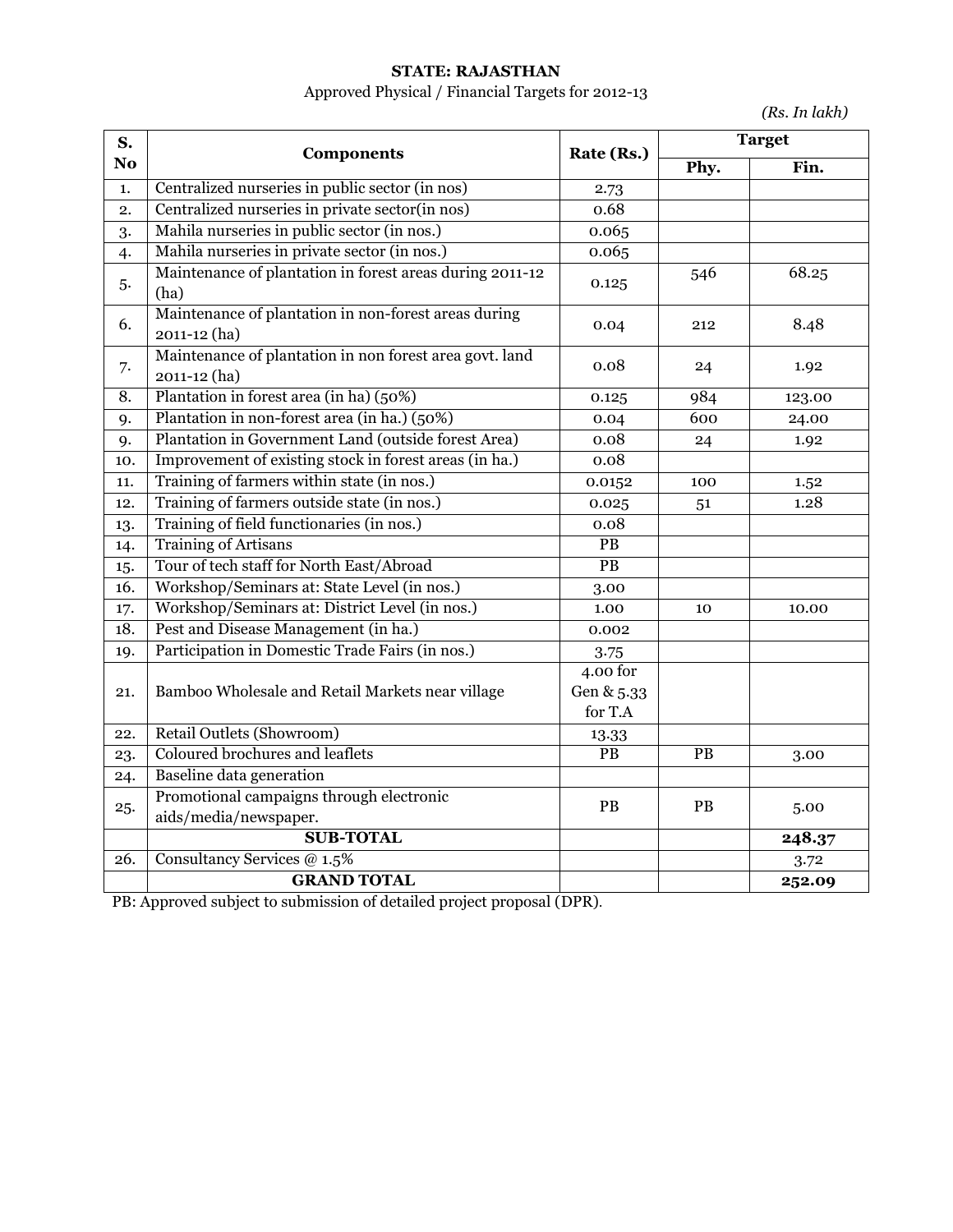### **STATE: SIKKIM** Approved Physical / Financial Targets for 2012-13

| <b>Target</b><br>S.<br>Rate (Rs.)<br><b>Components</b><br>N <sub>o</sub><br>Fin.<br>Phy.<br>Centralized nursery in public Sector<br>1.<br>2.73<br>$\mathbf{1}$<br>2.73<br>Centralized nursery in Private Sector<br>0.68<br>0.68<br>2.<br>$\mathbf{1}$<br>Maintenance of Plantation during 2011-12 in forest area ha<br>3.<br>0.125<br>924<br>115.50<br>(50%)<br>Maintenance of Plantation during 2011-12 in Non-forest<br>47.88<br>4.<br>0.04<br>1197<br>area ha. (50%)<br>Maintenance of plantation during 2011-12 in govt. land<br>0.08<br>5.<br>300<br>24.00<br>outside forest areas (50%)<br>Plantation in forest area (In Ha)<br>6.<br>62.50<br>0.125<br>500<br>Plantation in non-forest area (in ha)<br>80<br>3.20<br>0.04<br>7.<br>Plantation in Govt. land outside forest area<br>8.<br>8.00<br>100<br>Improvement of Existing stock ha<br>0.08<br>8.00<br>9.<br>100<br>Training of farmers within state<br>0.38<br>0.0152<br>10.<br>25<br>Training of farmers outside states<br>0.62<br>0.025<br>25<br>11.<br>Training of field functionaries<br>0.08<br>1.60<br>12.<br>20<br>Workshop/seminars at state level<br>13.<br>3.00<br>$\mathbf{1}$<br>3.00<br>Workshop/seminars at district level<br>14.<br>1.00<br>$\overline{4}$<br>4.00<br>Innovative interventions no.<br>tissue<br>Outsourcing of<br>culture<br>seedlings<br>a)<br>PB<br>Phylloostachys pubescens (moso Bamboo) and<br>dendrocalumus asper<br>PB<br><b>PB</b><br>15.<br>b) Upgradation of "Post harvest management<br>structure for bamboo<br>Establishment of toothpick and incense production<br>c)<br><b>PB</b><br>PB<br>20.00<br>unit<br>d) Bambusetum<br>PB<br>$\blacksquare$<br><b>Retail outlets</b><br>16.<br>$\mathbf{1}$<br>13.33<br>13.33<br>Participation in domestic trade fairs<br>$\overline{\mathbf{2}}$<br>17.<br>3.75<br>7.50<br>Innovation interventions for handicrafts development and<br>PB<br>6.95<br>18.<br>139<br>skill development training<br>State bamboo Development agency<br>19.<br><b>Evaluation &amp; Monitoring</b><br><b>PB</b><br><b>PB</b><br>20.<br>3.00<br>Coloured brochures and leaflets<br>$\overline{PB}$<br>$\overline{PB}$<br>21.<br>3.00<br>Promotional campaigns through Electronic media/audio-<br>PB<br>1.00<br>22.<br>visual media/news papers<br><b>SUB-TOTAL</b><br>336.87<br>23.<br>State Implementation bodies, project preparation and<br>5.02<br>24.<br>overhead expenditure @ 1.5%<br><b>GRAND TOTAL</b><br>341.89 |  |  | (Rs. In lakh) |
|------------------------------------------------------------------------------------------------------------------------------------------------------------------------------------------------------------------------------------------------------------------------------------------------------------------------------------------------------------------------------------------------------------------------------------------------------------------------------------------------------------------------------------------------------------------------------------------------------------------------------------------------------------------------------------------------------------------------------------------------------------------------------------------------------------------------------------------------------------------------------------------------------------------------------------------------------------------------------------------------------------------------------------------------------------------------------------------------------------------------------------------------------------------------------------------------------------------------------------------------------------------------------------------------------------------------------------------------------------------------------------------------------------------------------------------------------------------------------------------------------------------------------------------------------------------------------------------------------------------------------------------------------------------------------------------------------------------------------------------------------------------------------------------------------------------------------------------------------------------------------------------------------------------------------------------------------------------------------------------------------------------------------------------------------------------------------------------------------------------------------------------------------------------------------------------------------------------------------------------------------------------------------------------------------------------------------------------------------------------------------------------------------------------------------------------------------|--|--|---------------|
|                                                                                                                                                                                                                                                                                                                                                                                                                                                                                                                                                                                                                                                                                                                                                                                                                                                                                                                                                                                                                                                                                                                                                                                                                                                                                                                                                                                                                                                                                                                                                                                                                                                                                                                                                                                                                                                                                                                                                                                                                                                                                                                                                                                                                                                                                                                                                                                                                                                      |  |  |               |
|                                                                                                                                                                                                                                                                                                                                                                                                                                                                                                                                                                                                                                                                                                                                                                                                                                                                                                                                                                                                                                                                                                                                                                                                                                                                                                                                                                                                                                                                                                                                                                                                                                                                                                                                                                                                                                                                                                                                                                                                                                                                                                                                                                                                                                                                                                                                                                                                                                                      |  |  |               |
|                                                                                                                                                                                                                                                                                                                                                                                                                                                                                                                                                                                                                                                                                                                                                                                                                                                                                                                                                                                                                                                                                                                                                                                                                                                                                                                                                                                                                                                                                                                                                                                                                                                                                                                                                                                                                                                                                                                                                                                                                                                                                                                                                                                                                                                                                                                                                                                                                                                      |  |  |               |
|                                                                                                                                                                                                                                                                                                                                                                                                                                                                                                                                                                                                                                                                                                                                                                                                                                                                                                                                                                                                                                                                                                                                                                                                                                                                                                                                                                                                                                                                                                                                                                                                                                                                                                                                                                                                                                                                                                                                                                                                                                                                                                                                                                                                                                                                                                                                                                                                                                                      |  |  |               |
|                                                                                                                                                                                                                                                                                                                                                                                                                                                                                                                                                                                                                                                                                                                                                                                                                                                                                                                                                                                                                                                                                                                                                                                                                                                                                                                                                                                                                                                                                                                                                                                                                                                                                                                                                                                                                                                                                                                                                                                                                                                                                                                                                                                                                                                                                                                                                                                                                                                      |  |  |               |
|                                                                                                                                                                                                                                                                                                                                                                                                                                                                                                                                                                                                                                                                                                                                                                                                                                                                                                                                                                                                                                                                                                                                                                                                                                                                                                                                                                                                                                                                                                                                                                                                                                                                                                                                                                                                                                                                                                                                                                                                                                                                                                                                                                                                                                                                                                                                                                                                                                                      |  |  |               |
|                                                                                                                                                                                                                                                                                                                                                                                                                                                                                                                                                                                                                                                                                                                                                                                                                                                                                                                                                                                                                                                                                                                                                                                                                                                                                                                                                                                                                                                                                                                                                                                                                                                                                                                                                                                                                                                                                                                                                                                                                                                                                                                                                                                                                                                                                                                                                                                                                                                      |  |  |               |
|                                                                                                                                                                                                                                                                                                                                                                                                                                                                                                                                                                                                                                                                                                                                                                                                                                                                                                                                                                                                                                                                                                                                                                                                                                                                                                                                                                                                                                                                                                                                                                                                                                                                                                                                                                                                                                                                                                                                                                                                                                                                                                                                                                                                                                                                                                                                                                                                                                                      |  |  |               |
|                                                                                                                                                                                                                                                                                                                                                                                                                                                                                                                                                                                                                                                                                                                                                                                                                                                                                                                                                                                                                                                                                                                                                                                                                                                                                                                                                                                                                                                                                                                                                                                                                                                                                                                                                                                                                                                                                                                                                                                                                                                                                                                                                                                                                                                                                                                                                                                                                                                      |  |  |               |
|                                                                                                                                                                                                                                                                                                                                                                                                                                                                                                                                                                                                                                                                                                                                                                                                                                                                                                                                                                                                                                                                                                                                                                                                                                                                                                                                                                                                                                                                                                                                                                                                                                                                                                                                                                                                                                                                                                                                                                                                                                                                                                                                                                                                                                                                                                                                                                                                                                                      |  |  |               |
|                                                                                                                                                                                                                                                                                                                                                                                                                                                                                                                                                                                                                                                                                                                                                                                                                                                                                                                                                                                                                                                                                                                                                                                                                                                                                                                                                                                                                                                                                                                                                                                                                                                                                                                                                                                                                                                                                                                                                                                                                                                                                                                                                                                                                                                                                                                                                                                                                                                      |  |  |               |
|                                                                                                                                                                                                                                                                                                                                                                                                                                                                                                                                                                                                                                                                                                                                                                                                                                                                                                                                                                                                                                                                                                                                                                                                                                                                                                                                                                                                                                                                                                                                                                                                                                                                                                                                                                                                                                                                                                                                                                                                                                                                                                                                                                                                                                                                                                                                                                                                                                                      |  |  |               |
|                                                                                                                                                                                                                                                                                                                                                                                                                                                                                                                                                                                                                                                                                                                                                                                                                                                                                                                                                                                                                                                                                                                                                                                                                                                                                                                                                                                                                                                                                                                                                                                                                                                                                                                                                                                                                                                                                                                                                                                                                                                                                                                                                                                                                                                                                                                                                                                                                                                      |  |  |               |
|                                                                                                                                                                                                                                                                                                                                                                                                                                                                                                                                                                                                                                                                                                                                                                                                                                                                                                                                                                                                                                                                                                                                                                                                                                                                                                                                                                                                                                                                                                                                                                                                                                                                                                                                                                                                                                                                                                                                                                                                                                                                                                                                                                                                                                                                                                                                                                                                                                                      |  |  |               |
|                                                                                                                                                                                                                                                                                                                                                                                                                                                                                                                                                                                                                                                                                                                                                                                                                                                                                                                                                                                                                                                                                                                                                                                                                                                                                                                                                                                                                                                                                                                                                                                                                                                                                                                                                                                                                                                                                                                                                                                                                                                                                                                                                                                                                                                                                                                                                                                                                                                      |  |  |               |
|                                                                                                                                                                                                                                                                                                                                                                                                                                                                                                                                                                                                                                                                                                                                                                                                                                                                                                                                                                                                                                                                                                                                                                                                                                                                                                                                                                                                                                                                                                                                                                                                                                                                                                                                                                                                                                                                                                                                                                                                                                                                                                                                                                                                                                                                                                                                                                                                                                                      |  |  |               |
|                                                                                                                                                                                                                                                                                                                                                                                                                                                                                                                                                                                                                                                                                                                                                                                                                                                                                                                                                                                                                                                                                                                                                                                                                                                                                                                                                                                                                                                                                                                                                                                                                                                                                                                                                                                                                                                                                                                                                                                                                                                                                                                                                                                                                                                                                                                                                                                                                                                      |  |  |               |
|                                                                                                                                                                                                                                                                                                                                                                                                                                                                                                                                                                                                                                                                                                                                                                                                                                                                                                                                                                                                                                                                                                                                                                                                                                                                                                                                                                                                                                                                                                                                                                                                                                                                                                                                                                                                                                                                                                                                                                                                                                                                                                                                                                                                                                                                                                                                                                                                                                                      |  |  |               |
|                                                                                                                                                                                                                                                                                                                                                                                                                                                                                                                                                                                                                                                                                                                                                                                                                                                                                                                                                                                                                                                                                                                                                                                                                                                                                                                                                                                                                                                                                                                                                                                                                                                                                                                                                                                                                                                                                                                                                                                                                                                                                                                                                                                                                                                                                                                                                                                                                                                      |  |  |               |
|                                                                                                                                                                                                                                                                                                                                                                                                                                                                                                                                                                                                                                                                                                                                                                                                                                                                                                                                                                                                                                                                                                                                                                                                                                                                                                                                                                                                                                                                                                                                                                                                                                                                                                                                                                                                                                                                                                                                                                                                                                                                                                                                                                                                                                                                                                                                                                                                                                                      |  |  |               |
|                                                                                                                                                                                                                                                                                                                                                                                                                                                                                                                                                                                                                                                                                                                                                                                                                                                                                                                                                                                                                                                                                                                                                                                                                                                                                                                                                                                                                                                                                                                                                                                                                                                                                                                                                                                                                                                                                                                                                                                                                                                                                                                                                                                                                                                                                                                                                                                                                                                      |  |  |               |
|                                                                                                                                                                                                                                                                                                                                                                                                                                                                                                                                                                                                                                                                                                                                                                                                                                                                                                                                                                                                                                                                                                                                                                                                                                                                                                                                                                                                                                                                                                                                                                                                                                                                                                                                                                                                                                                                                                                                                                                                                                                                                                                                                                                                                                                                                                                                                                                                                                                      |  |  |               |
|                                                                                                                                                                                                                                                                                                                                                                                                                                                                                                                                                                                                                                                                                                                                                                                                                                                                                                                                                                                                                                                                                                                                                                                                                                                                                                                                                                                                                                                                                                                                                                                                                                                                                                                                                                                                                                                                                                                                                                                                                                                                                                                                                                                                                                                                                                                                                                                                                                                      |  |  |               |
|                                                                                                                                                                                                                                                                                                                                                                                                                                                                                                                                                                                                                                                                                                                                                                                                                                                                                                                                                                                                                                                                                                                                                                                                                                                                                                                                                                                                                                                                                                                                                                                                                                                                                                                                                                                                                                                                                                                                                                                                                                                                                                                                                                                                                                                                                                                                                                                                                                                      |  |  |               |
|                                                                                                                                                                                                                                                                                                                                                                                                                                                                                                                                                                                                                                                                                                                                                                                                                                                                                                                                                                                                                                                                                                                                                                                                                                                                                                                                                                                                                                                                                                                                                                                                                                                                                                                                                                                                                                                                                                                                                                                                                                                                                                                                                                                                                                                                                                                                                                                                                                                      |  |  |               |
|                                                                                                                                                                                                                                                                                                                                                                                                                                                                                                                                                                                                                                                                                                                                                                                                                                                                                                                                                                                                                                                                                                                                                                                                                                                                                                                                                                                                                                                                                                                                                                                                                                                                                                                                                                                                                                                                                                                                                                                                                                                                                                                                                                                                                                                                                                                                                                                                                                                      |  |  |               |
|                                                                                                                                                                                                                                                                                                                                                                                                                                                                                                                                                                                                                                                                                                                                                                                                                                                                                                                                                                                                                                                                                                                                                                                                                                                                                                                                                                                                                                                                                                                                                                                                                                                                                                                                                                                                                                                                                                                                                                                                                                                                                                                                                                                                                                                                                                                                                                                                                                                      |  |  |               |
|                                                                                                                                                                                                                                                                                                                                                                                                                                                                                                                                                                                                                                                                                                                                                                                                                                                                                                                                                                                                                                                                                                                                                                                                                                                                                                                                                                                                                                                                                                                                                                                                                                                                                                                                                                                                                                                                                                                                                                                                                                                                                                                                                                                                                                                                                                                                                                                                                                                      |  |  |               |
| DP. Approved subject to submission of detailed project proposal (DDP)                                                                                                                                                                                                                                                                                                                                                                                                                                                                                                                                                                                                                                                                                                                                                                                                                                                                                                                                                                                                                                                                                                                                                                                                                                                                                                                                                                                                                                                                                                                                                                                                                                                                                                                                                                                                                                                                                                                                                                                                                                                                                                                                                                                                                                                                                                                                                                                |  |  |               |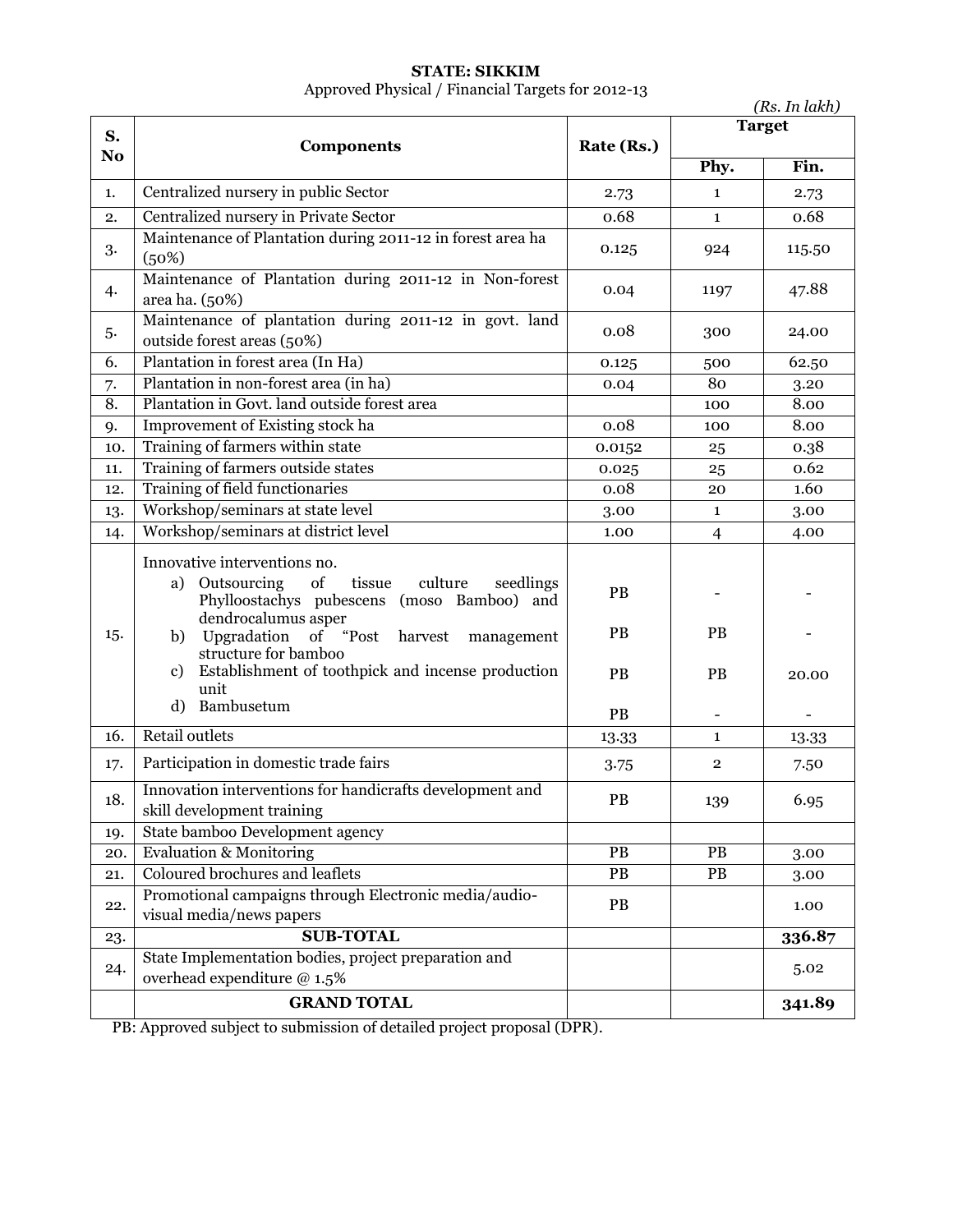#### **STATE: TAMIL NADU** Approved Physical / Financial Targets for 2012-13

|       | (Rs. In lakh)                                                    |                                    |                          |               |
|-------|------------------------------------------------------------------|------------------------------------|--------------------------|---------------|
| S.No. | Components                                                       | Rate                               |                          | <b>Target</b> |
|       |                                                                  | (Rs.)                              | Physical                 | Financial     |
| 1.    | Tissue Culture units in public sector (in nos.)                  | PB                                 |                          |               |
| 2.    | Maintenance of plantation during 2010-11 in Forest area<br>(50%) | 0.125                              |                          |               |
| 3.    | Plantation in forest area (in ha) (50%)                          | 0.125                              | 100                      | 4.00          |
| 4.    | Plantation in non-forest area in public land (in ha.)            | 0.04                               | 300                      | 24.00         |
| 5.    | Improvement of existing stock in non-forest areas (in<br>ha.)    | 0.08                               | 25                       | 2.00          |
| 6.    | Training of farmers within state (in nos.)                       | 0.0152                             | 50                       | 0.76          |
| 7.    | Training of farmers outside state (in nos.)                      | 0.025                              | 20                       | 0.50          |
| 8.    | Training of field functionaries (in nos.)                        | 0.08                               | 20                       | 1.60          |
| 9.    | Training of Artisans                                             |                                    | $\overline{\phantom{0}}$ |               |
| 10.   | Purchase of training equipments                                  |                                    |                          |               |
| 11.   | Demonstration of Technology (in nos.)                            | 0.10                               |                          |               |
| 12.   | Workshop/Seminars at: State Level (in nos.)                      | 3.00                               | $\mathbf{1}$             | 3.00          |
| 13.   | Workshop/Seminars at: District Level (in nos.)                   | 1.00                               | $\overline{2}$           | 2.00          |
| 14.   | Micro Irrigation                                                 |                                    |                          |               |
| 15.   | Pest and Disease Management (in ha.)                             | 0.002                              | -                        |               |
| 16.   | Post Harvest Storage & Treatment Facilities (in nos.)            | 20.00                              |                          |               |
| 17.   | Bamboo extension strategies                                      |                                    |                          |               |
| 18.   | Innovative interventions                                         | PB                                 |                          |               |
| 19.   | Promotional campaign                                             | PB                                 |                          | 2.00          |
| 20.   | Project Report preparation                                       | PB                                 |                          |               |
| 21.   | Bamboo Bazaars (in nos.)                                         | 6.75 for<br>Gen &<br>9.00 T.A      | $\mathbf{1}$             | 6.75          |
| 22.   | <b>Retail Outlets</b>                                            | 10.00 for<br>Gen $\&$<br>13.33 T.A |                          |               |
| 23.   | Market Surveys                                                   | PB                                 |                          |               |
| 24.   | Coloured Brochures and leaflets                                  |                                    |                          | 3.00          |
| 25.   | <b>Evaluation and Monitoring</b>                                 | PB                                 |                          |               |
|       | <b>SUB-TOTAL</b>                                                 |                                    |                          | 49.61         |
| 26.   | Consultancy Services @ 1.5%                                      |                                    |                          | 0.74          |
|       | <b>GRAND TOTAL</b>                                               |                                    |                          | 50.35         |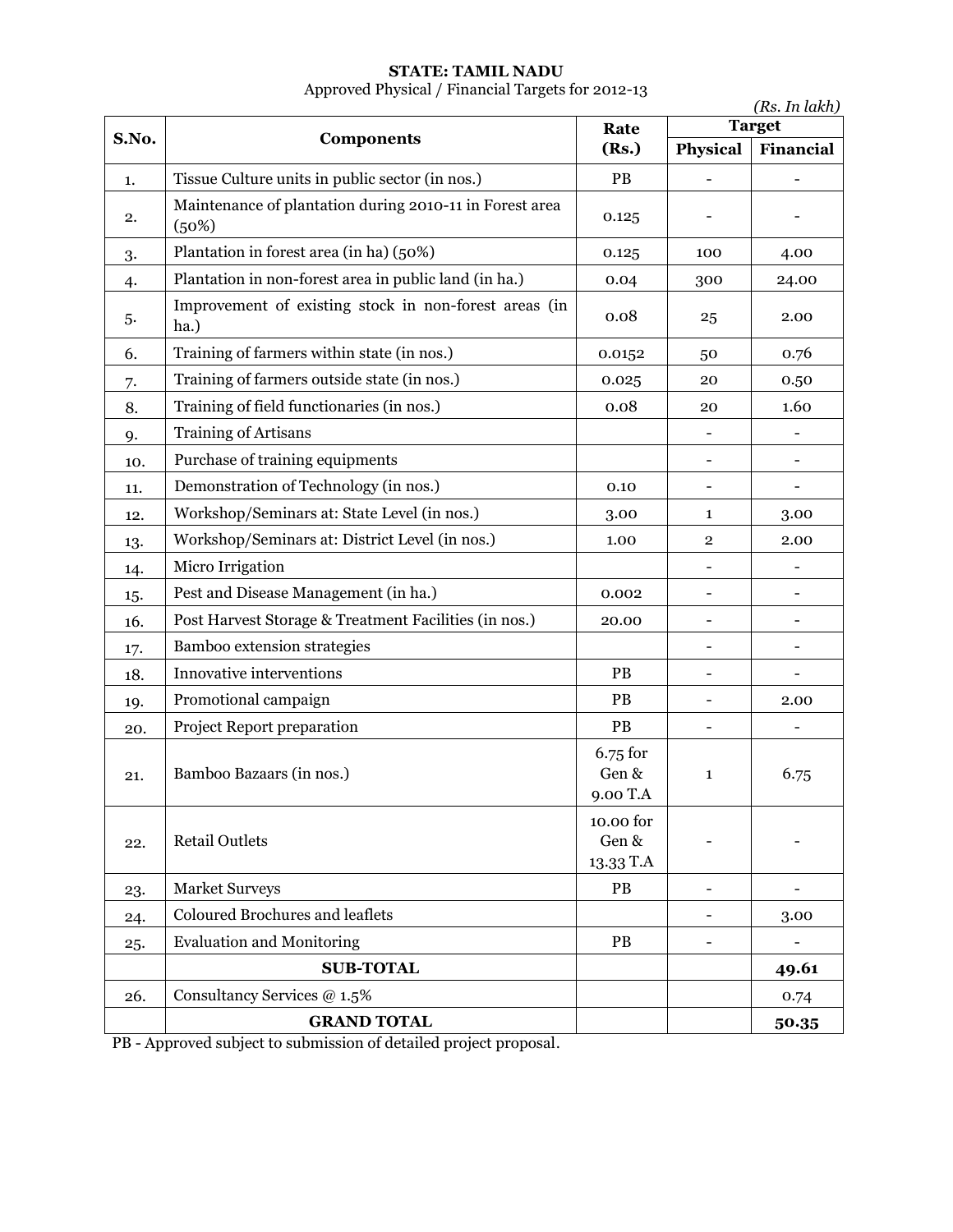# **STATE: TRIPURA**

# Approved Physical / Financial Targets for 2012-13

|  | (Rs. In lakh) |
|--|---------------|
|  |               |

| S.No. |                                                                                                           | Rate<br>(Rs.) | <b>Target</b>     |           |
|-------|-----------------------------------------------------------------------------------------------------------|---------------|-------------------|-----------|
|       | Components                                                                                                |               | Physical          | Financial |
| 1.    | Centralized nurseries in public sector (in nos)                                                           | 2.73          |                   |           |
| 2.    | Centralized nurseries in public sector (in nos) non forest area                                           | 2.73          |                   |           |
| 3.    | Centralized nurseries in private sector (in nos) non forest area                                          | 2.73          |                   |           |
| 4.    | Kisan nurseries in private sector(in nos)                                                                 | 0.065         |                   |           |
| 5.    | Mahila nurseries in private sector(in nos)                                                                | 0.065         |                   |           |
| 6.    | Tissue culture units in public sector                                                                     | PB            |                   |           |
| 7.    | Maintenance of plantation in forest areas during 2010-11<br>$(50%)$ (ha)                                  | 0.125         |                   |           |
| 8.    | Maintenance of plantation in non-forest areas during 2010-11<br>$(50%)$ (ha)                              | 0.04          |                   |           |
| 9.    | Plantation in forest area (in ha) (50%) through JFMC                                                      | 0.125         | 1000              | 125.00    |
| 10.   | Plantation in non-forest area (in ha.) (50%)                                                              | 0.04          | 50                | 2.00      |
| 11.   | Improvement of existing stock in Public Sector (in ha.)                                                   | 0.08          |                   |           |
| 12.   | Improvement of existing stock in private sector (in ha.)                                                  | 0.08          | 200               | 16.00     |
| 13.   | Training of farmers within state (in nos.)                                                                | 0.0152        | 50                | 0.76      |
| 14.   | Training of farmers outside state (in nos.)                                                               | 0.025         | 50                | 1.25      |
| 15.   | Training of field functionaries (in nos.)                                                                 | 0.08          | 50                | 4.00      |
| 16.   | Demonstration of Technology (in nos.)                                                                     | 0.05          | 10                | 0.50      |
| 17.   | Workshop/Seminars at: State Level (in nos.)                                                               | 3.00          | 1                 | 3.00      |
| 18.   | Workshop/Seminars at: District Level (in nos.)                                                            | 1.00          | 5                 | 5.00      |
| 19.   | Pest and Disease Management (in ha.)                                                                      | 0.002         | $\qquad \qquad -$ |           |
| 20.   | Post Harvest Storage & Treatment Facilities (in nos.)                                                     | PB            |                   |           |
| 21.   | Participation in International Trade Fairs (in nos.)                                                      | PB            |                   |           |
| 22.   | Participation in Domestic Trade Fairs (in nos.)                                                           | 3.75          | 1                 | 3.75      |
| 23.   | Innovative interventions – enhancement of the capacity of<br>the existing bamboo furniture unit (in nos.) | PB            | PB                | 5.00      |
| 24.   | Colored Brochure and leaflets                                                                             | PB            | PB                | 3.00      |
| 25.   | Promotional Campaign through electronic/audio<br>visual<br>media/newspapers                               | PB            | PB                | 3.00      |
| 26.   | Consultancy                                                                                               |               |                   |           |
|       | <b>SUB-TOTAL</b>                                                                                          |               |                   | 172.26    |
|       | Consultancy Services @ 1.5%                                                                               |               |                   | 2.58      |
|       | <b>GRAND TOTAL</b>                                                                                        |               |                   | 174.84    |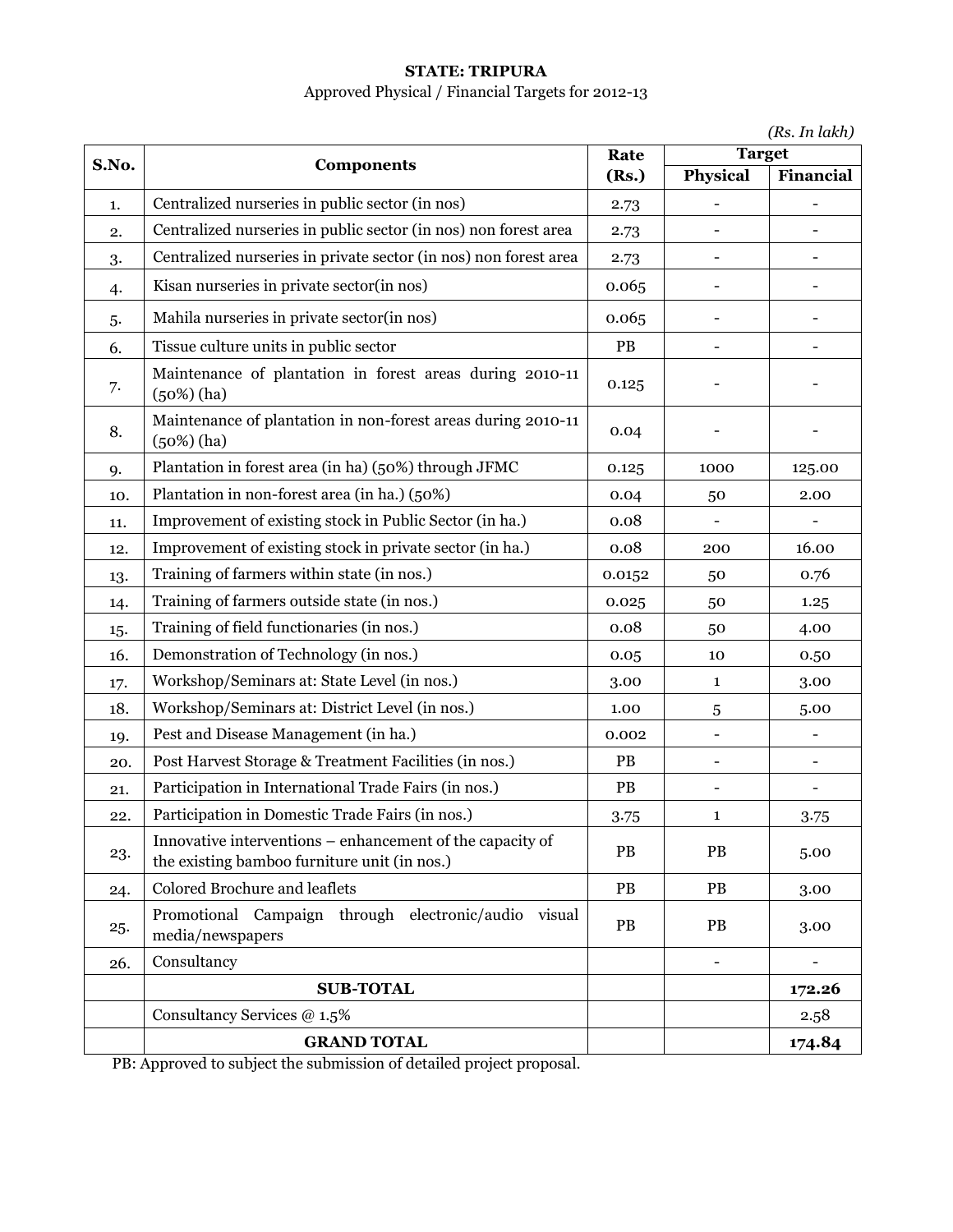### **STATE: UTTAR PRADESH**

# Approved Physical / Financial Targets for 2012-13

*(Rs. In lakh)*

| S.             |                                                                                          | Rate            | <b>Target</b> |        |
|----------------|------------------------------------------------------------------------------------------|-----------------|---------------|--------|
| N <sub>o</sub> | <b>Components</b>                                                                        | (Rs.)           | Phy.          | Fin.   |
| 1.             | Centralized nurseries in public sector (in nos)                                          | 2.73            |               |        |
| 2.             | Centralized nurseries in private sector(in nos)                                          | 0.68            |               |        |
| 3.             | Kisan nurseries in private sector (in nos.)                                              | 0.065           | 5             | 0.33   |
| $\ddot{4}$     | Certification of reproductive material of bamboo                                         | PB              | 5             | 5.00   |
| 5.             | Plantation in non forest area (in ha)                                                    | 0.08            | 250           | 10.00  |
| 6.             | Plantation in forest area (in ha.)                                                       | 0.125           | 750           | 93.75  |
| 7.             | Maintenance of plantation in non forest areas (50%)<br>Maintenance (in ha) 2011-12       | 0.08            | 460           | 36.80  |
| 8.             | Maintenance of Plantation in<br>forest<br>(50%)<br>areas<br>Maintenance (in ha.) 2011-12 | 0.125           | 748           | 93.50  |
| 9.             | Improvement of existing stock in non-forest areas (in ha.)                               | 0.08            | 200           | 16.00  |
| 10.            | Training of farmers within state (in nos.)                                               | 0.0152          | 20            | 0.304  |
| 11.            | Training of field functionaries (in nos.)                                                | 0.08            | 20            | 1.60   |
| 12.            | Exposure visit of 70 farmers/Other stake holders/field<br>functionaries to other states  |                 |               |        |
| 13.            | International Exposure visit of 3 officers of U.P.                                       |                 |               |        |
| 14.            | Workshop/Seminars at: State Level (in nos.)                                              | 3.00            | $\mathbf{1}$  | 3.00   |
| 15.            | Workshop/Seminars at: District Level (in nos.)                                           | 1.00            | 10            | 10.00  |
| 16.            | Pest and Disease Management (in ha.)                                                     | 0.002           |               |        |
| 17.            | Participation in Trade Fairs (in nos.)                                                   | 3.75            | $\mathbf{1}$  | 3.75   |
| 18.            | Micro-irrigation                                                                         | 0.20            |               |        |
| 19.            | Innovative intervention<br>(i) Bamboo Cottage Construction                               |                 |               |        |
| 20.            | <b>Evaluation and Monitoring</b>                                                         | LS              | PB            | 3.00   |
|                | <b>SUB-TOTAL</b>                                                                         |                 |               | 277.03 |
| 21.            | Consultancy Services @ 1.5%                                                              | $\overline{LS}$ |               | 4.15   |
|                | <b>GRAND TOTAL</b>                                                                       |                 |               | 281.18 |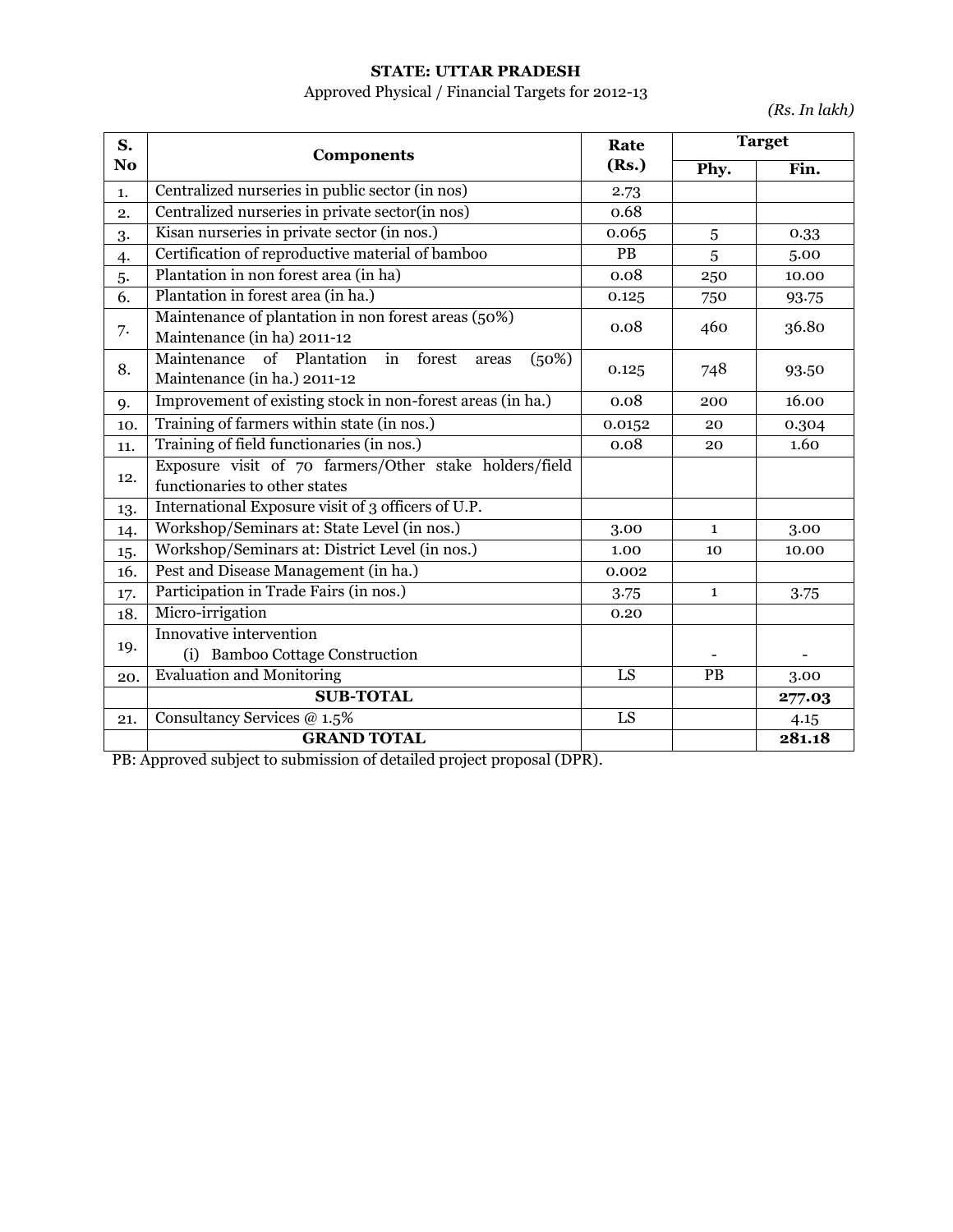### **STATE: UTTARAKHAND**

# Approved Physical / Financial Targets for 2012-13

*(Rs. In lakh)*

| S.  | <b>Components</b>                                                                  | Rate (Rs.) | <b>Target</b>  |        |
|-----|------------------------------------------------------------------------------------|------------|----------------|--------|
| No  |                                                                                    |            | Phy.           | Fin.   |
| 1.  | Centralized nurseries in public sector (in nos)                                    | 2.73       |                |        |
| 2.  | Centralized nurseries in non forest area (in nos.)                                 | 0.68       |                |        |
| 3.  | Kisan nurseries in private sector (in nos.)                                        | 0.065      |                |        |
| 4.  | Mahila Nurseries in private sector (in nos)                                        | 0.065      |                |        |
| 5.  | Maintenance of plantation in forest areas (in ha) AAP<br>2010-11 (50%) remaining   | 0.125      | 300            | 37.50  |
| 6.  | Maintenance of plantation in non-forest areas AAP<br>2010-11 (50%)                 | 0.08       |                |        |
| 7.  | Maintenance of plantation in non-forest areas (Public<br>Sector) AAP 2010-11 (50%) | 0.08       | 200            | 16.00  |
| 8.  | Plantation in forest areas (in ha) 50%                                             | 0.125      | 750            | 93.75  |
| 9.  | Plantation in non-forest areas (Private Area) (in ha)<br>(50%)                     | 0.04       | 200            | 8.00   |
| 10. | Plantation in non-forest areas (Public Sector) (50%)                               | 0.08       | 500            | 40.00  |
| 11. | Improvement of existing stock (in ha)                                              | 0.08       | 200            | 16.00  |
| 12. | Training of farmers/Entrepreneurs (in nos)                                         | 0.0152     | 20             | 0.30   |
| 13. | Training of field functionaries (in nos)                                           | 0.08       | 20             | 1.60   |
| 14. | Workshop/seminars at State level (in nos)                                          | 3.00       | $\mathbf{O}$   | 0.00   |
| 15. | Workshop/seminars at District level (in nos)                                       | 1.00       | 10             | 10.00  |
| 16. | Participation in Domestic Trade Fairs (in nos)                                     | 3.75       | $\overline{2}$ | 7.50   |
| 17. | Participation in International Trade fairs (in nos)                                | PB         |                |        |
| 18. | <b>Innovative intervations</b>                                                     |            |                |        |
|     | Development of Demonstration whole culm bamboo<br>house (in nos.)                  | PB         | <b>PB</b>      | 20.00  |
|     | <b>SUB-TOTAL</b>                                                                   |            |                | 250.65 |
| 19. | Consultancy Services @ 1.5%                                                        |            |                | 3.75   |
|     | <b>GRAND TOTAL</b>                                                                 |            |                | 254.40 |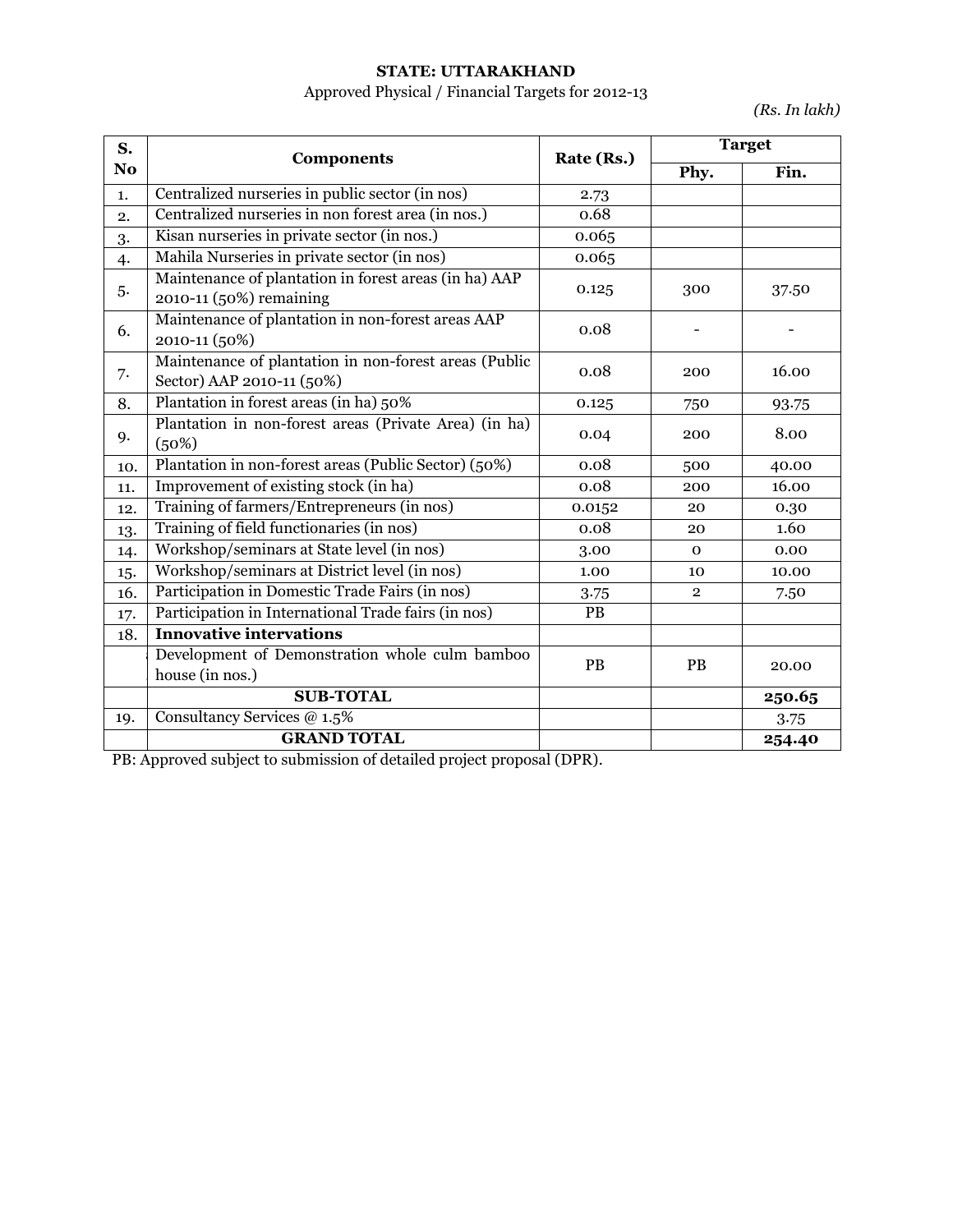#### **STATE: WEST BENGAL**

# Approved Physical / Financial Targets for 2012-13

*(Rs. In lakh)*

| S.No. |                                                                                                                                                                                                                                                  | Rate (Rs.)    | <b>Target</b> |           |
|-------|--------------------------------------------------------------------------------------------------------------------------------------------------------------------------------------------------------------------------------------------------|---------------|---------------|-----------|
|       | <b>Components</b>                                                                                                                                                                                                                                |               | Physical      | Financial |
| 1.    | Bamboo Development and Research Project at Ramakrishna Mission<br>Ashrama, Narendrapur, South                                                                                                                                                    | PB            |               |           |
| 2.    | Centralized nurseries in public sector in forest area (in nos)                                                                                                                                                                                   | 2.73          |               |           |
| 3.    | Centralized nurseries in public sector in non-forest (in nos)                                                                                                                                                                                    | 2.73          |               |           |
| 4.    | Centralized nurseries in public sector in non-forest (in nos) under<br>Cinchona plantation with 100% assistance                                                                                                                                  | 2.73          |               |           |
| 5.    | Centralized nurseries in private sector                                                                                                                                                                                                          | 0.68          |               |           |
| 6.    | Kisan nurseries in private sector (in nos.)                                                                                                                                                                                                      | 0.065         |               |           |
| 7.    | Mahila nurseries in private sector (in nos.)                                                                                                                                                                                                     | 0.065         |               |           |
| 8.    | Maintenance of Plantation in forest area                                                                                                                                                                                                         | 0.125         |               |           |
| 9.    | Maintenance of Plantation in non-forest area                                                                                                                                                                                                     | 0.04          |               |           |
| 10.   | Plantation in forest area (in ha) (50%)                                                                                                                                                                                                          | 0.125         | 150           | 18.75     |
| 11.   | Plantation in non-forest area (in ha.) (50%)                                                                                                                                                                                                     | 0.04          | 200           | 8.00      |
| 12.   | Improvement of existing stock in forest areas (in ha.)                                                                                                                                                                                           | 0.08          |               |           |
| 13.   | Improvement of existing stock in non-forest areas (in ha.)                                                                                                                                                                                       | 0.08          | 100           | 8.00      |
| 14.   | Demonstration of Technology                                                                                                                                                                                                                      | 0.05          | 5             | 0.25      |
| 15.   | Training of farmers within state (in nos.)                                                                                                                                                                                                       | 0.0152        | 10            | 0.15      |
| 16.   | Training of farmers outside state (in nos.)                                                                                                                                                                                                      | 0.025         |               |           |
| 17.   | Training of field functionaries (in nos.)                                                                                                                                                                                                        | 0.08          |               |           |
| 18.   | Workshop/Seminars at: State Level (in nos.)                                                                                                                                                                                                      | 3.00          |               |           |
| 19.   | Workshop/Seminars at: District Level (in nos.)                                                                                                                                                                                                   | 1.00          | $\mathbf 2$   | 2.00      |
| 20.   | Pest and Disease Management (in ha.)                                                                                                                                                                                                             | 0.002         |               |           |
| 21.   | Post Harvest Storage & Treatment Facilities (in nos.)                                                                                                                                                                                            | 20.00         |               |           |
| 22.   | <b>Innovative Interventions</b><br>Distribution of Handicrafts making tools @ Rs. 5000/- (75%<br>(i)<br>assistance).<br>(ii) Infrastructural assistance to bamboo based industries 25% of the<br>project cost, subject to maximum Rs. 10.00 lakh | PB            |               |           |
| 23.   | Bamboo wholesale & Retail Markets (nos.)                                                                                                                                                                                                         | <b>PB</b>     |               |           |
| 24.   | Bamboo Bazaar (nos.)                                                                                                                                                                                                                             | PB            |               |           |
| 25.   | Retail Outlets (nos.)                                                                                                                                                                                                                            | $\mathbf{PB}$ |               |           |
| 26.   | Participation in Domestic Trade Fairs (in nos.)                                                                                                                                                                                                  | 3.75          |               |           |
| 27.   | <b>Conducting Market Survey</b>                                                                                                                                                                                                                  | PB            |               |           |
| 28.   | <b>Baseline Data Generation</b>                                                                                                                                                                                                                  | $\mathbf{PB}$ |               |           |
| 29.   | Coloured brochures, leaflets & diaries                                                                                                                                                                                                           | PB            | <b>PB</b>     | 1.00      |
| 30.   | Promotional campaigns through electronic/Audio visual<br>media/Newspaper                                                                                                                                                                         | PB            | <b>PB</b>     | 1.00      |
|       | <b>SUB-TOTAL</b>                                                                                                                                                                                                                                 |               |               | 39.15     |
| 31.   | Consultancy Services@ 1.5%                                                                                                                                                                                                                       | -             |               | 0.59      |
|       | <b>TOTAL</b>                                                                                                                                                                                                                                     |               |               | 39.74     |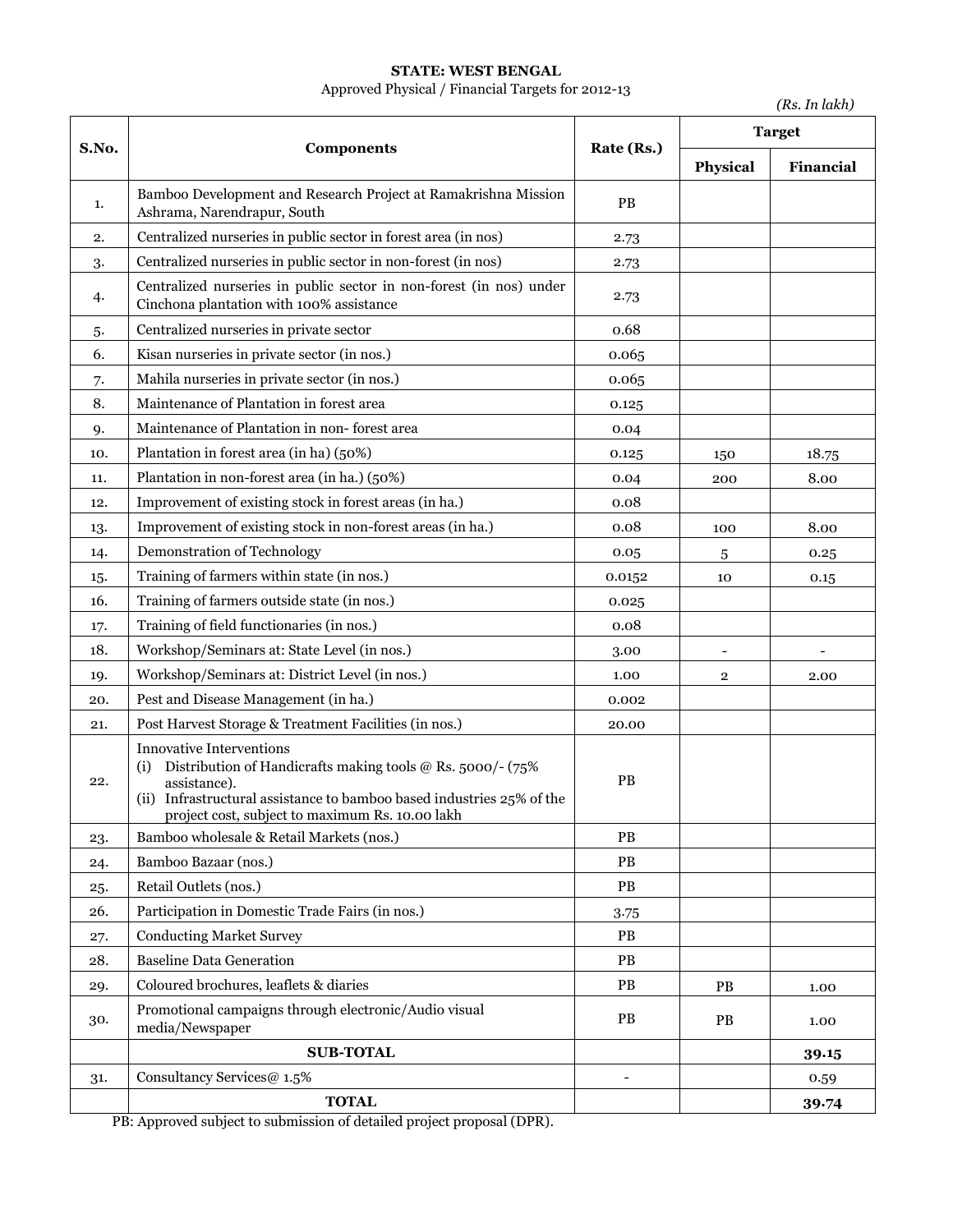# **BTSG: CBTC, Guwahati**

Approved Physical / Financial Targets for 2012-13

|             |                                                                                                         |                                 |                              | (Rs. In lakh) |  |
|-------------|---------------------------------------------------------------------------------------------------------|---------------------------------|------------------------------|---------------|--|
| S. No.      | <b>Components</b>                                                                                       | Rate (Rs.)                      | <b>Target</b>                |               |  |
|             |                                                                                                         |                                 | <b>Physical</b>              | Financial     |  |
| 1.          | Appointment of Experts                                                                                  | 0.20                            | 2exp for<br>12m. 1exp<br>x6m | 6.00          |  |
| 2.          | Improvement of Office Infrastructure                                                                    | L/S                             |                              |               |  |
| 3.          | Office establishment Expenses                                                                           | LS                              | LS                           | 2.00          |  |
| 4.          | Travelling                                                                                              | L.S.                            | LS                           | 4.00          |  |
| B           | <b>Plantation Development</b>                                                                           |                                 |                              |               |  |
| 5.          | <b>Certification of Planting Material</b>                                                               | 1.0                             | 12                           | 5.00          |  |
| 6.          | Technology Transfer & HRD<br>a. Training of Farmers/Entrepreneurs<br>b. Training of Field Functionaries | 0.0152<br>0.08                  | 200<br>100                   | 3.04<br>8.00  |  |
| $\mathbf C$ | <b>Innovative Interventions (Handicraft)</b>                                                            |                                 |                              |               |  |
| 7.          | One month Training of Artisans (Handicraft)                                                             | PB                              | 120<br>(30x4)                | 6.00          |  |
| 8.          | Installation of a Post Harvest Treatment Plant at "cane and<br>bamboo technology park", Byrnihat, Assam | PB                              |                              |               |  |
| 9.          | Distribution of tool kits to the artisans                                                               | PB                              | $\blacksquare$               |               |  |
| 10.         | Operationalising and sustainability of Nalbari Cluster                                                  | PB                              |                              |               |  |
| 11.         | Bamboo Charcoal Kiln Unit                                                                               | 4.00                            |                              |               |  |
| 12.         | National Seminar on Bamboo                                                                              |                                 | 1                            | 5.00          |  |
| D           | Handicraft, Marketing and Export                                                                        |                                 |                              |               |  |
| 13.         | Participation in Domestic Trade fairs                                                                   | 3.75                            | 3                            | 11.25         |  |
| 14.         | Participation in Intn'l Trade fairs/exposer visit to<br>China/Taiwan etc.*                              | PB                              | $\mathbf{2}$                 | 15.00         |  |
| 15.         | Pilot Bamboo Bazaar                                                                                     | LS                              |                              |               |  |
| 16.         | <b>Retail Outlet</b>                                                                                    | 10.00 for<br>Gen & 13.33<br>T.A |                              |               |  |
| 17.         | Bamboo wholesale and retail market                                                                      | 5.33                            |                              |               |  |
| ${\bf E}$   | <b>Implementation Monitoring Mechanism</b>                                                              |                                 |                              |               |  |
| 18.         | Monitoring & Evaluation                                                                                 | PB                              |                              |               |  |
| 19.         | Information bulletin/News letter                                                                        | By Quarterly                    |                              |               |  |
| 20.         | Publicity in Electronic & Print Media                                                                   | PB                              | PB                           | 5.00          |  |
| 21.         | Production & Printing of Manual                                                                         |                                 |                              |               |  |
|             | Sub-Total                                                                                               |                                 |                              | 70.29         |  |
| 22.         | Consultancy Services @ 1.5%                                                                             |                                 |                              | 1.05          |  |
|             | <b>Grand Total</b>                                                                                      |                                 |                              | 71.34         |  |

\*Before actual participation, the SMD may take approval of DAC**.**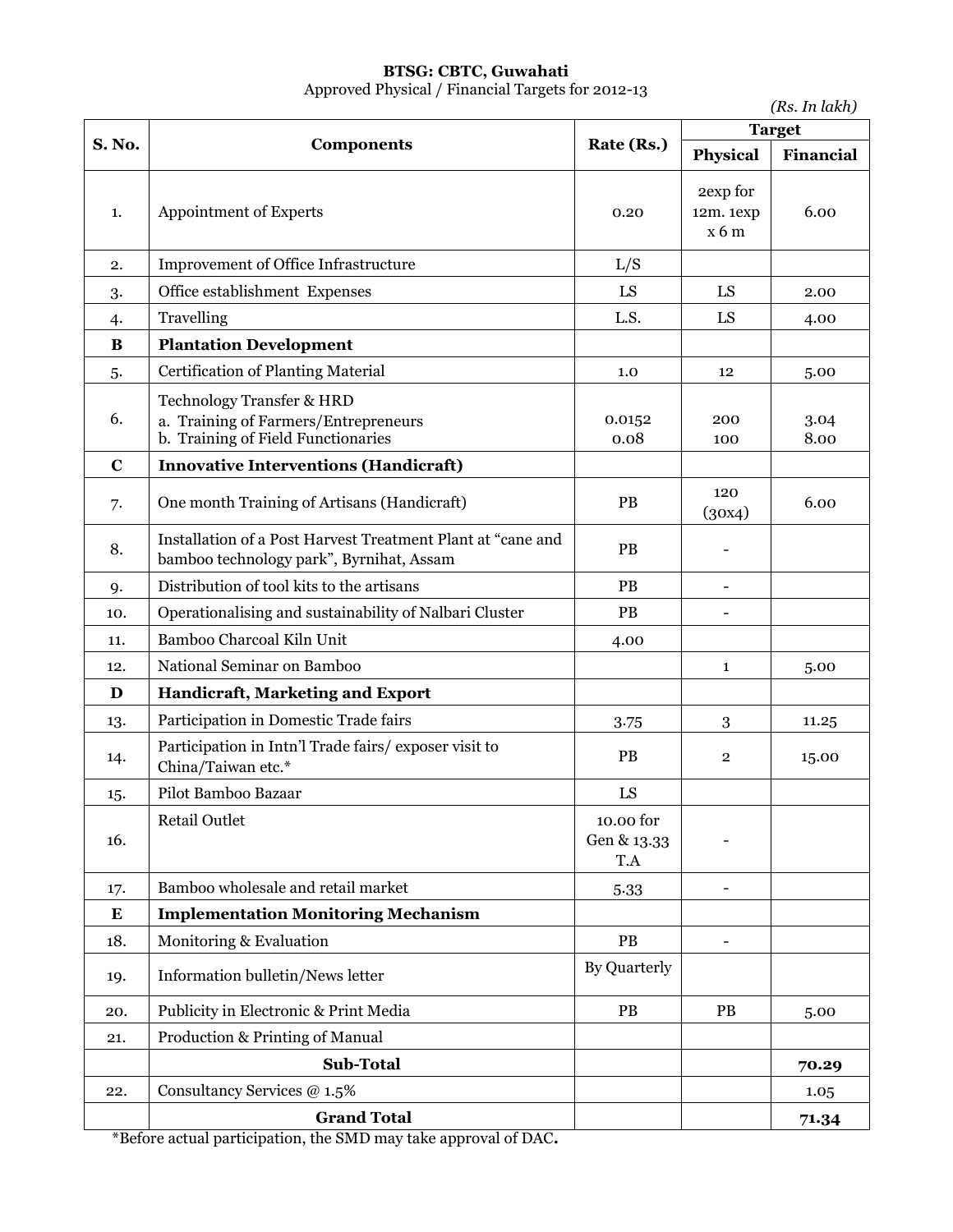### **BTSG: ICFRE, Dehradun**

Approved Physical / Financial Targets for 2012-13

*(Rs. In lakh)*

| S.No      | <b>Components</b>                                                                                                                                           | Rate (Rs.)              | <b>Target</b>                |       |
|-----------|-------------------------------------------------------------------------------------------------------------------------------------------------------------|-------------------------|------------------------------|-------|
|           |                                                                                                                                                             |                         | Phy.                         | Fin.  |
| 1.        | <b>Experts</b><br>(a) Plantation<br>(b) Handicraft<br>(c) Marketing                                                                                         | 20,000 pm               | 1 x 12m<br>1 x 12m<br>1 x 6m | 6.00  |
| 2.        | Traveling                                                                                                                                                   | LS                      |                              | 3.00  |
| 3.        | Office expenses                                                                                                                                             | LS                      | LS                           | 2.00  |
| 4.        | Imparting training to the farmers of concerned<br><b>States</b>                                                                                             | 2500 Per<br>participant | 120                          | 3.00  |
| 5.        | Imparting training to the field functionaries of<br>concerned States                                                                                        | 2500 Per<br>participant | 50                           | 4.0   |
| 6.        | Printing of bamboo literature                                                                                                                               | PB                      | <b>PB</b>                    | 5.00  |
| 7.        | Centralized publicity campaign                                                                                                                              | PB                      | <b>PB</b>                    | 5.00  |
| 8.        | Organizing International Level Seminar                                                                                                                      | 10.00                   |                              |       |
| 9.        | <b>Organizing National Level Seminar</b>                                                                                                                    | 0.5                     | $\mathbf{1}$                 | 5.00  |
| 10.       | Dissemination of bamboo technology developed by<br>ICFRE Institutes to State Forest Departments,<br>farmers, field functionaries, artisans, industries etc. | 10.00                   | PB                           | 5.00  |
|           | Sub-Total                                                                                                                                                   |                         |                              | 38.00 |
| <b>9.</b> | Consultancy Fees for ICFRE @1.5%                                                                                                                            |                         |                              | 0.57  |
|           | <b>TOTAL</b>                                                                                                                                                |                         |                              | 38.57 |